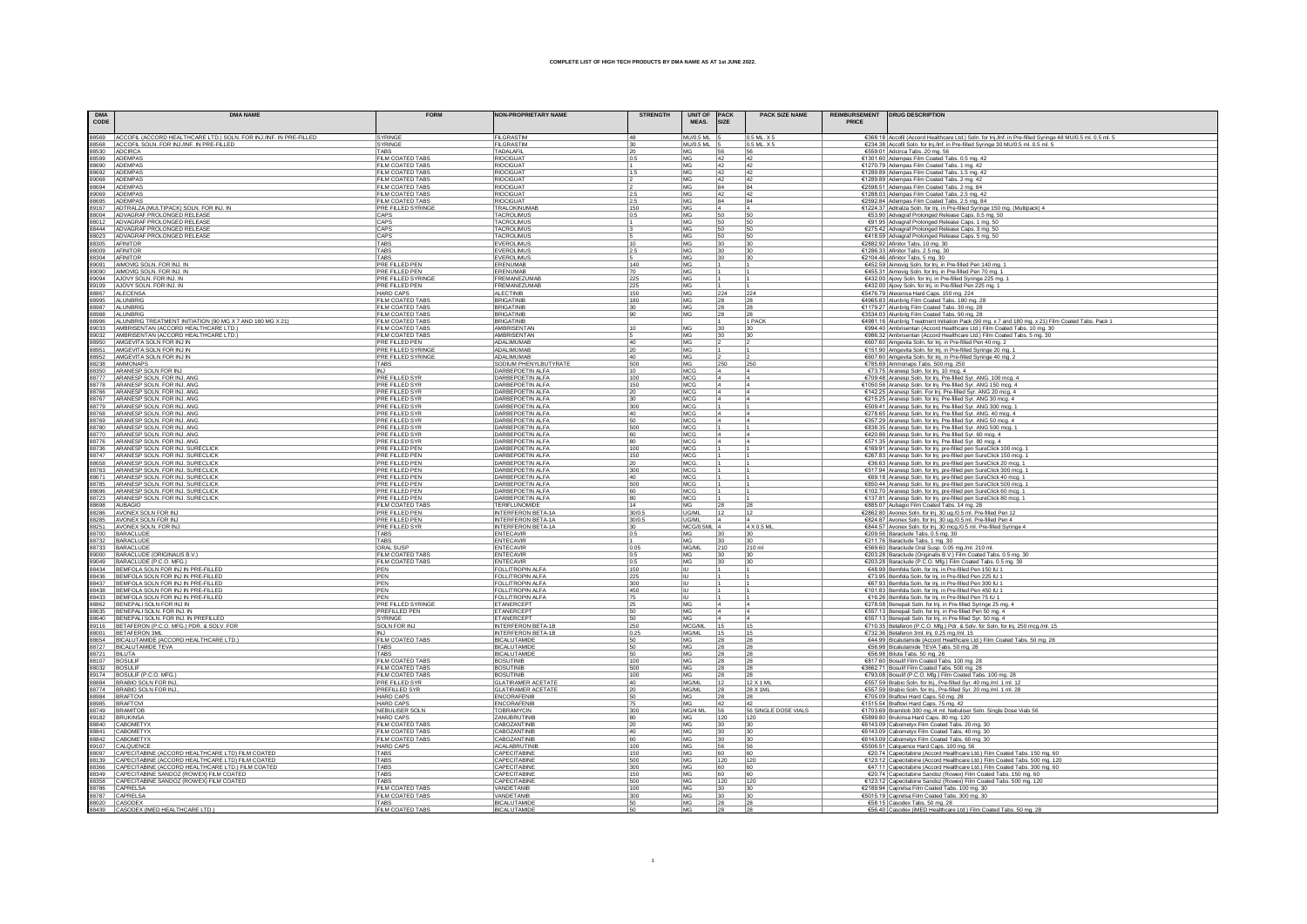| <b>DMA</b><br>CODE | <b>DMA NAME</b>                                                                                                                         | <b>FORM</b>                                   | <b>NON-PROPRIETARY NAME</b>                    | <b>STRENGTH</b> | UNIT OF PACK<br>MFAS.               | SIZE       | <b>PACK SIZE NAME</b><br>PRICE | REIMBURSEMENT   DRUG DESCRIPTION                                                                                                                                                                                                         |
|--------------------|-----------------------------------------------------------------------------------------------------------------------------------------|-----------------------------------------------|------------------------------------------------|-----------------|-------------------------------------|------------|--------------------------------|------------------------------------------------------------------------------------------------------------------------------------------------------------------------------------------------------------------------------------------|
|                    | 88021 CASODEX (P.C.O. MFG.)                                                                                                             | TABS                                          | <b>BICALUTAMIDE</b>                            | 50              | MG                                  |            | 28                             | €57.56 Casodex (P.C.O Mfg.) Tabs. 50 mg. 28                                                                                                                                                                                              |
|                    | 88132 CAYSTON PDR. & SOLV. FOR NEBULISER                                                                                                | SOLN                                          | AZTREONAM                                      | 75              | MG                                  | 84         | 84                             | €2671.82 Cayston Pdr. & Solv. for Nebuliser Soln. 75 mg. 84                                                                                                                                                                              |
|                    | 88026 CELLCEPT<br>88024 CELLCEPT                                                                                                        | CAPS<br>ORAL SUSE                             | MYCOPHENOLIC ACID<br>MYCOPHENOLIC ACID         | 250             | MG<br>G/5ML                         | 100<br>175 | 100<br>175 ML                  | €55.47 Cellcept Caps 250 mg. 100<br>€144.39 Cellcept Oral Susp. 1 G./5 ml. 175 ml                                                                                                                                                        |
|                    | 88027 CELLCEPT                                                                                                                          | TABS                                          | MYCOPHENOLIC ACID                              | 500             | MG                                  | 50         | 50                             | €55.47 Cellcept Tabs. 500 mg. 50                                                                                                                                                                                                         |
|                    | 88345 CELLCEPT (IMED HEALTHCARE LTD.)                                                                                                   | CAPS                                          | MYCOPHENOLIC ACID                              | 250             | MG                                  | 100        | 100                            | €53.81 Cellcept (iMED Healthcare Ltd.) Caps. 250 mg. 100                                                                                                                                                                                 |
|                    | 88419 CELLCEPT (IMED HEALTHCARE LTD.)                                                                                                   | TABS                                          | MYCOPHENOLIC ACID                              | 500             | MG                                  | 50         | 50                             | €53.79 Cellcept (iMED Healthcare Ltd.) Tabs. 500 mg. 50                                                                                                                                                                                  |
|                    | 89004 CELLCEPT (ORGINALIS B.V.)                                                                                                         | FILM COATED TABS                              | MYCOPHENOLIC ACID                              | 500             | MG                                  | 50         | 50                             | €53.79 Cellcept (Originalis B.V.) Film Coated Tabs. 500 mg. 50                                                                                                                                                                           |
|                    | 89003 CELLCEPT (ORIGINALIS B.V.<br>88013 CELLCEPT (P.C.O. MFG.)                                                                         | CAPS<br>CAPS                                  | MYCOPHENOLIC ACID<br>MYCOPHENOLIC ACID         | 250<br>250      | MG<br>MG                            | 100<br>100 | 100<br>100                     | €53.79 Cellcept (Originalis B.V.) Caps. 250 mg. 100<br>€54.91 Cellcept (P.C.O. Mfg.) Caps. 250 mg. 100                                                                                                                                   |
|                    | 88014 CELLCEPT (P.C.O. MFG.)                                                                                                            | TABS                                          | MYCOPHENOLIC ACID                              | 500             | MG                                  | 50         | 50                             | €54.92 Cellcept (P.C.O. Mfg.) Tabs. 500 mg. 50                                                                                                                                                                                           |
|                    | 88969 CERDELGA                                                                                                                          | <b>HARD CAPS</b>                              | <b>ELIGLUSTAT</b>                              | 84              | MG                                  |            | 56                             | €21358.69 Cerdelga Hard Caps. 84 mg. 56                                                                                                                                                                                                  |
|                    | 88819 CETROTIDE (P.C.O. MFG.) PDR. AND SOLV. FOR                                                                                        | SOLN FOR INJ                                  | CETRORELIX                                     | 0.25            | MG                                  |            |                                | €32.19 Cetrotide (P.C.O. Mfg.) Pdr. and Solv. for Soln. for lnj. 0.25 mg. 1                                                                                                                                                              |
|                    | 88452 CETROTIDE PDR. AND SOLV. FOR SOLN.                                                                                                | FOR INJ                                       | CETRORELIX                                     | 0.25            | MG                                  |            |                                | €33.20 Cetrotide Pdr. and Solv. for Soln. for Inj. 0.25 mg. 1                                                                                                                                                                            |
|                    | 88502 CIMZIA SOLN FOR INJ<br>88677 CIMZIA SOLN FOR INJ (AUTOCLICK)                                                                      | PRE FILLED SYR<br>PRE FILLED PEN              | CERTOLIZUMAB PEGOL<br>CERTOLIZUMAB PEGOL       | 200<br>200      | MG/ML<br>MG/ML                      |            | $2 \times 1$ ML<br>2 X 1ML     | €933.74 Cimzia Soln. for Inj. Pre-filled Syr. 200 mg./ml. 1 ml. 2                                                                                                                                                                        |
|                    | 89005 CINACALCET (ACCORD HEALTHCARE LTD.)                                                                                               | FILM COATED TABS                              | CINACALCET                                     | 30              | MG                                  | 28         | 28                             | €953.58 Cimzia Soln. for Inj. (Autoclick) Pre-filled Pen 200 mg./ml. 1 ml. x 2<br>€72.95 Cinacalcet (Accord Healthcare Ltd.) Film Coated Tabs. 30 mg. 28                                                                                 |
|                    | 89006 CINACALCET (ACCORD HEALTHCARE LTD.)                                                                                               | FILM COATED TABS                              | CINACALCET                                     | 60              | MG                                  | 28         | 28                             | €136.43 Cinacalcet (Accord Healthcare Ltd.) Film Coated Tabs. 60 mg. 28                                                                                                                                                                  |
|                    | 89007 CINACALCET (ACCORD HEALTHCARE LTD.)                                                                                               | FILM COATED TABS                              | CINACALCET                                     | 90              | MG                                  |            | 28                             | €200.48 Cinacalcet (Accord Healthcare Ltd.) Film Coated Tabs. 90 mg. 28                                                                                                                                                                  |
|                    | 89046 CINACALCET (ACCORDPHARMA)                                                                                                         | FILM COATED TABS                              | CINACALCET                                     | 30              | MG                                  | 28         | 28                             | €72.95 Cinacalcet (Accordpharma) Film Coated Tabs. 30 mg. 28                                                                                                                                                                             |
|                    | 89047 CINACALCET (ACCORDPHARMA)<br>89048 CINACALCET (ACCORDPHARMA)                                                                      | FILM COATED TABS<br>FILM COATED TABS          | CINACALCET                                     | 60<br>90        | MG<br>MG                            | 28         | 28                             | €136.43 Cinacalcet (Accordpharma) Film Coated Tabs. 60 mg. 28                                                                                                                                                                            |
|                    |                                                                                                                                         |                                               | CINACALCET                                     |                 |                                     | 28         | 28                             | €200.48 Cinacalcet (Accordpharma) Film Coated Tabs. 90 mg. 28                                                                                                                                                                            |
|                    | 89014 CINACALCET (CLONMEL)                                                                                                              | FILM COATED TABS<br>FILM COATED TABS          | CINACALCET<br><b>CINACALCET</b>                | 30<br>60        | MG<br>MG                            | 28         | 28<br>28                       | €72.95 Cinacalcet (Clonmel) Film Coated Tabs. 30 mg. 28<br>€136.43 Cinacalcet (Clonmel) Film Coated Tabs. 60 mg. 28                                                                                                                      |
|                    | 89015 CINACALCET (CLONMEL)<br>89016 CINACALCET (CLONMEL)                                                                                | FILM COATED TABS                              | CINACALCET                                     | 90              | MG                                  | 28         | 28                             | €200.48 Cinacalcet (Clonmel) Film Coated Tabs. 90 mg. 28                                                                                                                                                                                 |
|                    |                                                                                                                                         | FILM COATED TABS                              | CINACALCET                                     | 30              | MG                                  | 28         | 28                             | €72.95 Cinacalcet (Rowex) Film Coated Tabs. 30 mg. 28                                                                                                                                                                                    |
|                    | 89078 CINACALCET (ROWEX)<br>89079 CINACALCET (ROWEX)<br>89080 CINACALCET TEVA                                                           | FILM COATED TABS                              | CINACALCET                                     | 60              | MG                                  |            | $\frac{28}{28}$                | €136.43 Cinacalcet (Rowex) Film Coated Tabs. 60 mg. 28                                                                                                                                                                                   |
|                    |                                                                                                                                         | <b>FILM COATED TABS</b>                       | CINACALCE <sup>-</sup>                         |                 | MG                                  | 28         |                                | €72.95 Cinacalcet TEVA Film Coated Tabs. 30 mg. 28                                                                                                                                                                                       |
|                    | 89081 CINACALCET TEVA<br>89082 CINACALCET TEVA                                                                                          | FILM COATED TABS<br>FILM COATED TABS          | CINACALCET<br>CINACALCET                       | 60              | MG<br>MG                            | 28<br>28   | 28<br>28                       | €136.43 Cinacalcet TEVA Film Coated Tabs. 60 mg. 28<br>€200.48 Cinacalcet TEVA Film Coated Tabs. 90 mg. 28                                                                                                                               |
|                    | 88254 COLOBREATHE INHALATION POWDER                                                                                                     | <b>HARD CAPS</b>                              | COLISTIN                                       | 1,662,500       |                                     |            | 56                             | €1300.00 Colobreathe 1,662,500 IU Inhalation Powder, Hard Caps. 56                                                                                                                                                                       |
|                    | 88575 COPAXONE SOLN FOR INJ<br>88580 COPAXONE SOLN FOR INJ 1 ML                                                                         | PRE FILLED SYR                                | <b>GLATIRAMER ACETATE</b>                      |                 | MG/ML                               | 28         | 28 X 1 ML                      | €916.33 Copaxone Soln. for lnj. 20 mg./ml. 1 ml. 28                                                                                                                                                                                      |
|                    |                                                                                                                                         | <b>PRE FILLED SYR</b>                         | <b>GLATIRAMER ACETATE</b>                      | 40              | MG/ML                               | 12         |                                | €916.33 Copaxone Soln. for Inj., Pre-filled Syr. 40 mg./ml. 1 ml. 12                                                                                                                                                                     |
|                    | 89092 COSENTYX SOLN. FOR INJ. IN                                                                                                        | PRE FILLED PEN                                | <b>SECUKINUMAB</b>                             | 300             | MG                                  |            | 2 ML X 1                       | €1159.90 Cosentyx Soln. for Inj. in Pre-filled Pen 300 mg. 2 ml. 1                                                                                                                                                                       |
|                    | 88096 COSENTYX SOLN. FOR INJ. IN PRE-FILLED                                                                                             | PFN                                           | <b>SECUKINUMAE</b><br>COBIMETINIE              | 150             | MG<br>MG                            |            |                                | €548.96 Cosentyx Soln. for Inj. in Pre-filled Pen 150 mg. 1                                                                                                                                                                              |
|                    | 88885 COTELLIC<br>88899 CRESEMBA                                                                                                        | FILM COATED TABS<br><b>HARD CAPS</b>          | <b>ISAVUCONAZOL</b>                            | 20<br>100       | MG                                  | 63<br>14   | 63<br>14                       | €5680.77 Cotellic Film Coated Tabs. 20 mg. 63<br>€673.34 Cresemba Hard Caps. 100 mg. 14                                                                                                                                                  |
|                    | 89011 CUFENCE (UNIVAR)                                                                                                                  | <b>HARD CAPS</b>                              | <b>TRIENTINE</b>                               | 200             | MG                                  | 100        | 100                            |                                                                                                                                                                                                                                          |
| 89008 CUPRIOR      |                                                                                                                                         | FILM COATED TABS                              | TRIENTINE                                      | 150             | MG                                  | 72         | 72                             | €4223.86 Cufence (Univar) Hard Caps. 200 mg. 100<br>€3576.66 Cuprior Film Coated Tabs. 150 mg. 72                                                                                                                                        |
|                    | 89021 DASATINIB (CLONMEL)                                                                                                               | FILM COATED TABS                              | <b>DASATINIE</b>                               | 100             | <b>MG</b>                           | 30         | 30                             | €1572.78 Dasatinib (Clonmel) Film Coated Tabs. 100 mg. 30                                                                                                                                                                                |
|                    | 89017   DASATINIB (CLONMEL)                                                                                                             | FILM COATED TABS                              | <b>DASATINIR</b>                               | 20              | MG                                  | l 60       | 60                             | €779.00 Dasatinib (Clonmel) Film Coated Tabs. 20 mg. 60                                                                                                                                                                                  |
|                    | 89018   DASATINIB (CLONMEL)<br>89019   DASATINIB (CLONMEL)                                                                              | FILM COATED TABS<br><b>FILM COATED TABS</b>   | <b>DASATINIB</b><br><b>DASATINIB</b>           | 50<br>70        | MG<br>MG                            | 60         | 60<br>60                       | €1571.27 Dasatinib (Clonmel) Film Coated Tabs. 50 mg. 60                                                                                                                                                                                 |
|                    | 88821   DECAPEPTYL (IMED HEALTHCARE LTD.) 3 MONTH PACK PDR. AND SOLV. FOR SUSP.                                                         | <b>FOR INJ</b>                                | <b>TRIPTORELIN</b>                             | 11.25           | MG                                  |            |                                | €1514.34 Dasatinib (Clonmel) Film Coated Tabs. 70 mg. 60                                                                                                                                                                                 |
|                    | 89126 DECAPEPTYL (IMED HEALTHCARE LTD.) 6 MONTH PACK 22.5 MG PDR. AND SOLV. FOR SUSP.                                                   | <b>FOR INJ</b>                                | TRIPTORELIN                                    | 22.5            | MG                                  |            |                                | €292.99 Decapeptyl (iMED Healthcare Ltd.) 3 Month Pack Powder and Solvent for Suspension for Injection 11.25 mg. 1<br>€577.66 Decapeptyl (iMed Healthcare Ltd.) 6 month Pack 22.5 mg. Pdr. and Solv. for Susp. for Inj. 1                |
|                    | 89009 DECAPEPTYL (ORIGINALIS B.V.) 3 MONTH PACK POWDER AND SOLVENT FOR SUSPENSION                                                       | FOR INJECTION                                 | <b>TRIPTORELIN</b>                             | 11.25           | MG                                  |            |                                | €292.98 Decapeptyl (Originalis B.V.) 3 Month Pack Powder and Solvent for Suspension for Injection 11.25 mg. 1                                                                                                                            |
|                    | 88716 DECAPEPTYL (P.C.O. MFG.) 3 MONTH PACK PDR. AND SOLV. FOR SUSP 89037 DECAPEPTYL (P.C.O. MFG.) 6 MONTH PACK PDR. AND SOLV. FOR SUSP | <b>FOR INJ</b>                                | <b>TRIPTORELIN</b>                             | 11.25           | MG                                  |            |                                | <u>€294.15   Decapeptvl (P.C.O. Mfg.) 3 Month Pack 11.25 mg. Pdr. and Solv. for Susp. for Inj. 1</u><br>€573.45   Decapeptvl (P.C.O. Mfg.) 6 Month Pack 22.5 mg. Pdr. and Solv. for Susp. for Inj. 1<br>€302.05   Decapeptvl 3 Month Pac |
|                    | 88031 DECAPEPTYL 3 MONTH PACK PDR. AND SOLV. FOR SUSP.                                                                                  | <b>FOR INJ</b><br><b>FOR INJ</b>              | TRIPTORELIN<br>TRIPTORELIN                     | 22.5<br>11.25   | MG<br>MG                            |            |                                |                                                                                                                                                                                                                                          |
|                    | 88632 DECAPEPTYL 6 MONTH PACK PDR. AND SOLV. FOR PR SUSP                                                                                | FOR INJ                                       | TRIPTORELIN                                    | 22.5            | MG                                  |            |                                | €591.20 Decapeptyl 6 Month Pack 22.5 mg. Pdr. And Solv. for PR Susp. for lnj. 1                                                                                                                                                          |
|                    | 88030 DECAPEPTYL S.R.                                                                                                                   |                                               | TRIPTORELIN                                    |                 | MG                                  |            |                                | C95.26 Decapeptyl S.R. Inj. 3 mg. 1<br>€146.55 Deferasirox (Accord Healthcare Ltd.) Film Coated Tabs. 180 mg. 30                                                                                                                         |
|                    | 89165 DEFERASIROX (ACCORD HEALTHCARE LTD.)                                                                                              | FILM COATED TABS                              | DEFERASIRO)                                    | 180             | <b>MG</b>                           |            |                                |                                                                                                                                                                                                                                          |
|                    | 89166 DEFERASIROX (ACCORD HEALTHCARE LTD.)<br>89164 DEFERASIROX (ACCORD HEALTHCARE LTD.)<br>88252 DIFICLIR                              | FILM COATED TABS                              | DEFERASIRO)                                    | 360             | MG                                  | 30         | 30                             | €288.47 Deferasirox (Accord Healthcare Ltd.) Film Coated Tabs. 360 mg. 30                                                                                                                                                                |
|                    |                                                                                                                                         | FILM COATED TABS                              | DEFERASIRO)                                    | 90              | MG                                  |            |                                | €72.49 Deferasirox (Accord Healthcare Ltd.) Film Coated Tabs. 90 mg. 30<br>€1576.68 Dificlir Film Coated Tabs. 200 mg. 20                                                                                                                |
|                    | 89127 DIFICLIR GRANULES FOR                                                                                                             | FILM COATED TABS<br><b>ORAL SUSP</b>          | <b>FIDAXOMICIN</b><br><b>FIDAXOMICIN</b>       | 200             | MG<br>MG/ML                         |            | 1 X 7.7 G. BOTTLE              |                                                                                                                                                                                                                                          |
|                    | 89034 DOPTELET                                                                                                                          | FILM COATED TABS                              | AVATROMBOPAC                                   | 40<br>20        | MG                                  |            |                                | €1596.62 Dificlir Granules for Oral Susp. 40 mg/ml. 7.7 G. Bottle 1<br>€650.60 Doptelet Film Coated Tabs. 20 mg. 10                                                                                                                      |
|                    | 89035 DOPTELET                                                                                                                          | FILM COATED TABS                              | AVATROMBOPAC                                   | 20              | <b>MG</b>                           | 15         | 15                             | €975.92 Doptelet Film Coated Tabs. 20 mg. 15                                                                                                                                                                                             |
|                    | 89098 DOPTELET                                                                                                                          | FILM COATED TABS                              | AVATROMBOPAG                                   | 20              | MG                                  |            | 130                            | €1951.83 Doptelet Film Coated Tabs. 20 mg. 30                                                                                                                                                                                            |
|                    | 89058 DUODOPA INTESTINAL GEL                                                                                                            | CASSETTE                                      | LEVODOPA CARBIDOPA                             | 20/5            | MG/ML                               |            | 7 X 100 ML                     | €756.86 Duodopa Intestinal Gel Cassette 20 mg/ml. + 5 mg/ml. 100 ml. x 7                                                                                                                                                                 |
|                    | 89074 DUPIXENT SOLN. FOR INJ IN.                                                                                                        | PRE FILLED SYRINGE                            | <b>DUPILUMAB</b>                               | 200             | MG                                  |            |                                | €1246.16 Dupixent Soln. for Inj. in Pre-filled Syringe 200 mg. 2                                                                                                                                                                         |
|                    | 89072 DUPIXENT SOLN. FOR INJ. IN<br>89073 DUPIXENT SOLN. FOR INJ. IN                                                                    | PRE FILLED PEN<br>PRE FILLED PEN              | <b>DUPILUMAB</b><br><b>DUPILUMAE</b>           | 200<br>300      | <b>MG</b><br>MG                     |            |                                | €1246.16 Dupixent Soln. for Inj. in Pre-filled Pen 200 mg. 2<br>€1244.77 Dupixent Soln. for Inj. in Pre-filled Pen 300 mg. 2                                                                                                             |
|                    | 89075 DUPIXENT SOLN. FOR INJ. IN                                                                                                        | PRE FILLED SYRINGE                            | <b>DUPILUMAB</b>                               | 300             | MG                                  |            |                                | €1246.16 Dupixent Soln. for Inj. in Pre-filled Syringe 300 mg. 2                                                                                                                                                                         |
|                    | 88378 ECANSYA FILM COATED                                                                                                               | TABS                                          | CAPECITABINE                                   | 150             | MG                                  |            | 60                             | €20.74 Ecansya Film Coated Tabs. 150 mg. 60                                                                                                                                                                                              |
|                    | 88379 ECANSYA FILM COATED                                                                                                               | TABS                                          | CAPECITABINE                                   | 500             | MG                                  | 120        | 120                            | €123.12 Ecansya Film Coated Tabs. 500 mg. 120                                                                                                                                                                                            |
|                    | 88534 ELIGARD PDR. & SOLV. FOR SOLN.                                                                                                    | FOR INJ                                       | LEUPRORELIN                                    | 22.5            | MG                                  |            |                                | €286.98 Eligard Pdr. and Solvent for Soln. for Inj. 22.5 mg. 1                                                                                                                                                                           |
|                    | 88598 ELIGARD PDR. & SOLV. FOR SOLN.                                                                                                    | FOR INJ<br>FOR INJ                            | LEUPRORELIN<br>LEUPRORELIN                     | 45              | MG<br>MG                            |            |                                | €543.71 Eligard Pdr. and Solv. for Soln. for Inj. 45 mg. 1                                                                                                                                                                               |
|                    | 88531 ELIGARD PDR. & SOLV. FOR SOLN.<br>89169 EMGALITY SOLN FOR INJ. IN                                                                 | PRE FILLED PEN                                | <b>GALCANEZUMAE</b>                            | 7.5<br>120      | MG                                  |            |                                | €115.91 Eligard Pdr. & Solv. for Soln. for Inj. 7.5 mg. 1<br>€414.03 Emgality Soln. for Inj. in Pre-filled Pen 120 mg.                                                                                                                   |
| 88039 ENBREL       |                                                                                                                                         | POWDER AND SOLVENT FOR SOLN FOR IN ETANERCEPT |                                                | 25              | MG                                  |            |                                | €405.19 Enbrel Powder and Solvent for Soln. for Inj. 25 mg. 4                                                                                                                                                                            |
|                    | 88863 ENBREL (MYCLIC) SOLN FOR INJ IN                                                                                                   | PRE FILLED PEN                                | ETANERCEP                                      | 25              | MG                                  |            |                                | €405.19 Enbrel (MYCLIC) Soln. for Inj. in Pre-filled Pen 25 mg. 4                                                                                                                                                                        |
|                    | 88245 ENBREL (MYCLIC) SOLN. FOR INJ. PRE-FILLED                                                                                         | PEN                                           | <b>ETANERCEPT</b>                              | 50              | MG                                  |            |                                | €810.37 Enbrel (Myclic) Soln. for Inj. Pre-filled Pen 50 mg. 4                                                                                                                                                                           |
|                    | 88095 ENBREL PAED. SOLN. FOR INJ. PRE-FILLED                                                                                            | SYRINGE                                       | <b>ETANERCEPT</b>                              | 25              | MG                                  |            |                                | €524.12 Enbrel Paed. Soln. for Inj. Pre-filled Syr. 25 mg. 4                                                                                                                                                                             |
|                    | 88246 ENBREL PDR. & SOLV. FOR PAED USE                                                                                                  | SOLN FOR INJ<br>SYRINGE                       | ETANERCEPT                                     | 10              | MG                                  |            | 4                              | €171.57 Enbrel Pdr. & Solv. for Soln. for Inj. for Paed. Use 10 mg. 4                                                                                                                                                                    |
|                    | 88098 ENBREL SOLN FOR INJ PRE-FILLED<br>88099 ENBREL SOLN FOR INJ PRE-FILLED                                                            | SYRINGE                                       | <b>ETANERCEPT</b><br><b>ETANERCEPT</b>         | 25<br>50        | <b>MG</b><br>MG                     |            | 14                             | €405.19 Enbrel Soln. for Inj. Pre-Filled Syr. 25 mg. 4<br>€810.37 Enbrel Soln. for Inj. Pre-Filled Syr. 50 mg. 4                                                                                                                         |
|                    | 88986 ENTECAVIR (ACCORD HEALTHCARE LTD.)                                                                                                | FILM COATED TABS                              | <b>ENTECAVIR</b>                               | 0.5             | MG                                  | 30         | 30                             | €180.37 Entecavir (Accord Healthcare Ltd.) Film Coated Tabs. 0.5 mg. 30                                                                                                                                                                  |
|                    | 88878 ENTECAVIR (ROWEX)                                                                                                                 | FILM COATED TABS                              | <b>ENTECAVIR</b>                               | 0.5             | MG                                  | 30         | 30                             | €180.37 Entecavir (Rowex) Film Coated Tabs. 0.5 mg. 30                                                                                                                                                                                   |
|                    | 88189 ENTECAVIR MYLAN (GERARD LABS.)                                                                                                    | FILM COATED TABS                              | <b>ENTECAVIR</b>                               | 0.5             | MG                                  | 30         | 30                             | €180.37 Entecavir Mylan (Gerard Labs.) Film Coated Tabs. 0.5 mg. 30                                                                                                                                                                      |
|                    | 89099 ENTYVIO SOLN. FOR INJ. IN                                                                                                         | PRE FILLED PEN                                | VEDOLIZUMAB                                    | 108             | MG                                  |            |                                | €573.21 Entyvio Soln. for Inj. in Pre-filled Pen 108 mg. 1                                                                                                                                                                               |
|                    | 89100 ENTYVIO SOLN. FOR INJ. IN                                                                                                         | PRE FILLED SYRINGE<br>TABS                    | VEDOLIZUMAE<br><b>TACROLIMUS</b>               | 108             | MG<br>MG                            | 30         |                                | €573.21 Entyvio Soln. for Inj. in Pre-filled Syringe 108 mg. 1<br>€47.14 Envarsus Prolonged Release Tabs. 0.75 mg. 30                                                                                                                    |
|                    | 88551 ENVARSUS PROLONGED RELEASE<br>88552 ENVARSUS PROLONGED RELEASE                                                                    | TABS                                          | <b>TACROLIMUS</b>                              | 0.75            | MG                                  | 30         | 30<br>30                       | €62.86 Envarsus Prolonged Release Tabs. 1 mg. 30                                                                                                                                                                                         |
|                    | 88553 ENVARSUS PROLONGED RELEASE                                                                                                        | TABS                                          | <b>TACROLIMUS</b>                              |                 | MG                                  |            | 30                             | €251.42 Envarsus Prolonged Release Tabs. 4 mg. 30                                                                                                                                                                                        |
|                    | 89117 EPIDYOLEX                                                                                                                         | ORAL SOLN                                     | CANNABIDIOL                                    | 100             | MG/ML                               | 100        | 100 ML                         | €1176.75 Epidyolex Oral Soln. 100 mg./ml. 100 ml.                                                                                                                                                                                        |
|                    | 88479 EPORATIO SOLN. FOR INJ                                                                                                            | PRE FILLED SYR                                | ERYTHROPOIETIN                                 | 10,000          | <b>ILI/1 MI</b>                     |            | 6 X 1 ML                       | €324.00 Eporatio Soln. for Inj. in Pre-filled Syringe 10,000 IU/1 ml. 6                                                                                                                                                                  |
|                    | 88477 EPORATIO SOLN. FOR INJ                                                                                                            | PRE FILLED SYR                                | <b>ERYTHROPOIETIN</b>                          | 4,000           | <b>IU/0.5 ML</b>                    |            | 6 X 0.5 ML                     | €129.60 Eporatio Soln. for Inj. in Pre-filled Syringe 4,000 IU/0.5 ml. 6                                                                                                                                                                 |
|                    | 88478 EPORATIO SOLN. FOR INJ                                                                                                            | PRE FILLED SYR                                | <b>ERYTHROPOIETIN</b>                          | 5,000           | <b>IU/0.5 ML</b>                    |            | 6 X 1 ML                       | €162.00 Eporatio Soln. for Inj. in Pre-filled Syringe 5,000 IU/0.5 ml. 6                                                                                                                                                                 |
|                    | 88474 EPORATIO SOLN. FOR INJ<br>88475 EPORATIO SOLN. FOR INJ                                                                            | PRE FILLED SYR<br>PRE FILLED SYR              | <b>ERYTHROPOIETIN</b><br><b>ERYTHROPOIETIN</b> | 1,000<br>2,000  | <b>IU/0.5 ML</b><br><b>IU/0.5ML</b> |            | 6 X 0.5 MI<br>6 X 0.5 ml       | €32.40 Eporatio Soln. for Inj. in Pre-filled Syringe 1,000 IU/0.5 ml. 6<br>€64.80 Eporatio Soln. for Inj. in Pre-filled Syringe 2,000 IU/0.5 ml. 6                                                                                       |
|                    | 88480 EPORATIO SOLN. FOR INJ                                                                                                            | PRE FILLED SYR                                | <b>ERYTHROPOIETIN</b>                          | 20,000          | IU/1 ML                             |            | 6 X 1 ML                       | €921.94 Eporatio Soln. for Inj. in Pre-filled Syringe 20,000 IU/1 ml. 6                                                                                                                                                                  |
|                    |                                                                                                                                         | PRE FILLED SYR                                | <b>ERYTHROPOIETIN</b>                          | 3,000           | IU/0.5 ML                           |            | 6 x 0.5 ml.                    | €97.20 Eporatio Soln. for Inj. in Pre-filled Syringe 3,000 IU/0.5 ml. 6                                                                                                                                                                  |
|                    | 88476 EPORATIO SOLN. FOR INJ.<br>88482 EPORATIO SOLN. FOR INJ.<br>89170 ERELZI SOLN. FOR INJ. IN                                        | PRE FILLED SYR                                | <b>ERYTHROPOIETIN</b>                          | 30,000          | IU/1 ML                             |            |                                | €907.69 Eporatio Soln. for Inj. in Pre-filled Syringe 30,000 IU/1 ml. 4                                                                                                                                                                  |
|                    |                                                                                                                                         | PRE FILLED PEN                                | ETANERCEPT                                     | 50              | MG/1.0 ML 4                         |            |                                | €646.17 Erelzi Soln. for Inj. in Pre-filled Pen 50 mg./1.0 ml. 4                                                                                                                                                                         |
|                    |                                                                                                                                         |                                               |                                                |                 |                                     |            |                                |                                                                                                                                                                                                                                          |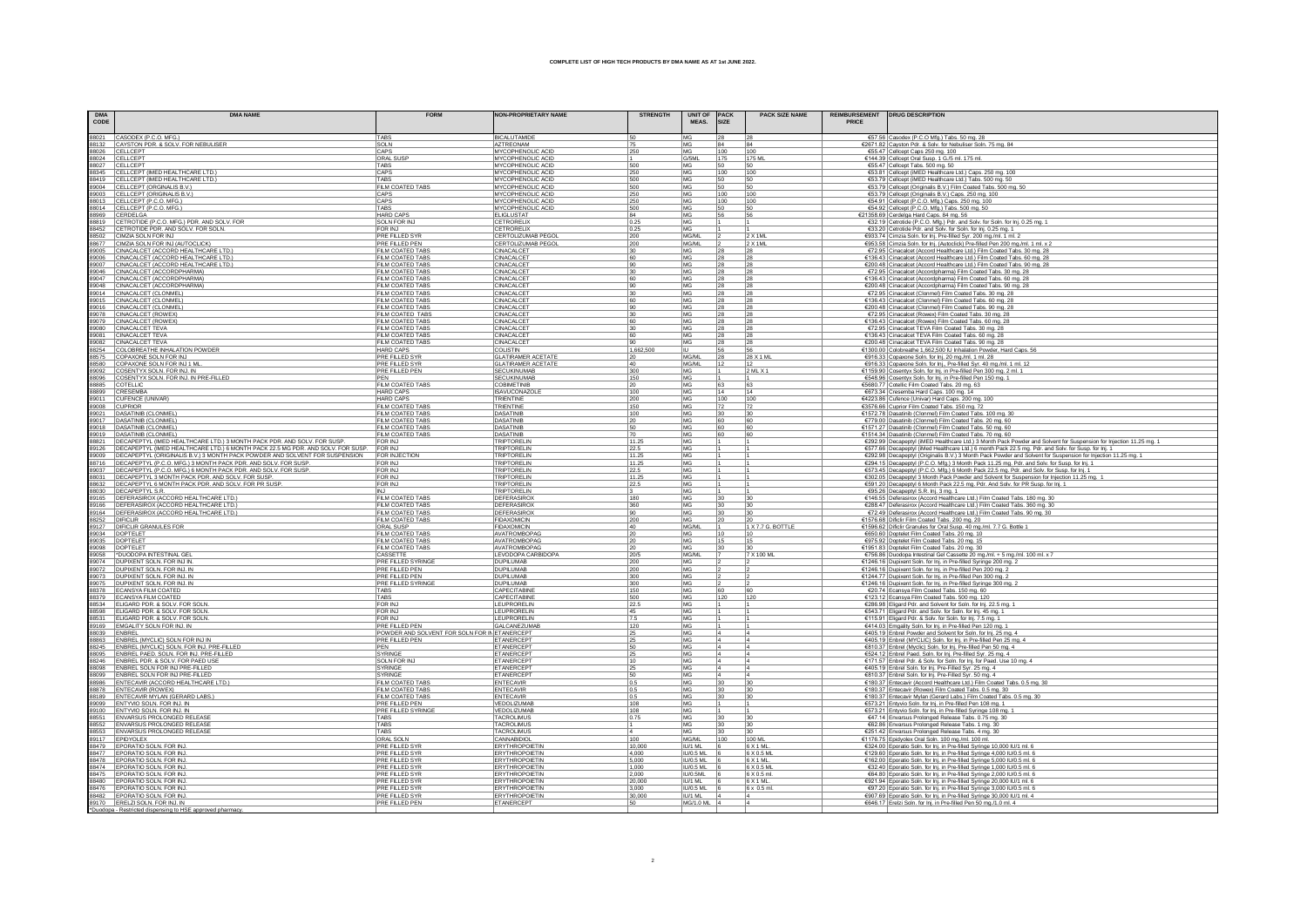| <b>DMA</b> | <b>DMA NAME</b>                                                                                                                                                                                                                                                                                                                      | <b>FORM</b>                                | <b>NON-PROPRIETARY NAME</b>                        | <b>STRENGTH</b>   | <b>UNIT OF</b>         | <b>PACK</b>           | <b>PACK SIZE NAME</b>            |              | REIMBURSEMENT   DRUG DESCRIPTION                                                                                                                                                 |
|------------|--------------------------------------------------------------------------------------------------------------------------------------------------------------------------------------------------------------------------------------------------------------------------------------------------------------------------------------|--------------------------------------------|----------------------------------------------------|-------------------|------------------------|-----------------------|----------------------------------|--------------|----------------------------------------------------------------------------------------------------------------------------------------------------------------------------------|
| CODE       |                                                                                                                                                                                                                                                                                                                                      |                                            |                                                    |                   | MEAS.                  | <b>SIZE</b>           |                                  | <b>PRICE</b> |                                                                                                                                                                                  |
|            | 38868<br>19868 ERIVEDGE<br>19868 ESBRET<br>19889 ESBRET FLMCOATED TABS<br>19869 ESBRET FLMCOATED TABS<br>19901 ISBN 2004<br>19902 EXADE<br>19902 FASLODEX ORIGINALS BV.) SOLN FOR IND<br>19902 FASLODEX ORIGINALS BV.) SOLN FOR IND<br>19902 FAS                                                                                     | <b>HARD CAPS</b>                           | <b>VISMODEGIB</b>                                  | 150               | MG                     |                       |                                  |              | €4710.96 Erivedge Hard Caps. 150 mg. 28                                                                                                                                          |
|            |                                                                                                                                                                                                                                                                                                                                      | <b>FILM COATED TABS</b>                    | APALUTAMIDE                                        | 60                | MG                     | 112                   | 1112                             |              | €3106.19 Erleada Film Coated Tabs. 60 mg. 112                                                                                                                                    |
|            |                                                                                                                                                                                                                                                                                                                                      | FILM COATED TABS                           | PIRFENIDON                                         | 801               | MG                     | 84                    | 84                               |              | €2359.39 Esbriet Film Coated Tabs. 801 mg. 84                                                                                                                                    |
|            |                                                                                                                                                                                                                                                                                                                                      | HARD CAPS                                  | PIREENIDON                                         | 267               | MG                     | 252                   | 252                              |              | €2339.10 Esbriet Hard Caps. 267 mg. 252                                                                                                                                          |
|            |                                                                                                                                                                                                                                                                                                                                      | <b>INITIATION PACK</b>                     | PIRFENIDONE                                        | 267<br>267        | MG<br>MG               | 252                   |                                  |              | €593.30 Esbriet Film Coated Tabs. 267 mg. Initiation Pack 1                                                                                                                      |
|            |                                                                                                                                                                                                                                                                                                                                      | FILM COATED TABS<br>TABS                   | PIRFENIDONE<br><b>ULIPRISTA</b>                    |                   | MG                     | 28                    | 252 (3 X 84)                     |              | €2390.85 Esbriet Film Coated Tabs. 267 mg. Multipack (3 x 84) 252<br>€139.86 Esmya Tabs. 5 mg. 28                                                                                |
|            |                                                                                                                                                                                                                                                                                                                                      | FILM COATED TABS                           | DEFERASIRO>                                        | 180               | MG                     | 30                    | 130                              |              | €364.70 Exjade Film Coated Tabs. 180 mg. 30                                                                                                                                      |
|            |                                                                                                                                                                                                                                                                                                                                      | FILM COATED TABS                           | DEFERASIROX                                        | 360               | MG                     | 30 <sub>2</sub>       | 30                               |              | €714.57 Exjade Film Coated Tabs. 360 mg. 30                                                                                                                                      |
|            |                                                                                                                                                                                                                                                                                                                                      | FILM COATED TABS                           | DEFERASIROX                                        | 90                | MG                     | 30                    | 30                               |              | €181.22 Exjade Film Coated Tabs. 90 mg. 30                                                                                                                                       |
|            |                                                                                                                                                                                                                                                                                                                                      | PRE FILLED PEN                             | <b>BENRALIZUMAB</b>                                | 30                | MG<br>MG/5ML           |                       |                                  |              | €1999.24 Fasenra Soln. for Inj. in Pre-filled Pen 30 mg. 1                                                                                                                       |
|            |                                                                                                                                                                                                                                                                                                                                      | PRE FILLED SYR<br>PREFILLED SYR            | <b>FULVESTRANT</b><br><b>FULVESTRANT</b>           | 250<br>250        | MG/5ML                 |                       | $2 \times 5 M$<br>$2 \times 5ML$ |              | €339.20 Faslodex (Originalis B.V.) Soln. for Inj. Pre-filled Syr. 250 mg./5 ml. 5 ml. 2<br>€339.20 Faslodex (P.C.O. Mfg.) for Inj. for Pre-filled Syr. 250 mg./5 ml. 5 ml. 2     |
|            |                                                                                                                                                                                                                                                                                                                                      | <b>PRE FILLED SYR</b>                      | FULVESTRANT                                        | 250               | MG/5 ML                |                       | 2 X 5 ML                         |              | €349.68 Faslodex Soln. for Inj. Pre-Filled Syr. 250 mg./5 ml. 5 ml. 2                                                                                                            |
|            |                                                                                                                                                                                                                                                                                                                                      | ORAL SOLN                                  | <b>DEFERIPRONE</b>                                 | 100               | MG/ML                  | 500                   | 500ML                            |              | €206.29 Ferriprox Oral Soln. 100 mg./ml. 500 ml.                                                                                                                                 |
|            |                                                                                                                                                                                                                                                                                                                                      | <b>TARS</b>                                | DEFERIPRONE                                        | 500               | MG                     | 100                   | 100                              |              | €190.98 Ferriprox Tabs. 500 mg. 100                                                                                                                                              |
|            |                                                                                                                                                                                                                                                                                                                                      | PRE FILLED SYR<br><b>FOR INJ</b>           | <b>ICATIBANT</b><br>DEGARELIX                      | 30<br>80          | MG<br>MG               |                       | 1 X 3ML                          |              | €1709.72 Firazyr Soln. for Inj. in Pre-filled Syringe 30 mg. 10 mg./ml. 3 ml. 1                                                                                                  |
|            | 89093 FIRMAGON (P.C.O. MFG.) PDR. & SOLV. FOR SOLN.<br>88364 FIRMAGON PDR. & SOLV. FOR SOLN.                                                                                                                                                                                                                                         | FOR INJ                                    | DEGARELIX                                          | 120               | MG                     |                       |                                  |              | €150.68 Firmagon (P.C.O. Mfg.) Pdr. & Solv. for Soln. for Inj. 80 mg. 1<br>€297.00 Firmagon Pdr. & Solv. for Soln. for Inj. 120 mg. 2                                            |
|            | 98363 FIRMAGON PDR. & SOLV. FOR SOLN.<br>88751 FLOLAN PDR. & SOLV. FOR SOLN.<br>88748 FLOLAN PDR. & SOLV. FOR SOLN.<br>88247 FLUDARA ORAL                                                                                                                                                                                            | FOR INJ                                    | DEGARELIX                                          | 80                | MG                     |                       |                                  |              | €155.35 Firmagon Pdr. & Solv. for Soln. for Inj. 80 mg. 1                                                                                                                        |
|            |                                                                                                                                                                                                                                                                                                                                      | SOLN FOR INF                               | EPOPROSTENOL                                       | $1.5$             | MG                     |                       |                                  |              | €147.14 Flolan Pdr. & Solv. for Soln. for Inf. 1.5 mg. 1                                                                                                                         |
|            |                                                                                                                                                                                                                                                                                                                                      | <b>SOLN FOR INF</b>                        | EPOPROSTENOL                                       | 0.5               | MG                     |                       |                                  |              | €66.90 Flolan Pdr. & Solv. for Soln. for Inf. 0.5 mg. 1                                                                                                                          |
|            |                                                                                                                                                                                                                                                                                                                                      | TABS<br>TABS                               | <b>FLUDARABINE</b><br>FLUDARABINE                  | 10<br>10          | MG<br>MG               |                       | 15                               |              | €370.13 Fludara Oral Tabs. 10 mg. 15<br>€484.80 Fludara Oral Tabs. 10 mg. 20                                                                                                     |
|            |                                                                                                                                                                                                                                                                                                                                      | PRE FILLED PEN                             | TERIPARATIDE                                       | 20                | MCG/80 MCI 1           |                       | 1 X 2.4 ML                       |              | €237.78 Forsteo (P.C.O. Mfg.) Soln. for Inj. in Pre-filled Pen 20 mcg./80 mcl. 2.4 ml. 1                                                                                         |
|            |                                                                                                                                                                                                                                                                                                                                      | PRE FILLED PEN                             | TERIPARATIDE                                       | 20                | MCG/80 MCI             |                       | $1 \times 2.4$ ml                |              | €245.14 Forsteo Soln. for Inj. Pre-filled Pen 20 mcg./80 mcl. 2.4 ml.1                                                                                                           |
|            |                                                                                                                                                                                                                                                                                                                                      | <b>HARD CAPS</b>                           | TIVOZANIE                                          | 1340              | MCG                    |                       |                                  |              | €2916.00 Fotivda Hard Caps. 1340 mcg. 21                                                                                                                                         |
|            |                                                                                                                                                                                                                                                                                                                                      | <b>HARD CAPS</b>                           | TIVOZANIE                                          | 890               | MCG                    |                       |                                  |              | €2916.00 Fotivda Hard Caps. 890 mcg. 21                                                                                                                                          |
|            |                                                                                                                                                                                                                                                                                                                                      | PRE FILLED SYF<br><b>PRE FILLED SYR</b>    | <b>FULVESTRAN</b><br><b>FULVESTRAN</b>             | 250<br>250        | MG/5ML<br>MG/ML        |                       | 2 X 5 ML<br>$2 \times 5$ ML      |              | €231.93 Fulvestrant (Accord Healthcare Ltd.) Soln. for Inj. in Pre-filled Syr. 250 mg./5 ml. 2<br>€231.93 Fulvestrant (Rowex) Soln. for Inj. Pre-filled Syr. 250 mg./ml. 5 ml. 2 |
|            | 98247 - HUDARA ORAL<br>88249 - FORDETEO P.C.O. MFG.) SOLN. FOR INJ.<br>88494 - FORSTEO BOUN. FOR INJ.<br>88494 - FORSTEO BOUN. FOR INJ.<br>88251 - FULVESTRANT (ACCORD HEALTHCARE LTD.) SOLN. FOR INJ. IN<br>89041 - FULVESTRANT (ACCORD HEAL                                                                                        | PRE FILLED SYR                             | <b>FULVESTRAN</b>                                  | 250               | MG/5ML                 |                       | 2 X 5 M                          |              | €231.93 Fulvestrant Teva Soln. for Inj. in Pre-filled Syr. 250 mg./5 ml. 2                                                                                                       |
|            |                                                                                                                                                                                                                                                                                                                                      | <b>HARD CAPS</b>                           | <b>MIGALASTAT</b>                                  | 123               | MG                     |                       | 14                               |              | €17486.23 Galafold Hard Caps. 123 mg. 14                                                                                                                                         |
|            |                                                                                                                                                                                                                                                                                                                                      | SYR                                        | SOMATROPIN                                         | $\frac{0.2}{0.4}$ | MG                     |                       |                                  |              | €41.30 Genotropin Miniquick Syr. 0.2 mg. 7                                                                                                                                       |
|            |                                                                                                                                                                                                                                                                                                                                      | SYR                                        | <b>SOMATROPIN</b>                                  |                   | MG                     |                       |                                  |              | €82.09 Genotropin Miniquick Syr. 0.4 mg.                                                                                                                                         |
|            |                                                                                                                                                                                                                                                                                                                                      | SYR<br>SYR                                 | SOMATROPIN<br>SOMATROPIN                           | 0.6<br>0.8        | MG<br>MG               |                       |                                  |              | €117.18 Genotropin Miniquick Syr. 0.6 mg. 7<br>€157.81 Genotropin Miniquick Syr. 0.8 mg. 7                                                                                       |
|            |                                                                                                                                                                                                                                                                                                                                      | SYR                                        | SOMATROPIN                                         | 1.0               | MG                     |                       |                                  |              | €198.60 Genotropin Miniquick Syr. 1.0 mg. 7                                                                                                                                      |
|            |                                                                                                                                                                                                                                                                                                                                      | SYR                                        | SOMATROPIN                                         | 1.2               | MG                     |                       |                                  |              | €236.70 Genotropin Miniquick Syr. 1.2 mg. 7                                                                                                                                      |
|            |                                                                                                                                                                                                                                                                                                                                      | SYR                                        | SOMATROPIN                                         | 1.4               | MG                     |                       |                                  |              | €278.21 Genotropin Miniquick Syr. 1.4 mg. 7                                                                                                                                      |
|            |                                                                                                                                                                                                                                                                                                                                      | <b>SYR</b>                                 | SOMATROPIN                                         | 1.6               | MG                     |                       |                                  |              | €318.87 Genotropin Miniquick Syr. 1.6 mg.                                                                                                                                        |
|            |                                                                                                                                                                                                                                                                                                                                      | SYR<br>SYR                                 | SOMATROPIN<br>SOMATROPIN                           | 1.8<br>2.0        | MG<br>MG               |                       |                                  |              | €359.69 Genotropin Miniquick Syr. 1.8 mg. 7<br>€400.53 Genotropin Miniquick Syr. 2.0 mg. 7                                                                                       |
|            |                                                                                                                                                                                                                                                                                                                                      | PEN                                        | SOMATROPIN                                         | 12                | MG                     |                       |                                  |              | €327.91 Genotropin Pre-Filled Pen (Go Quick) 12 mg. 1                                                                                                                            |
|            |                                                                                                                                                                                                                                                                                                                                      | PEN                                        | SOMATROPIN                                         | 5.3               | MG                     |                       |                                  |              | €122.59 Genotropin Pre-Filled Pen (Go Quick) 5.3 mg. 1                                                                                                                           |
|            |                                                                                                                                                                                                                                                                                                                                      | <b>HARD CAPS</b>                           | <b>FINGOLIMOD</b>                                  | 0.5               | MG                     |                       |                                  |              | €1659.78 Gilenya Hard Caps. 0.5 mg. 28<br>€2039.60 Giotrif Film Coated Tabs. 20 mg. 28                                                                                           |
|            |                                                                                                                                                                                                                                                                                                                                      | FILM COATED TABS                           | AFATINIB                                           |                   | MG                     |                       |                                  |              |                                                                                                                                                                                  |
|            |                                                                                                                                                                                                                                                                                                                                      | FILM COATED TABS<br>FILM COATED TABS       | AFATINIB<br>AFATINIE                               | 30<br>40          | MG<br>MG               | 28<br>28              | 28<br> 28                        |              | €2039.60 Giotrif Film Coated Tabs. 30 mg. 28<br>€2039.60 Giotrif Film Coated Tabs. 40 mg. 28                                                                                     |
|            |                                                                                                                                                                                                                                                                                                                                      | FILM COATED TABS                           | AFATINIB                                           | 50                | MG                     | 28                    | 28                               |              | €2082.57 Giotrif Film Coated Tabs. 50 mg. 28                                                                                                                                     |
|            |                                                                                                                                                                                                                                                                                                                                      | FILM COATED TABS                           | <b>IMATINIB</b>                                    | 100               | MG                     | 60                    | 160                              |              | €508.53 Glivec Film Coated Tabs. 100 mg. 60                                                                                                                                      |
|            |                                                                                                                                                                                                                                                                                                                                      | FILM COATED TABS                           | <b>IMATINIB</b>                                    | 400               | MG                     | 30                    |                                  |              | €1017.05 Glivec Film Coated Tabs. 400 mg. 30                                                                                                                                     |
|            |                                                                                                                                                                                                                                                                                                                                      | <b>PRE FILLED PEN</b><br>FOR INJ           | <b>FOLLITROPIN ALFA</b><br><b>FOLLITROPIN ALFA</b> | 900<br>75         |                        |                       |                                  |              | €311.32 Gonal F (P.C.O. Mfg.) Soln. for Inj. Pre-filled Pen 900 iu 1                                                                                                             |
|            |                                                                                                                                                                                                                                                                                                                                      | PEN                                        | <b>FOLLITROPIN ALFA</b>                            | 300               | lυ                     |                       |                                  |              | €18.59 Gonal F Pdr. and Solv. for Soln. for Inj. 75 iu 1<br>€77.64 Gonal F Soln. for Inj. Pre-filled Pen 300 iu 1                                                                |
|            |                                                                                                                                                                                                                                                                                                                                      | PEN                                        | FOLLITROPIN ALFA                                   | 450               | lυ                     |                       |                                  |              | €116.39 Gonal F Soln. for Inj. Pre-filled Pen 450 iu 1                                                                                                                           |
|            |                                                                                                                                                                                                                                                                                                                                      | PEN                                        | FOLLITROPIN ALFA                                   | 900               |                        |                       |                                  |              | €320.95 Gonal F Soln. for Inj. Pre-filled Pen 900 iu 1                                                                                                                           |
|            |                                                                                                                                                                                                                                                                                                                                      | <b>INJ</b>                                 | LENOGRASTIM                                        | 13.4              | MIU                    |                       |                                  |              | €191.02 Granocyte 13 lnj. 13.4 MIU 5                                                                                                                                             |
|            |                                                                                                                                                                                                                                                                                                                                      |                                            | LENOGRASTIM                                        | 33.6              |                        |                       |                                  |              | €319.45 Granocyte 34 Inj. 33.6 MIU 5                                                                                                                                             |
|            |                                                                                                                                                                                                                                                                                                                                      | FILM COATED TABS<br>SYRINGE                | SILDENAFIL<br>FILGRASTIN                           | 20<br>30/0.5      | <b>MG</b><br>MU/ML     |                       | 190<br>0.5 ML X 5                |              | €203.41 Granpidam Film Coated Tabs. 20 mg. 90<br>€234.38 Grastofil Soln. for Inj./Inf. in Pre-filled Syringe 30 MU/0.5 ml. 0.5 ml. 5                                             |
|            |                                                                                                                                                                                                                                                                                                                                      | SYRINGE                                    | FILGRASTIM                                         | 48/0.5            | MU/ML                  |                       | 0.5 ML X 5                       |              | €368.18 Grastofil Soln. for Inj./Inf. in Pre-filled Syringe 48 MU/0.5 ml. 0.5 ml. 5                                                                                              |
|            |                                                                                                                                                                                                                                                                                                                                      | TABS                                       | ADEFOVIR DIPIVOXIL                                 | 10                | <b>MG</b>              |                       |                                  |              | €437.08 Hepsera Tabs. 10 mg. 30                                                                                                                                                  |
|            |                                                                                                                                                                                                                                                                                                                                      | VIAL                                       | ADALIMUMAB                                         | 40                | MG/0.8 ML              |                       |                                  |              | €607.60 Hulio Soln. for lnj. 40 mg./0.8 ml. 0.8 ml. (Multipack) Vial 2<br>€607.60 Hulio Soln. for lnj. in Pre-filled Pen 40 mg. 2                                                |
|            |                                                                                                                                                                                                                                                                                                                                      | PRE FILLED PEN<br>PRE FILLED SYR           | ADALIMUMAE<br>ADALIMUMAE                           | 40<br>40          | MG<br><b>MG</b>        |                       |                                  |              |                                                                                                                                                                                  |
|            |                                                                                                                                                                                                                                                                                                                                      | <b>PRE FILLED PEN</b>                      | ADALIMUMAE                                         | 80                | MG/0.8ML               |                       | 1 X 0.8 MI                       |              | €607.60 Hulio Soln. for Inj. in Pre-filled Syr. 40 mg. 2<br>€883.77 Humira Soln. for Inj. in Pre-filled Pen 80 mg./0.8 ml. 0.8 ml. 1                                             |
|            |                                                                                                                                                                                                                                                                                                                                      | PRE FILLED PEN                             | ADALIMUMAE                                         | 40                | <b>MG/0.4 ML</b>       |                       | 0.4 ML X 2                       |              |                                                                                                                                                                                  |
|            |                                                                                                                                                                                                                                                                                                                                      | <b>PRE FILLED SYRINGE</b>                  | ADALIMUMAB                                         | 40                | <b>MG/0.4 ML</b>       |                       | 0.4 ML X 2                       |              | €883.77 Humira Soln. for lnj. in Pre-filled Pen 40 mg./0.4 ml. 0.4 ml. 2<br>€883.77 Humira Soln. for lnj. in Pre-filled Syringe 40 mg./0.4 ml. 0.4 ml. 2                         |
|            |                                                                                                                                                                                                                                                                                                                                      | PRE FILLED SYR FOR PAED USE<br>CAPS        | ADALIMUMAB<br><b>TOPOTECAN</b>                     | 20<br>0.25        | MG/0.2 ML<br>MG        |                       | 2 X 0.2ML<br>10                  |              | €441.89 Humira Soln. for Inj. in Pre-filled Syr. for Paed. Use 20 mg./0.2 ml. 0.2 ml. 2                                                                                          |
|            |                                                                                                                                                                                                                                                                                                                                      | CAPS                                       | TOPOTECAN                                          |                   | MG                     | 10                    | 10                               |              | €130.54 Hycamtin Caps. 0.25 mg. 10                                                                                                                                               |
|            |                                                                                                                                                                                                                                                                                                                                      | FILM COATED TABS                           | PALBOCICLIE                                        | 100               | <b>MG</b>              | 21                    | 121                              |              | €534.34 Hycamtin Caps. 1 mg. 10<br>€2365.20 Ibrance Film Coated Tabs. 100 mg. 21                                                                                                 |
|            |                                                                                                                                                                                                                                                                                                                                      | FILM COATED TABS                           | PALBOCICLIB                                        | 125               | <b>MG</b>              | 21                    | 21                               |              | €2365.20 Ibrance Film Coated Tabs. 125 mg. 21                                                                                                                                    |
|            |                                                                                                                                                                                                                                                                                                                                      | FILM COATED TABS                           | PALBOCICLIB                                        | 75                | <b>MG</b>              | 21                    |                                  |              | €2365.20 Ibrance Film Coated Tabs. 75 mg. 21                                                                                                                                     |
|            |                                                                                                                                                                                                                                                                                                                                      | <b>HARD CAPS</b>                           | PALBOCICLIB                                        | 100               | MG                     | 21                    | 21                               |              | €2365.20 Ibrance Hard Caps. 100 mg. 21                                                                                                                                           |
|            | $\frac{38824}{9011} \cdot \frac{10700A}{101100A} \cdot \frac{10700B}{1011000A} \cdot \frac{1070B}{1011000A} \cdot \frac{1070B}{1011000A} \cdot \frac{1070B}{1011000A} \cdot \frac{1070B}{1011000A} \cdot \frac{1070B}{101000A} \cdot \frac{1070B}{101000A} \cdot \frac{1070B}{101000A} \cdot \frac{1070B}{101000A} \cdot \frac{1070$ | <b>HARD CAPS</b><br><b>HARD CAPS</b>       | PALBOCICLIB<br>PALBOCICLIB                         | 125<br>75         | MG<br>MG               | 21<br>21              | 21<br>21                         |              | €2365.20 Ibrance Hard Caps. 125 mg. 21                                                                                                                                           |
|            |                                                                                                                                                                                                                                                                                                                                      |                                            | <b>ICATIBANT</b>                                   | 30                | MG/3ML                 |                       |                                  |              | €2365.20 Ibrance Hard Caps. 75 mg. 21<br>€699.48 Icatibant (Accord Healthcare Ltd.) Soln. for Inj. in Pre-filled Syr. 30 mg./3 ml. 1                                             |
|            |                                                                                                                                                                                                                                                                                                                                      | <b>PRE FILLED SYR<br/>FILM COATED TABS</b> | PONATINIP                                          | 15                | MG                     | 30                    | 30                               |              | €3213.00 Iclusig Film Coated Tabs. 15 mg. 30                                                                                                                                     |
|            |                                                                                                                                                                                                                                                                                                                                      | FILM COATED TABS                           | PONATINIB                                          | 30                | MG                     | 30                    | 30                               |              | €6426.00 Iclusig Film Coated Tabs. 30 mg. 30                                                                                                                                     |
|            |                                                                                                                                                                                                                                                                                                                                      | FILM COATED TABS                           | PONATINIB                                          | 45                | <b>MG</b>              | 30                    | $30^{1}$                         |              | €6426.00 Iclusig Film Coated Tabs. 45 mg. 30                                                                                                                                     |
|            |                                                                                                                                                                                                                                                                                                                                      | <b>PREFILLED SYR</b><br>PREFILLED PEN      | ADALIMUMAE<br>ADALIMUMAE                           | 40<br>40          | MG/0.8 ML<br>MG/0.8 ML |                       | 2 X 0.8 MI<br>2X0.8 ML           |              | €607.60 Idacio Soln. for Inj. in Pre-filled Syringe 40 mg./0.8 ml. 0.8 ml. 2                                                                                                     |
|            |                                                                                                                                                                                                                                                                                                                                      | VIAI                                       | ADALIMUMAE                                         | 40                | MG/0.8 ML              |                       | 1 X 0.8 M                        |              | €607.60 Idacio Soln. for Inj. in Pre-filled Pen 40 mg./0.8 ml. 0.8 ml. 2<br>€303.80 Idacio Soln. for Inj. for Paediatric Use Vial 40 mg./0.8 ml. 0.8 ml. 1                       |
|            |                                                                                                                                                                                                                                                                                                                                      | FILM COATED TABS                           | <b>IMATINIR</b>                                    | 100               | MG                     | 60                    | 60                               |              | €507.03 Imatinib (Accord Healthcare Ltd.) Film Coated Tabs. 100 mg. 60                                                                                                           |
|            |                                                                                                                                                                                                                                                                                                                                      | FILM COATED TABS                           | <b>IMATINIR</b>                                    | 400               | MG                     | 30                    | 30                               |              | €1013.48 Imatinib (Accord Healthcare Ltd.) Film Coated Tabs. 400 mg. 30                                                                                                          |
|            |                                                                                                                                                                                                                                                                                                                                      | FILM COATED TABS                           | <b>IMATINIR</b>                                    | 100               | MG                     | 60                    | 60                               |              | €508.52 Imatinib (KRKA Pharma) Film Coated Tabs. 100 mg. 60                                                                                                                      |
|            |                                                                                                                                                                                                                                                                                                                                      | FILM COATED TABS<br>FILM COATED TABS       | <b>IMATINIB</b><br><b>IMATINIB</b>                 | 400<br>100        | MG<br>MG               | 30 <sub>2</sub><br>60 | 30<br>60                         |              | €1017.05 Imatinib (KRKA Pharma) Film Coated Tabs. 400 mg. 30                                                                                                                     |
|            |                                                                                                                                                                                                                                                                                                                                      | FILM COATED TABS                           | <b>IMATINIB</b>                                    | 400               | MG                     | 30                    | 30                               |              | €508.53 Imatinib (Rowex) Film Coated Tabs. 100 mg. 60<br>€1017.05 Imatinib (Rowex) Film Coated Tabs. 400 mg. 30                                                                  |
|            |                                                                                                                                                                                                                                                                                                                                      | FILM COATED TABS                           | <b>IMATINIR</b>                                    | 100               | MG                     | 60                    | 60                               |              | €508.53 Imatinib Teva Film Coated Tabs. 100 mg. 60                                                                                                                               |
|            |                                                                                                                                                                                                                                                                                                                                      | FILM COATED TABS                           | <b>IMATINIR</b>                                    | 400               | MG                     | 30                    | 30                               |              | €1017.05 Imatinib Teva Film Coated Tabs. 400 mg. 30                                                                                                                              |
|            |                                                                                                                                                                                                                                                                                                                                      | <b>FILM COATED TABS</b>                    | <b>IRRUTINE</b><br><b>IBRUTINE</b>                 | 140               | MG                     | 28                    | 28                               |              | €1827.25   Imbruvica Film Coated Tabs. 140 mg. 28                                                                                                                                |
|            |                                                                                                                                                                                                                                                                                                                                      | FILM COATED TABS<br>FILM COATED TABS       | <b>IBRUTINIB</b>                                   | 280<br>420        | MG<br>MG               | 28<br>28              | 28<br>28                         |              | €3652.96 Imbruvica Film Coated Tabs. 280 mg. 28<br>€5479.69 Imbruvica Film Coated Tabs. 420 mg. 28                                                                               |
|            |                                                                                                                                                                                                                                                                                                                                      |                                            |                                                    |                   | MAG                    |                       |                                  |              | €7374 83 Imbruvica Film Coa                                                                                                                                                      |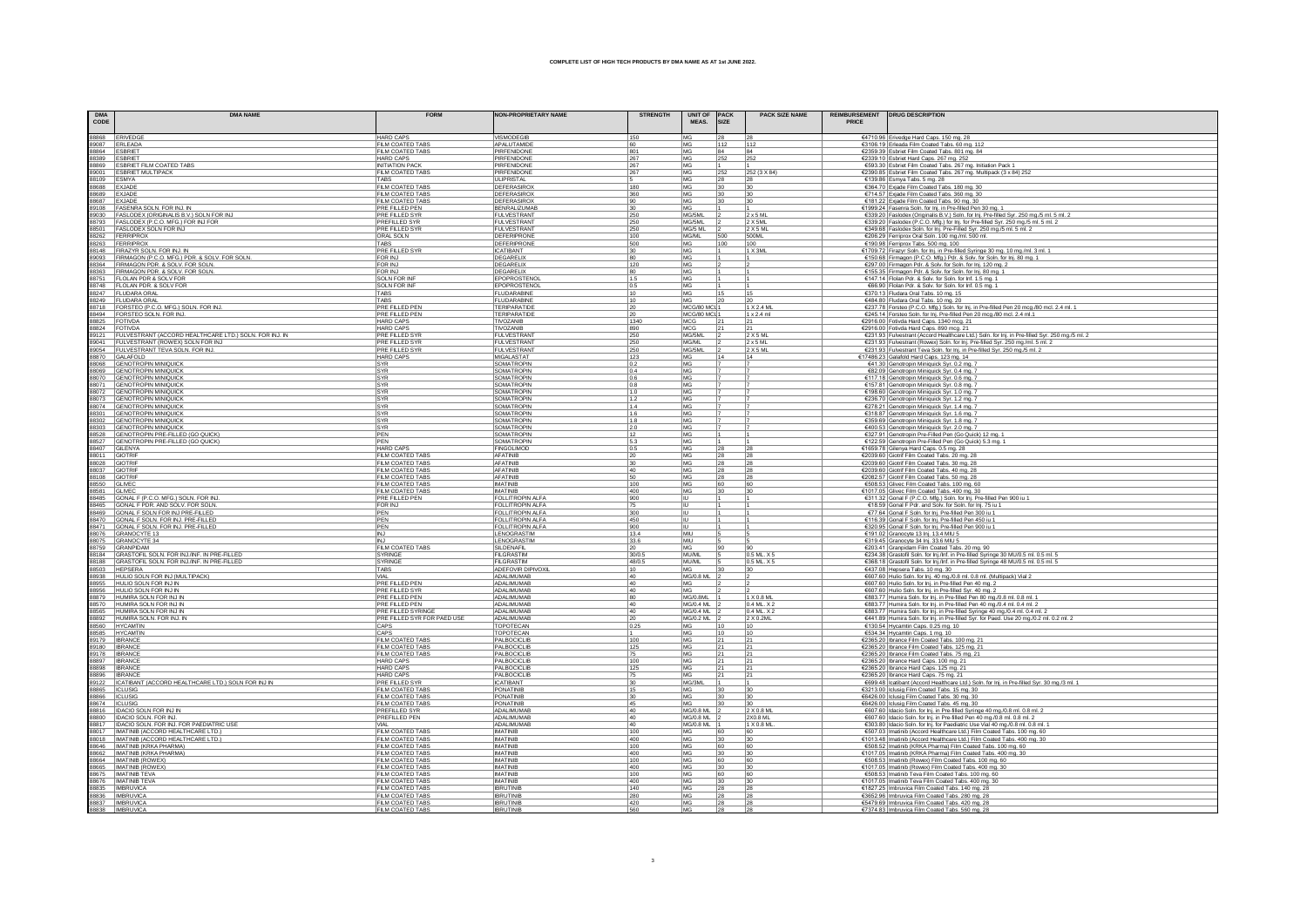| <b>DMA</b><br>CODE               | <b>DMA NAME</b>                                                                                                                                                                                           | <b>FORM</b>                             | <b>NON-PROPRIETARY NAME</b>                                      | <b>STRENGTH</b>    | UNIT OF PACK<br>MFAS. | <b>SIZE</b> | <b>PACK SIZE NAME</b><br>PRICE                         | REIMBURSEMENT   DRUG DESCRIPTION                                                                                                                                                                                                         |
|----------------------------------|-----------------------------------------------------------------------------------------------------------------------------------------------------------------------------------------------------------|-----------------------------------------|------------------------------------------------------------------|--------------------|-----------------------|-------------|--------------------------------------------------------|------------------------------------------------------------------------------------------------------------------------------------------------------------------------------------------------------------------------------------------|
| 88418   IMNOVID                  |                                                                                                                                                                                                           | <b>HARD CAPS</b>                        | POMALIDOMIDE                                                     |                    | MG                    |             | 21                                                     | €9196.80 Imnovid Hard Caps. 4 mg. 21                                                                                                                                                                                                     |
| 88298 IMNOVID                    |                                                                                                                                                                                                           | <b>HARD CAPS</b>                        | POMALIDOMIDE                                                     |                    | MG                    |             | 21                                                     | €8893.08 Imnovid Hard Caps. 1 mg. 21                                                                                                                                                                                                     |
| 88332 IMNOVID<br>88377   IMNOVID |                                                                                                                                                                                                           | <b>HARD CAPS</b><br><b>HARD CAPS</b>    | POMALIDOMIDE<br>POMALIDOMIDE                                     |                    | MG<br>MG              | 21          | 21<br>21                                               | €8976.19 Imnovid Hard Caps. 2 mg. 21                                                                                                                                                                                                     |
|                                  | 88953   IMRALDI SOLN FOR INJ IN                                                                                                                                                                           | PRE FILLED PEN                          | ADALIMUMAB                                                       | 40                 | MG                    |             |                                                        | €9130.24 Imnovid Hard Caps. 3 mg. 21<br>€607.60 Imraldi Soln. for Inj. in Pre-filled Pen 40 mg. 2                                                                                                                                        |
|                                  | 88953 MRALDISOLN FOR IN MARCHINE<br>88954 MRALDISOLN FOR IN IN<br>88145 MCREEX<br>88116 MLYTA<br>88216 MESSA<br>88279 JAKAVI<br>88289 JAKAVI<br>88182 JAKAVI<br>8817 JAKAVI<br>8817 JAKAVI<br>8817 JAKAVI | PRE FILLED SYRINGE                      | ADALIMUMAE                                                       | 40                 | MG                    |             |                                                        | €607.60 Imraldi Soln. for Inj. in Pre-filled Syringe 40 mg. 2                                                                                                                                                                            |
|                                  |                                                                                                                                                                                                           | SOLN FOR INJ                            | MECASERMI                                                        | 10                 | MG/ML                 |             | 1 X 4 ML                                               | €646.98 Increlex Soln. for Inj. 10 mg./ml. 4 ml. 1                                                                                                                                                                                       |
|                                  |                                                                                                                                                                                                           | FILM COATED TABS                        | <b>AXITINIB</b>                                                  |                    | MG.                   |             | 56                                                     | €758.74 Inlyta Film Coated Tabs. 1 mg. 56                                                                                                                                                                                                |
|                                  |                                                                                                                                                                                                           | FILM COATED TABS<br>TARS                | <b>AXITINIR</b><br><b>GEFITINIR</b>                              | 250                | MG<br>MG              | 30          | 56<br>30 <sup>13</sup>                                 | €3793.43 Inlyta Film Coated Tabs. 5 mg. 56                                                                                                                                                                                               |
|                                  |                                                                                                                                                                                                           | TABS                                    |                                                                  |                    | MG                    | 56          |                                                        | €2120.31 RESSA Tabs. 250 mg. 30                                                                                                                                                                                                          |
|                                  |                                                                                                                                                                                                           | TARS                                    | <b>RUXOLITINIB</b><br><b>RUXOLITINIB</b>                         | 10                 | MG                    | 56          | 56<br>56                                               | €3672.82 Jakavi Tabs. 10 mg. 56<br>€3680.04 Jakavi Tabs. 15 mg. 56                                                                                                                                                                       |
|                                  |                                                                                                                                                                                                           | TARS                                    | <b>RUXOLITINIB</b>                                               | 20                 | MG                    | 56          | 56                                                     | €3677.78 Jakavi Tabs. 20 mg. 56                                                                                                                                                                                                          |
|                                  |                                                                                                                                                                                                           | TABS                                    | <b>RUXOLITINIB</b>                                               |                    | MG                    | 56          | 56                                                     | €1851.51 Jakavi Tabs. 5 mg. 56                                                                                                                                                                                                           |
| 88943 JINARO<br>88944 JINARO     |                                                                                                                                                                                                           | TABS                                    | <b>TOLVAPTAN</b>                                                 | 15                 | MG                    |             |                                                        | €389.34 Jinarc Tabs. 15 mg. 7<br>€398.23 Jinarc Tabs. 30 mg. 7                                                                                                                                                                           |
|                                  |                                                                                                                                                                                                           | TABS                                    | <b>TOLVAPTAN</b>                                                 | 30.                | MG.                   |             |                                                        |                                                                                                                                                                                                                                          |
| 88940 JINARO                     |                                                                                                                                                                                                           | TABS<br>TABS                            | <b>TOLVAPTAN</b><br>TOLVAPTAN                                    | 45 & 15<br>60 & 30 | MG<br>MG              | 56<br>56    | 56 (45mg x 28 & 15mg x 28                              | €1467.00 Jinarc (45 mg. x 28 & 15 mg. x 28) Tabs. 56                                                                                                                                                                                     |
| 88941 JINARO<br>88942 JINARO     |                                                                                                                                                                                                           | TABS                                    | <b>TOLVAPTAN</b>                                                 | 90 & 30            | MG                    | 56          | 56 (60mg x 28 & 30mg x 28<br>56 (90mg x 28 & 30mg x 28 | €1472.60 Jinarc (60 mg. x 28 & 30 mg. x 28) Tabs. 56<br>€1478.19 Jinarc (90 mg. x 28 & 30 mg. x 28) Tabs. 56                                                                                                                             |
| 89060 JYSELEC                    |                                                                                                                                                                                                           | FILM COATED TABS                        | <b>FILGOTINIB</b>                                                | 200                | MG                    | 30          | 30                                                     |                                                                                                                                                                                                                                          |
| 89059 JYSELECA<br>89191 KAFTRIO  |                                                                                                                                                                                                           | FILM COATED TABS                        | <b>FILGOTINIE</b>                                                | 100                | MG                    | 30          | 30                                                     | €1030.75 Jyseleca Film Coated Tabs. 200 mg. 30<br>€1030.75 Jyseleca Film Coated Tabs. 100 mg. 30                                                                                                                                         |
|                                  |                                                                                                                                                                                                           | FILM COATED TABS                        | IVACAFTOR, TEZACAFTOR, ELEXACAFTOR                               | 37.5/25/50         | MG                    | 56          | 56                                                     | €9819.18 Kaftrio Film Coated Tabs. 37.5 mg./25 mg./50 mg. 56                                                                                                                                                                             |
| 89031 KAFTRIO                    |                                                                                                                                                                                                           | FILM COATED TABS                        | IVACAFTOR, TEZACAFTOR, ELEXACAFTOR                               | 75/50/100          | MG                    | 56          | 56                                                     |                                                                                                                                                                                                                                          |
|                                  | 88846 KALYDECO<br>88134 KALYDECO                                                                                                                                                                          | FILM COATED TABS                        | <b>IVACAFTOR</b>                                                 | 150                | MG                    | 28          | 28                                                     | €9819.18 Kaftrio Film Coated Tabs. 75 mg./50 mg./100 mg. 56<br>€6217.06 Kalvdeco Film Coated Tabs. 150 mg. 28<br>€14191.78 Kalydeco Film Coated Tabs. 150 mg. 56                                                                         |
|                                  | 89042 KALYDECO                                                                                                                                                                                            | FILM COATED TABS<br>FILM COATED TABS    | <b>IVACAFTOR</b><br><b>IVACAFTOR</b>                             | 150<br>75          | MG<br>MG              | 56          | 56<br>28                                               | €6099.50 Kalydeco Film Coated Tabs. 75 mg. 28                                                                                                                                                                                            |
|                                  |                                                                                                                                                                                                           | SACHETS                                 | <b>IVACAFTOR</b>                                                 | 25                 | MG                    | 28          |                                                        | €14191.78 Kalydeco Sachets, Oral Granules 25 mg. 56                                                                                                                                                                                      |
|                                  | 89010 KALYDECO ORAL GRANULES<br>88797 KALYDECO ORAL GRANULES                                                                                                                                              | <b>SACHETS</b>                          | <b>IVACAFTOR</b>                                                 |                    | MG                    |             |                                                        | €14191.78 Kalydeco Sachets, Oral Granules 50 mg. 56                                                                                                                                                                                      |
|                                  |                                                                                                                                                                                                           | <b>SACHETS</b>                          | <b>IVACAFTOR</b>                                                 | 75                 | MG                    |             | 56                                                     | €14191.78 Kalydeco Sachets, Oral Granules 75 mg. 56                                                                                                                                                                                      |
|                                  | 88799 KALYDECO ORAL GRANULES<br>89128 KESIMPTA SOLN. FOR INJ. IN<br>88936 KINERET                                                                                                                         | PRE FILLED PEN                          | OFATUMUMAE                                                       | 20                 | MG                    |             |                                                        | €1296.00 Kesimpta Soln. for lnj. in Pre-filled Pen 20 mg. 1                                                                                                                                                                              |
|                                  |                                                                                                                                                                                                           | SOLN FOR INJ IN PREFILLED SYR           | ANAKINRA                                                         | 100                | MG/0.67ML 7           |             | 7 X 0.67ML                                             | €226.06 Kineret Soln. for Inj. in Pre-filled Syr. 100 mg./0.67 ml. 7                                                                                                                                                                     |
| 88847 KISQALI                    |                                                                                                                                                                                                           | FILM COATED TABS                        | <b>RIBOCICLIB</b>                                                | 200                | MG                    |             | 42                                                     | €2416.45 Kisqali Film Coated Tabs. 200 mg. 42                                                                                                                                                                                            |
| 88848 KISQALI<br>88945 KUVAN     |                                                                                                                                                                                                           | FILM COATED TABS<br><b>SOLUBLE TABS</b> | <b>RIBOCICLIB</b><br>SAPROPTERIN                                 | 200<br>100         | MG<br>MG              | 63          | 63                                                     | €3496.07 Kisqali Film Coated Tabs. 200 mg. 63<br>€645.00 Kuvan Soluble Tabs. 100 mg. 30                                                                                                                                                  |
|                                  |                                                                                                                                                                                                           | PREFILLED SYRINGE                       | <b>BRODALUMAE</b>                                                | 140                | MG/ML                 |             | 2 X 1.5 ML SYRINGES                                    | €1153.09 Kyntheum Soln. for Inj. in Pre-filled Syringe 140 mg./ml. 1.5 ML. 2                                                                                                                                                             |
|                                  | 88881 KYNTHEUM SOLN FOR INJ<br>89112 LENALIDOMIDE (ACCORD HEALTHCARE LTD.)                                                                                                                                | <b>HARD CAPS</b>                        | LENALIDOMID                                                      | 10                 | MG                    |             | 21                                                     | €2082.45 Lenalidomide (Accord Healthcare Ltd.) Hard Caps. 10 mg. 21                                                                                                                                                                      |
|                                  | 89114 LENALIDOMIDE (ACCORD HEALTHCARE LTD.)                                                                                                                                                               | <b>HARD CAPS</b>                        | LENALIDOMIDE                                                     | 20                 | MG                    |             | 21                                                     | €2291.75 Lenalidomide (Accord Healthcare Ltd.) Hard Caps. 20 mg. 21                                                                                                                                                                      |
|                                  | <b>S9115 LENALIDOMIDE (ACCORD HEALTHCARE LTD.)</b><br>89113 LENALIDOMIDE (ACCORD HEALTHCARE LTD.)<br>89111 LENALIDOMIDE (ACCORD HEALTHCARE LTD.)                                                          | <b>HARD CAPS</b>                        | LENALIDOMIDE                                                     | 25                 | MG                    |             | 21                                                     | €2357.86 Lenalidomide (Accord Healthcare Ltd.) Hard Caps. 25 mg. 21                                                                                                                                                                      |
|                                  |                                                                                                                                                                                                           | HARD CAPS                               | <b>I FNALIDOMIDE</b>                                             | 15                 | MG.                   | 21          | 21                                                     | €2171.96 Lenalidomide (Accord Healthcare Ltd.) Hard Caps. 15 mg. 21                                                                                                                                                                      |
|                                  |                                                                                                                                                                                                           | <b>HARD CAPS</b>                        | LENALIDOMIDI                                                     |                    | MG                    | 21          | 21                                                     | €2000.64 Lenalidomide (Accord Healthcare Ltd.) Hard Caps. 5 mg. 21                                                                                                                                                                       |
|                                  | 19911<br>199138 LENAUDOMIDE (CLONMEL)<br>199139 LENAUDOMIDE (CLONMEL)<br>199149 LENAUDOMIDE (CLONMEL)<br>199148 LENAUDOMIDE (CLONMEL)<br>199160 LENAUDOMIDE (CLONMEL)<br>199160 LENAUDOMIDE (KRKA PHARMA) | <b>HARD CAPS</b>                        | LENALIDOMIDE                                                     | 10                 | MG                    | 21          | 21                                                     | €2082.45 Lenalidomide (Clonmel) Hard Caps. 10 mg. 21                                                                                                                                                                                     |
|                                  |                                                                                                                                                                                                           | <b>HARD CAPS</b>                        | LENALIDOMIDE                                                     | 15                 | MG<br>MG              | 21          | 21                                                     | €2171.96 Lenalidomide (Clonmel) Hard Caps. 15 mg. 21                                                                                                                                                                                     |
|                                  |                                                                                                                                                                                                           | <b>HARD CAPS</b><br><b>HARD CAPS</b>    | LENALIDOMIDE<br>LENALIDOMIDI                                     | 20<br>25           | MG                    |             | 21<br> 21                                              | €2291.75 Lenalidomide (Clonmel) Hard Caps. 20 mg. 21<br>€2357.86 Lenalidomide (Clonmel) Hard Caps. 25 mg. 21                                                                                                                             |
|                                  |                                                                                                                                                                                                           | HARD CAPS                               | <b>I FNAI IDOMIDE</b>                                            |                    | MG                    |             |                                                        | €2000.64 Lenalidomide (Clonmel) Hard Caps. 5 mg. 21                                                                                                                                                                                      |
|                                  |                                                                                                                                                                                                           | <b>HARD CAPS</b>                        | <b>FNALIDOMIDE</b>                                               | 10 <sup>1</sup>    | MG                    |             | $\frac{21}{21}$                                        | €2082.45 Lenalidomide (KRKA Pharma) Hard Caps. 10 mg. 21                                                                                                                                                                                 |
|                                  | 89161 LENALIDOMIDE (KRKA PHARMA)                                                                                                                                                                          | <b>HARD CAPS</b>                        | LENALIDOMIDE                                                     | 15                 | MG                    | 21          | 21                                                     | €2171.96 Lenalidomide (KRKA Pharma) Hard Caps. 15 mg. 21                                                                                                                                                                                 |
|                                  | 89162 LENALIDOMIDE (KRKA PHARMA)                                                                                                                                                                          | <b>HARD CAPS</b>                        | LENALIDOMIDE                                                     | 25                 | MG                    |             | 21                                                     | €2357.86 Lenalidomide (KRKA Pharma) Hard Caps. 25 mg. 21                                                                                                                                                                                 |
|                                  | 89159 LENALIDOMIDE (KRKA PHARMA)<br>89142 LENALIDOMIDE (MYLAN)                                                                                                                                            | <b>HARD CAPS</b>                        | LENALIDOMIDE                                                     |                    | MG                    | 21          | 21                                                     | €2000.64 Lenalidomide (KRKA Pharma) Hard Caps. 5 mg. 21                                                                                                                                                                                  |
|                                  | 89143 LENALIDOMIDE (MYLAN)                                                                                                                                                                                | <b>HARD CAPS</b><br><b>HARD CAPS</b>    | LENALIDOMIDE<br>LENALIDOMIDE                                     | 10<br>15           | MG<br>MG              | 21          | 21                                                     | €2082.45 Lenalidomide (Mylan) Hard Caps. 10 mg. 21                                                                                                                                                                                       |
|                                  | 89144 LENALIDOMIDE (MYLAN)                                                                                                                                                                                | <b>HARD CAPS</b>                        | LENALIDOMIDI                                                     | 20                 | MG                    |             | $\frac{21}{21}$                                        | €2171.96 Lenalidomide (Mylan) Hard Caps. 15 mg. 21<br>€2291.75 Lenalidomide (Mylan) Hard Caps. 20 mg. 21                                                                                                                                 |
|                                  | 89145 LENALIDOMIDE (MYLAN)                                                                                                                                                                                | <b>HARD CAPS</b>                        | LENALIDOMIDE                                                     | 25                 | MG                    | 21          | 21                                                     | €2357.86 Lenalidomide (Mylan) Hard Caps. 25 mg. 21                                                                                                                                                                                       |
|                                  | 89141 LENALIDOMIDE (MYLAN)                                                                                                                                                                                | <b>HARD CAPS</b>                        | LENALIDOMIDE                                                     |                    | MG                    |             | 21                                                     | €2000.64 Lenalidomide (Mylan) Hard Caps. 5 mg. 21                                                                                                                                                                                        |
|                                  | 89147 LENALIDOMIDE (ROWEX)                                                                                                                                                                                | <b>HARD CAPS</b>                        | LENALIDOMIDE                                                     | 10                 | MG                    | 121         | 21                                                     | €2082.45 Lenalidomide (Rowex) Hard Caps. 10 mg. 21<br>€2171.96 Lenalidomide (Rowex) Hard Caps. 15 mg. 21                                                                                                                                 |
|                                  | 89148 LENALIDOMIDE (ROWEX)                                                                                                                                                                                | <b>HARD CAPS</b>                        | <b>LENALIDOMIDE</b>                                              | 15                 | MG                    |             | 21                                                     |                                                                                                                                                                                                                                          |
|                                  | 89149 LENALIDOMIDE (ROWEX)                                                                                                                                                                                | <b>HARD CAPS</b>                        | LENALIDOMIDE                                                     | 25                 | <b>MG</b>             | 21          | 21                                                     | €2357.86 Lenalidomide (Rowex) Hard Caps. 25 mg. 21                                                                                                                                                                                       |
|                                  | 89146 LENALIDOMIDE (ROWEX)                                                                                                                                                                                | <b>HARD CAPS</b>                        | LENALIDOMIDE<br><b>LENALIDOMIDE</b>                              |                    | <b>MG</b>             |             | 21                                                     | €2000.64 Lenalidomide (Rowex) Hard Caps. 5 mg. 21                                                                                                                                                                                        |
|                                  | 89151 LENALIDOMIDE TEVA                                                                                                                                                                                   | <b>HARD CAPS</b><br><b>HARD CAPS</b>    | <b>LENALIDOMIDE</b>                                              | 10<br>15           | <b>MG</b><br>MG       | 21          | 21<br> 21                                              | €2082.45 Lenalidomide Teva Hard Caps. 10 mg. 21<br>€2171.96 Lenalidomide Teva Hard Caps. 15 mg. 21                                                                                                                                       |
|                                  | 89153 LENALIDOMIDE TEVA                                                                                                                                                                                   | <b>HARD CAPS</b>                        | LENALIDOMIDE                                                     | 20                 | MG                    | 21          | 21                                                     |                                                                                                                                                                                                                                          |
|                                  | 89154 LENALIDOMIDE TEVA<br>89150 LENALIDOMIDE TEVA                                                                                                                                                        | <b>HARD CAPS</b>                        | LENALIDOMIDE                                                     | 25                 | MG                    |             | 21                                                     | €2291.75 Lenalidomide Teva Hard Caps. 20 mg. 21<br>€2357.86 Lenalidomide Teva Hard Caps. 25 mg. 21                                                                                                                                       |
|                                  |                                                                                                                                                                                                           | <b>HARD CAPS</b>                        | <b>LENALIDOMIDE</b>                                              |                    | MG                    |             |                                                        | €2000.64 Lenalidomide Teva Hard Caps. 5 mg. 21                                                                                                                                                                                           |
| 88391 LENVIMA<br>88386 LENVIMA   |                                                                                                                                                                                                           | <b>HARD CAPS</b>                        | LENVATINIE                                                       |                    | MG                    |             | 30                                                     | €1708.45 Lenvima Hard Caps. 10 mg. 30                                                                                                                                                                                                    |
|                                  |                                                                                                                                                                                                           | <b>HARD CAPS</b>                        | LENVATINIB                                                       |                    | MG                    | 30          | 30                                                     | €1693.94 Lenvima Hard Caps. 4 mg. 30                                                                                                                                                                                                     |
|                                  | 88561 LEUPREX 3<br>88564 LINEZOLID (ACCORD HEALTHCARE LTD.)                                                                                                                                               | <b>IMPLANT</b><br>FILM COATED TABS      | LEUPRORELIN<br>LINEZOLID                                         | 600                | MG<br>MG              | 10          | $1 \times 5$ mg<br>10                                  | €312.12 Leuprex 3 Implant 5 mg. 1                                                                                                                                                                                                        |
|                                  |                                                                                                                                                                                                           | FILM COATED TABS                        | LINEZOLID                                                        | 600                | MG                    | 10          | 10                                                     | €226.79 Linezolid (Accord Healthcare Ltd.) Film Coated Tabs. 600 mg. 10<br>€226.78 Linezolid (Clonmel) Film Coated Tabs. 600 mg. 10                                                                                                      |
|                                  | 88413 LINEZOLID (CLONMEL)<br>88416 LINEZOLID (KRKA PHARMA)<br>88410 LINEZOLID (ROWEX LTD.)                                                                                                                | FILM COATED TABS                        | LINEZOLID                                                        | 600                | MG                    | 10          | 10                                                     | €226.78 Linezolid (KRKA Pharma) Film Coated Tabs. 600 mg. 10                                                                                                                                                                             |
|                                  |                                                                                                                                                                                                           | FILM COATED TABS                        | LINEZOLID                                                        | 600                | MG                    | 10          | 10                                                     | €226.78 Linezolid (Rowex Ltd.) Film Coated Tabs. 600 mg. 10                                                                                                                                                                              |
|                                  | 88412 LINEZOLID TEVA                                                                                                                                                                                      | FILM COATED TABS                        | LINEZOLID                                                        | 600                | MG                    | 10          | 10                                                     | €226.78 Linezolid TEVA Film Coated Tabs. 600 mg. 10                                                                                                                                                                                      |
| 88171 LONQUEX                    |                                                                                                                                                                                                           | SOLN FOR INJ                            | <b>LIPEGFILGRASTIM</b>                                           |                    | MG                    |             |                                                        | €588.60 Lonquex Soln. for Inj. 6 mg. 1                                                                                                                                                                                                   |
| 88850 LONSURF                    |                                                                                                                                                                                                           | FILM COATED TABS                        | TRIFLURIDINE, COMBINATIONS                                       | 15/6.14            | MG                    | 20          | 20                                                     | €651.71 Lonsurf Film Coated Tabs. 15 mg./6.14 mg. 20                                                                                                                                                                                     |
| 88851 LONSURF<br>88852 LONSURF   |                                                                                                                                                                                                           | FILM COATED TABS<br>FILM COATED TABS    | TRIFLURIDINE, COMBINATIONS<br>TRIFLURIDINE, COMBINATIONS         | 15/6.14<br>20/8.19 | MG<br>MG              | 60<br>20    | 60<br> 20                                              | €1951.51 Lonsurf Film Coated Tabs. 15 mg./6.14 mg. 60<br>€847.48 Lonsurf Film Coated Tabs. 20 mg./8.19 mg. 20                                                                                                                            |
| 88853 LONSURF                    |                                                                                                                                                                                                           | <b>FILM COATED TABS</b>                 | TRIFLURIDINE, COMBINATIONS                                       | 20/8.19            | MG                    | 60          | 60                                                     | €2559.37 Lonsurf Film Coated Tabs. 20 mg./8.19 mg. 60                                                                                                                                                                                    |
| 88822 LORVIQUA                   |                                                                                                                                                                                                           | FILM COATED TABS                        | LORLATINIB                                                       | 100                | MG                    | 30          | 30                                                     | €5343.17 Lorviqua Film Coated Tabs. 100 mg. 30                                                                                                                                                                                           |
| 88823 LORVIQUA                   |                                                                                                                                                                                                           | FILM COATED TABS                        | LORLATINIB                                                       | 25                 | MG                    | 90          | 90                                                     | €5212.92 Lorviqua Film Coated Tabs. 25 mg. 90                                                                                                                                                                                            |
|                                  | 89083 LUVERIS (P.C.O. MFG.) PDR. AND SOLV. FOR SOLN.                                                                                                                                                      | <b>FOR INJ</b>                          | LUTROPIN ALFA                                                    |                    | IU                    |             |                                                        | €36.66 Luveris (P.C.O. Mfg.) Pdr. and Solv. for Soln. for Inj. 75 iu 1                                                                                                                                                                   |
|                                  | 88440 LUVERIS PDR. AND SOLV. FOR SOLN.<br>89038 LYNPARZA                                                                                                                                                  | FOR INJ                                 | LUTROPIN ALFA                                                    | 75                 | l IU.                 |             |                                                        | €37.79 Luveris Pdr. and Solv. for Soln. for Inj. 75 iu 1                                                                                                                                                                                 |
|                                  |                                                                                                                                                                                                           | FILM COATED TABS                        | OI APARIB                                                        | 100                | MG                    | 56          | 56                                                     | €2707.56 Lynparza Film Coated Tabs. 100 mg. 56                                                                                                                                                                                           |
|                                  |                                                                                                                                                                                                           | FILM COATED TABS                        | OLAPARIB                                                         | 150                | MG                    | 56          | 56                                                     | €2707.56 Lynparza Film Coated Tabs. 150 mg. 56                                                                                                                                                                                           |
|                                  |                                                                                                                                                                                                           | TABS<br>TABS                            | <b>CLADRIBINE</b><br>CLADRIBINE                                  | 10<br>$10^{-1}$    | MG<br>MG              |             | 14                                                     | €2278.45 Mavenclad Tabs. 10 mg. 1                                                                                                                                                                                                        |
|                                  |                                                                                                                                                                                                           | TARS                                    | CLADRIBINE                                                       | $10^{-1}$          | MG                    |             |                                                        | €9095.53 Mavenclad Tabs. 10 mg. 4<br>€13655.08 Mavenclad Tabs. 10 mg. 6                                                                                                                                                                  |
|                                  | 99039 LYNPACZA<br>199039 LYNPACZA<br>199862 MAVENCLAD<br>199862 MAVENCLAD<br>199119 MAVENCLAD<br>199862 MACKUNST<br>199886 MACKUNST<br>199886 MACKUNST<br>199886 MACKUNST<br>199886 MACKUNST              |                                         | SIPONIMOD                                                        | 0.25               | MG                    | 120         | 120                                                    |                                                                                                                                                                                                                                          |
|                                  |                                                                                                                                                                                                           | FILM COATED TABS<br>FILM COATED TABS    | SIPONIMOD                                                        |                    | MG                    | 28          | 28                                                     | €1892.33 Mayzent Film Coated Tabs. 0.25 mg. 120<br>€1787.86 Mayzent Film Coated Tabs. 2 mg. 28                                                                                                                                           |
|                                  |                                                                                                                                                                                                           | FILM COATED TABS                        | SIPONIMOD                                                        | 0.25               | MG                    | 12          | 12                                                     | €246.80 Mayzent (Titration Pack) Film Coated Tabs. 0.25 mg. 12                                                                                                                                                                           |
|                                  |                                                                                                                                                                                                           | <b>FILM COATED TABS</b>                 | <b>TRAMETINIE</b>                                                | 0.5                | MG                    | 30          | 30                                                     | €1528.26 Mekinist Film Coated Tabs. 0.5 mg. 30                                                                                                                                                                                           |
|                                  |                                                                                                                                                                                                           | FILM COATED TABS                        | TRAMETINIE                                                       |                    | MG                    | 130         | 30                                                     | 0032.82 Mekinist Film Coated Tabs. 2 mg. 30<br>02548.20 Mektovi Film Coated Tabs. 2 mg. 30<br>02548.20 Mektovi Film Coated Tabs. 15 mg. 84<br>06.631 Menopur Pdr. & Solv. for Soln. for lnj. 600 IU 1<br>041.51 Menopur Pdr. & Solv. for |
| 88989 MEKTOVI                    |                                                                                                                                                                                                           | FILM COATED TABS<br><b>SOLN FOR INJ</b> | <b>BINIMETINIE</b><br>HUMAN MENOPAUSAL GONADOTROPHIN             | 600                | MG<br>IU              | 84          | 84                                                     |                                                                                                                                                                                                                                          |
|                                  | 89055 MENOPUR (P.C.O. MFG.) PDR. & SOLV. FOR<br>88398 MENOPUR PDR. & SOLV. FOR                                                                                                                            | <b>SOLN FOR INJ</b>                     | HUMAN MENOPAUSAL GONADOTROPHIN                                   | 1200               | IU                    |             |                                                        |                                                                                                                                                                                                                                          |
|                                  |                                                                                                                                                                                                           | <b>SOLN FOR INJ</b>                     |                                                                  | 600                | IU                    |             |                                                        |                                                                                                                                                                                                                                          |
|                                  | 88397 MENOPUR PDR. & SOLV. FOR<br>88396 MENOPUR PDR. & SOLV. FOR<br>88409 MIMPARA                                                                                                                         | <b>SOLN FOR INJ</b>                     | HUMAN MENOPAUSAL GONADOTROPHIN<br>HUMAN MENOPAUSAL GONADOTROPHIN | 75                 | l IU.                 | 10          | 110                                                    | €170.75 Menopur Pdr. & Solv. for Soln. for Inj. 600 IU 1<br>€213.44 Menopur Pdr. & Solv. for Soln. for Inj. 75 iu 10                                                                                                                     |
|                                  |                                                                                                                                                                                                           |                                         |                                                                  |                    |                       |             |                                                        | £78.62 Mimnara Tahs 30 mg 28                                                                                                                                                                                                             |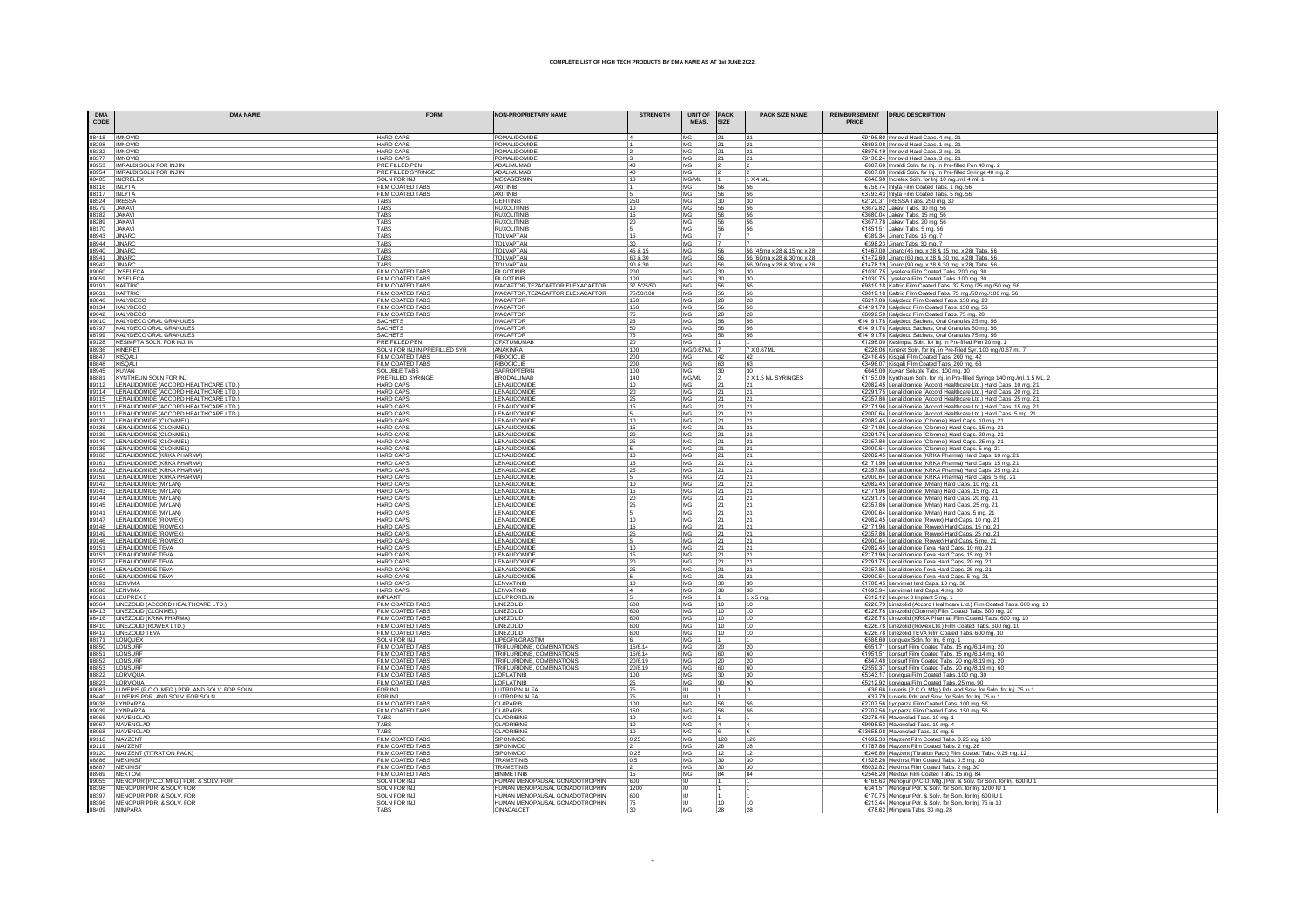| <b>DMA</b><br>CODE | <b>DMA NAME</b>                                                                                                                                                                                                                                | <b>FORM</b>                                        | <b>NON-PROPRIETARY NAME</b>                         | <b>STRENGTH</b> | <b>UNIT OF PACK</b><br>MEAS.   | <b>SIZE</b>     | <b>PACK SIZE NAME</b><br>REIMBURSEMENT   DRUG DESCRIPTION<br>PRICE |                                                                                                                                                                                                                 |
|--------------------|------------------------------------------------------------------------------------------------------------------------------------------------------------------------------------------------------------------------------------------------|----------------------------------------------------|-----------------------------------------------------|-----------------|--------------------------------|-----------------|--------------------------------------------------------------------|-----------------------------------------------------------------------------------------------------------------------------------------------------------------------------------------------------------------|
|                    | 88422 MIMPARA                                                                                                                                                                                                                                  | <b>TABS</b>                                        | CINACALCET                                          | 60              | MG                             | 28<br> 28       |                                                                    | €145.14 Mimpara Tabs. 60 mg. 28                                                                                                                                                                                 |
|                    | 88463 MIMPARA                                                                                                                                                                                                                                  | <b>TABS</b>                                        | CINACALCET                                          | 90              | MG                             | 28<br>28        |                                                                    | €217.46 Mimpara Tabs. 90 mg. 28                                                                                                                                                                                 |
|                    | 88724 MIMPARA (P.C.O. MFG.)<br>88504 MODIGRAF GRANS FOR ORAL SUSP                                                                                                                                                                              | TABS<br>SACHETS                                    | CINACALCET<br><b>TACROLIMUS</b>                     | 30<br>0.2       | MG<br>MG                       | 28<br>50<br>50  | 28                                                                 | €76.26 Mimpara (P.C.O. Mfg.) Tabs. 30 mg. 28<br>€58.07 Modigraf Grans. for Oral Susp. Sachets 0.2 mg. 50                                                                                                        |
|                    | 88505 MODIGRAF GRANS FOR ORAL SUSP                                                                                                                                                                                                             | SACHETS                                            | <b>TACROLIMUS</b>                                   |                 | MG                             | 50              | 50                                                                 | €286.46 Modigraf Grans. for Oral Susp. Sachets 1 mg. 50                                                                                                                                                         |
|                    | 88997 MOVYMIA SOLN FOR INJ                                                                                                                                                                                                                     | CARTRIDGE                                          | <b>TERIPARATIDI</b>                                 | 20              | MCG/80 MCI 1                   |                 |                                                                    | €214.49 Movymia Soln. for Inj. Cartidge 20 mcg./80 mcl. 1                                                                                                                                                       |
|                    | 88998 MOVYMIA SOLN FOR INJ STARTER (2.4 ML. CARTRIDGE + 1 PEN)                                                                                                                                                                                 | <b>STARTER PACK</b>                                | TERIPARATIDE                                        |                 | MCG/80 MCI 1                   |                 | PACK <sub>1</sub>                                                  | €214.49 Movymia Soln. for Inj. Starter Pack (1 x 20 mcg./80 mcl. 2.4 ml. Cartridge + 1 Pen) 1                                                                                                                   |
|                    | 88507 MYCOLAT                                                                                                                                                                                                                                  | CAPS                                               | MYCOPHENOLIC ACID                                   | 250             | MG                             | 100             | 100                                                                | €55.47 Mycolat Caps. 250 mg. 100                                                                                                                                                                                |
|                    | 88509 MYCOLAT                                                                                                                                                                                                                                  | TABS<br>CAPS                                       | MYCOPHENOLIC ACID<br>MYCOPHENOLIC ACID              | 500<br>250      | MG<br>MG                       | 50<br>100       | 50<br>100                                                          | €55.47 Mycolat Tabs. 500 mg. 50                                                                                                                                                                                 |
|                    | 88858 MYCOPHENOLATE MOFETIL (ACCORD HEALTHCARE LTD)<br>88322 MYCOPHENOLATE MOFETIL (ACCORD HEALTHCARE LTD.)                                                                                                                                    | FILM COATED TABS                                   | MYCOPHENOLIC ACID                                   | 500             | MG                             | 50              | 50                                                                 | €55.47 Mycophenolate Mofetil (Accord Healthcare Ltd.) Caps. 250 mg. 100<br>€55.47 Mycophenolate Mofetil (Accord Healthcare Ltd.) Film Coated Tabs. 500 mg. 50                                                   |
|                    |                                                                                                                                                                                                                                                | FILM COATED TABS                                   | MYCOPHENOLIC ACID                                   | 500             | MG                             | 50              | 50                                                                 | €55.47 Mycophenolate Mofetil (Clonmel) Film Coated Tabs. 500 mg. 50                                                                                                                                             |
|                    | 88094 MYCOPHENOLATE MOFETIL (CLONMEL)<br>88093 MYCOPHENOLATE MOFETIL (CLONMEL)                                                                                                                                                                 | <b>HARD CAPS</b>                                   | MYCOPHENOLIC ACID                                   | 250             | MG                             | 100             | 100                                                                | €55.47 Mycophenolate Mofetil (Clonmel) Hard Caps. 250 mg. 100                                                                                                                                                   |
|                    | 88532 MYFENAX<br>88533 MYFENAX<br>88719 MYFORTIC                                                                                                                                                                                               | CAPS                                               | MYCOPHENOLIC ACID                                   | 250             | MG                             | 100             | 100                                                                | €55.47 Myfenax Caps. 250 mg. 100                                                                                                                                                                                |
|                    |                                                                                                                                                                                                                                                | TABS                                               | MYCOPHENOLIC ACID                                   | 500             | MG                             | 50              |                                                                    | €55.47 Myfenax Tabs. 500 mg. 50                                                                                                                                                                                 |
|                    |                                                                                                                                                                                                                                                | TABS                                               | MYCOPHENOLIC ACID                                   | 180             | MG                             | 120             | 120                                                                | €104.16 Myfortic Tabs. 180 mg. 120                                                                                                                                                                              |
|                    | 88725 MYFORTIC                                                                                                                                                                                                                                 | TABS<br>CAPS                                       | MYCOPHENOLIC ACID<br>VINORELBINE                    | 360             | MG<br>MG                       | 120             | 120                                                                | €206.76 Myfortic Tabs. 360 mg. 120<br>€51.16 Navelbine Soft Caps. 20 mg. 1                                                                                                                                      |
|                    |                                                                                                                                                                                                                                                | CAPS                                               | VINORELBINE                                         |                 | MG                             |                 |                                                                    | €72.93 Navelbine Soft Caps. 30 mg. 1                                                                                                                                                                            |
|                    | 99/1920 MILLIONE SOFT<br>98431 NAVELBINE SOFT<br>98792 NEO RECORMON<br>99002 NEO RECORMON (ORIGINALIS B.V.) SOLN FOR INJ IN                                                                                                                    | PRE FILLED SYR                                     | <b>ERYTHROPOIETIN</b>                               | 30,000          | <b>IU/0.6 ML</b><br>$\vert$ 4  |                 | 4 X 0.6 ML                                                         | €853.60 Neo Recormon Pre-filled Syr. 30,000/0.6 ml. 0.6 ml. 4                                                                                                                                                   |
|                    |                                                                                                                                                                                                                                                | <b>PRE FILLED SYR</b>                              | ERYTHROPOIETIN                                      | 30,000          | <b>IU/0.6 ML</b><br>- 14       |                 | 4 X 0.6 ML                                                         | €827.99 Neo Recormon (Originalis B.V.) Soln. for Inj. in Pre-filled Syr. 30,000 iu/0.6 ml. 4                                                                                                                    |
|                    | 88281 NEO RECORMON PRE-FILLED                                                                                                                                                                                                                  | SYRINGE                                            | <b>ERYTHROPOIETIN</b>                               | 4000            | HU.                            |                 |                                                                    | €196.08 Neo Recormon Pre-filled Syr. 4000 iu 6                                                                                                                                                                  |
|                    | 88282 NEO RECORMON PRE-FILLED                                                                                                                                                                                                                  | <b>SYRINGE</b>                                     | <b>ERYTHROPOIETIN</b>                               | 6000            |                                |                 |                                                                    | €277.55 Neo Recormon Pre-filled Syr. 6000 iu 6                                                                                                                                                                  |
|                    | MESTRO MEGANISM NECRUS NEWSTRIAN NEWSTRIAN NECRUSING NECRUS NEO RECORMON PREFILLED 0.3ML<br>88275 NEO RECORMON PREFILLED 0.3ML<br>88273 NEO RECORMON PREFILLED 0.3ML<br>88277 NEO RECORMON PREFILLED 0.3ML                                     | <b>SYRINGE</b>                                     | <b>ERYTHROPOIETIN</b>                               | 10000           | IU/0.6ML                       |                 |                                                                    | €437.23 Neo Recormon Pre-filled 0.3 ml. Svringe 10000 iu/0.6 ml. 6                                                                                                                                              |
|                    |                                                                                                                                                                                                                                                | SYRINGE<br>SYRINGE                                 | <b>ERYTHROPOIETIN</b><br><b>ERYTHROPOIETIN</b>      | 2000<br>3000    | <b>IU/0.3ML</b><br>IU/0.3ML    |                 |                                                                    | €96.98 Neo Recormon Prefilled 0.3 ml. Syringe 2000 iu/0.3 ml. 6                                                                                                                                                 |
|                    |                                                                                                                                                                                                                                                | SYRINGE                                            | <b><i>ERYTHROPOIETIN</i></b>                        | 500             | ILI/0.3ML                      |                 |                                                                    | €146.25 Neo Recormon Prefilled 0.3 ml. Syringe 3000 iu/0.3 ml. 6<br>€23.44 Neo Recormon Prefilled 0.3 ml. Syringe 500 iu/0.3 ml. 6                                                                              |
|                    |                                                                                                                                                                                                                                                | <b>SYRINGE</b>                                     | <b>ERYTHROPOIETIN</b>                               | 5000            | IU/0.3ML                       |                 |                                                                    | €227.46 Neo Recormon Pre-filled 0.3 ml Syringe 5000 iu/0.3 ml. 6                                                                                                                                                |
|                    |                                                                                                                                                                                                                                                | CAPS                                               | <b>CICLOSPORIN</b>                                  | 100             | MG                             | 30              | 30                                                                 | €71.49 Neoral Caps. 100 mg. 30                                                                                                                                                                                  |
|                    |                                                                                                                                                                                                                                                | CAPS                                               | CICLOSPORIN                                         | 25              | MG.                            | 30<br>30        |                                                                    | €19.35 Neoral Caps. 25 mg.30                                                                                                                                                                                    |
|                    |                                                                                                                                                                                                                                                | CAPS                                               | CICLOSPORIN                                         | 50              | MG.                            | 30<br>130       |                                                                    | €37.68 Neoral Caps. 50 mg. 30                                                                                                                                                                                   |
|                    | 88102<br>88102 NEORAL<br>88103 NEORAL<br>88103 NEORAL<br>89103 NEORAL<br>89484 NEULASTA SOLN FOR INJ. ANG<br>89484 NEULASTA SOLN FOR INJ. ANG                                                                                                  | ORAL SOLN<br>FILM COATED TABS                      | <b>CICLOSPORIN</b>                                  | 100             | MG/ML                          | 50              | 50                                                                 | €126.13 Neoral Oral Soln. 100 mg./ml. 50 ml.<br>€4992.69 Nerlynx Film Coated Tabs. 40 mg. 180<br>€699.31 Neulasta Soln. for Inj. Pre-filled Syr. ANG 6 mg/0.6 ml. 0.6 ml. 1                                     |
|                    |                                                                                                                                                                                                                                                | PRE FILLED SYR                                     | <b>NERATINIB</b><br>PEGFILGRASTIN                   | 40              | MG<br>MG/0.6ML                 | 180             | 180                                                                |                                                                                                                                                                                                                 |
|                    | 88484<br>MEUPOGEN MILLENDER<br>88126 MEUPOGEN SINGLEJECT<br>88128 MEUPOGEN SINGLEJECT<br>88129 MEUPOGEN SINGLEJECT<br>88129 MEUPOGEN SINGLEJECT<br>88133 MEXAVAR                                                                               | <b>VIAL</b>                                        | <b>FILGRASTIM</b>                                   | 30              | MU                             |                 |                                                                    |                                                                                                                                                                                                                 |
|                    |                                                                                                                                                                                                                                                | SYRINGE                                            | FILGRASTIM                                          | 30              | MU                             |                 |                                                                    | €240.86 Neupogen 1 ml. Vial 30 MU 5                                                                                                                                                                             |
|                    |                                                                                                                                                                                                                                                | SYRINGE                                            | <b>FILGRASTIN</b>                                   | 30              | MU                             |                 |                                                                    | €53.58 Neupogen Singleject Syr. 30 MU 1<br>€267.88 Neupogen Singleject Syr. 30 MU 5                                                                                                                             |
|                    |                                                                                                                                                                                                                                                | SYRINGE                                            | FILGRASTIN                                          | 48              | MU                             |                 |                                                                    |                                                                                                                                                                                                                 |
|                    |                                                                                                                                                                                                                                                | <b>SYRINGE</b>                                     | <b>FILGRASTIM</b>                                   | 48              | <b>MU</b>                      |                 |                                                                    | €84.16 Neupogen Singleject Syr. 48 MU 1<br>€420.80 Neupogen Singleject Syr. 48 MU 5                                                                                                                             |
|                    |                                                                                                                                                                                                                                                | <b>TARS</b>                                        | SORAFENIB                                           | 200             | <b>MG</b>                      | 112             | 112                                                                | €3580.99 Nexavar Tabs. 200 mg. 112                                                                                                                                                                              |
|                    |                                                                                                                                                                                                                                                | FILM COATED TABS                                   | SORAFENIE                                           | 200             | MG                             | 112             | 112                                                                | €3473.50 Nexavar (Originalis B.V.) Film Coated Tabs. 200 mg. 112                                                                                                                                                |
|                    | 89012 NEXAVAR (ORGINALIS B.V.)<br>88957 NINLARO<br>88958 NINLARO                                                                                                                                                                               | <b>HARD CAPS</b>                                   | <b>IXAZOMIB</b>                                     | 2.3             | MG                             |                 |                                                                    | €6347.66 Ninlaro Hard Caps. 2.3 mg. 3                                                                                                                                                                           |
|                    |                                                                                                                                                                                                                                                | <b>HARD CAPS</b><br><b>HARD CAPS</b>               | <b>IXAZOMIB</b><br><b>IXAZOMIB</b>                  |                 | MG<br><b>IMG</b>               |                 |                                                                    | €6347.66 Ninlaro Hard Caps. 3 mg. 3                                                                                                                                                                             |
|                    |                                                                                                                                                                                                                                                | PRE FILLED SYR                                     | FILGRASTIM                                          | 12              | <b>MU/0.2 ML</b>               |                 | 5 X 0.2 ML PACK                                                    | €6347.66 Ninlaro Hard Caps. 4 mg. 3<br>€188.84 Nivestim Soln. for Inj./Inf. Pre-filled Syr. 12 MU/0.2 ml. 0.2 ml. Pack 5<br>€234.38 Nivestim Soln. for Inj./Inf. Pre-filled Syr. 30 MU/0.5 ml. 0.5 ml. Pack 5   |
|                    |                                                                                                                                                                                                                                                | <b>PRE FILLED SYR</b>                              | FILGRASTIM                                          | 30              | <b>MU/0.5 ML</b>               |                 | 5 X 0.5 ML PACK                                                    |                                                                                                                                                                                                                 |
|                    | SPASSO IMPLIANCE<br>98859<br>986593 IMPLISTM SOLN FOR RUINE<br>986593 IMPLISTM SOLN FOR RUINE<br>986832 IMPLISTM SOLN FOR RUINE<br>988832 IMPLIONEMENT FLEXPRO SOLN FOR RU<br>988432 IMPLIONEMENT FLEXPRO SOLN FOR RU<br>988420 IMPLIONEMENT F | <b>PRE FILLED SYR</b>                              | <b>FILGRASTIM</b>                                   | 48              | MU/0.5 ML                      |                 | 5 X 0.5 ML PACK                                                    | €368.18 Nivestim Soln. for Inj./Inf. Pre-filled Syr. 48 MU/0.5 ml. 0.5 ml. Pack 5                                                                                                                               |
|                    |                                                                                                                                                                                                                                                | IN PRE FILLED PEN                                  | SOMATROPIN                                          | 10              | <b>MG/1.5 ML</b>               |                 | 1 X 1.5 ML                                                         | €291.72 Norditropin FlexPro Soln. for Inj. in Pre-filled Pen 10 mg./1.5 ml. 1.5 ml. 1<br>€445.59 Norditropin FlexPro Soln. for Inj. in Pre-filled Pen 15 mg./1.5 ml. 1.5 ml. 1                                  |
|                    |                                                                                                                                                                                                                                                | IN PRE FILLED PEN                                  | <b>SOMATROPIN</b>                                   | 15              | MG/1.5 ML                      |                 | 1 X 1.5 ML                                                         |                                                                                                                                                                                                                 |
|                    |                                                                                                                                                                                                                                                | IN PRE FILLED PEN                                  | <b>SOMATROPIN</b>                                   |                 | MG/1.5 ML                      |                 | 1 X 1.5 ML                                                         | $\frac{E449.38}{16145.40}$ Norditropin FlexPro Soln. for lnj. in Pre-filled Pen 5 mg/1.5 ml. 1.5 ml. 1.<br>$E709.39$ Noxafil Gastro-Resistant Tabs. 100 mg. 24                                                  |
|                    | 88420 NOXAFIL                                                                                                                                                                                                                                  | GASTRO RESISTANT TABS<br>ORAL SUSP                 | POSACONAZOLE<br>POSACONAZOLI                        | 100<br>40       | MG/ML                          | 1105            | 105M                                                               |                                                                                                                                                                                                                 |
|                    | 983590   NOAPH<br>  89101   NUCALA SOLN, FOR INJ. IN<br>  89102   NUCALA SOLN, FOR INJ. IN<br>  88483   NUTROPINAQ SOLN, FOR INJ.<br>  88795   OFEV<br>  88795   OLUMIANT<br>  88078   OLUMIANT<br>  88078   OLUMIANT                          | FILM COATED TABS                                   | <b>DAROLUTAMIDE</b>                                 | 300             | MG                             | 1112            | 112                                                                | 6594.86 Noxafil Oral Susp. 40 mg/ml. 105 ml.                                                                                                                                                                    |
|                    |                                                                                                                                                                                                                                                | PRE FILLED PEN                                     | MEPOLIZUMAE                                         | 100             | MG                             |                 |                                                                    | €3194.23 Nubeqa Film Coated Tabs. 300 mg. 112<br>€1049.58 Nucala Soln. for lnj. in Pre-filled Pen 100 mg. 1<br>€1048.62 Nucala Soln. for lnj. in Pre-filled Syringe 100 mg. 1                                   |
|                    |                                                                                                                                                                                                                                                | <b>PRE FILLED SYRINGE</b>                          | MEPOLIZUMAB                                         | 100             | <b>MG</b>                      |                 |                                                                    |                                                                                                                                                                                                                 |
|                    |                                                                                                                                                                                                                                                | CARTRIDGE                                          | <b>SOMATROPIN</b>                                   | 10              | MG/2 ML<br>-11                 |                 | 1 X 2 M                                                            | €257.22 NutropinAq Soln. for lnj. 10 mg./2 ml. 2 ml. Cartridge 1                                                                                                                                                |
|                    |                                                                                                                                                                                                                                                | SOFT CAPS                                          | NINTEDANIB                                          | 100             | MG                             | 60              | 60                                                                 | €1998.62 Ofev Soft Caps. 100 mg. 60                                                                                                                                                                             |
|                    |                                                                                                                                                                                                                                                | <b>SOFT CAPS</b>                                   | NINTEDANIB                                          | 150             | MG                             | 60              | 60                                                                 | €2430.20 Ofev Soft Caps. 150 mg. 60                                                                                                                                                                             |
|                    |                                                                                                                                                                                                                                                | FILM COATED TABS<br>FILM COATED TABS               | <b>BARICITINIB</b>                                  |                 | MG                             | 28<br>28        |                                                                    | €859.51 Olumiant Film Coated Tabs. 2 mg. 28                                                                                                                                                                     |
|                    |                                                                                                                                                                                                                                                | FILM COATED TABS                                   | <b>BARICITINIB</b><br><b>MACITENTAN</b>             |                 | MG<br>MG                       | 28<br>28<br>130 | 30                                                                 | €859.51 Olumiant Film Coated Tabs. 4 mg. 28<br>€2610.39 Opsumit Film Coated Tabs. 10 mg. 30                                                                                                                     |
|                    | 98038<br>98188 OPSUMIT (P.C.O. MFG.)<br>98188 ORENCIA SOLN FOR INJ (CLICKJECT) IN<br>98782 ORENCIA SOLN FOR INJ IN PRE-FILLED                                                                                                                  | FILM COATED TABS                                   | <b>MACITENTAN</b>                                   | 10              | MG                             | 30              |                                                                    |                                                                                                                                                                                                                 |
|                    | ORENCIA SOLN FOR INJ (CLICKJECT) IN                                                                                                                                                                                                            | PRE FILLED PEN                                     | <b>ABATACEP</b>                                     | 125             | MG/ML                          |                 | 4 X 1 ML                                                           | €2532.08 Opsumit (P.C.O. Mg.) Film Coated Tabs. 10 mg. 30<br>€2532.08 Opsumit (P.C.O. Mg.) Film Coated Tabs. 10 mg. 30<br>€976.32 Orencia Soln. for Inj. in Pre-filled Pen (ClickJect) 125 mg./ml. 1 ml. 4      |
|                    |                                                                                                                                                                                                                                                | SYRINGE                                            | ABATACEPT                                           | 125             | MG/ML                          |                 | 1 ml. x 4                                                          | €976.32 Orencia Soln. for Inj. in Pre-filled Syringe 125 mg./ml. 1 ml. 4                                                                                                                                        |
|                    | 88395 ORFADIN<br>88393 ORFADIN<br>88394 ORFADIN                                                                                                                                                                                                | <b>HARD CAPS</b>                                   | <b>NITISINONE</b>                                   | 110             | MG                             | 60              | 60                                                                 | €2568.67 Orfadin Hard Caps. 10 mg. 60                                                                                                                                                                           |
|                    |                                                                                                                                                                                                                                                | <b>HARD CAPS</b>                                   | <b>NITISINONE</b>                                   |                 | MG                             | 60              | 60                                                                 | €714.94 Orfadin Hard Caps. 2 mg. 60                                                                                                                                                                             |
|                    | 88421 ORFADIN                                                                                                                                                                                                                                  | <b>HARD CAPS</b><br><b>HARD CAPS</b>               | <b>NITISINONE</b><br><b>NITISINONE</b>              |                 | MG<br>MG                       | 60<br>60<br>60  | 60                                                                 | €1434.35 Orfadin Hard Caps. 5 mg. 60<br>€5073.71 Orfadin Hard Caps. 20 mg. 60                                                                                                                                   |
| 88414              | ORFADIN                                                                                                                                                                                                                                        | ORAL SUSP                                          | <b>NITISINON</b>                                    | 20              | MG/ML                          | 90              | 90 ML                                                              | €2235.84 Orfadin Oral Susp. 4 mg./ml. 90 ml.                                                                                                                                                                    |
|                    | 88889 ORKAMBI                                                                                                                                                                                                                                  | FILM COATED TABS                                   | <b>IVACAFTOR AND LUMACAFTOR</b>                     | 100/125         | MG                             | 112             | $112(4 \times 28)$                                                 | €10805.30 Orkambi Film Coated Tabs. 100 mg./125 mg. 112                                                                                                                                                         |
|                    |                                                                                                                                                                                                                                                | FILM COATED TABS                                   | IVACAFTOR AND LUMACAFTOR                            | 200/125         | MG                             | 112             | 112                                                                | €12065.43 Orkambi Film Coated Tabs. 200 mg./125 mg. 112                                                                                                                                                         |
|                    | 88791 ORKAMBI<br>88843 ORKAMBI GRANULES IN                                                                                                                                                                                                     | <b>SACHETS</b>                                     | <b>IVACAFTOR AND LUMACAFTOR</b>                     | 100/125         | MG                             | 56              | 56                                                                 | €10805.30 Orkambi Granules in Sachet 100 mg./125 mg. 56                                                                                                                                                         |
|                    | 88844 ORKAMBI GRANULES IN                                                                                                                                                                                                                      | SACHETS                                            | <b>IVACAFTOR AND LUMACAFTOR</b>                     | 150/188         | MG                             | 56              |                                                                    | €10805.30 Orkambi Granules in Sachet 150 mg./188 mg. 56                                                                                                                                                         |
|                    | 88873 OTEZLA 14 DAY INITIATION (10 MG. X 4; 20 MG. X 4 AND 30 MG. X 19) FILM COATED TABS                                                                                                                                                       | <b>INITIATION PACK</b>                             | APREMILAS <sup>®</sup>                              |                 |                                |                 |                                                                    | €343.97 Otezla 14 Day Initiation (10 mg. x 4; 20 mg. x 4 and 30 mg. x 19) Film Coated Tabs. Pack 1                                                                                                              |
|                    | 88872 OTEZLA FILM COATED                                                                                                                                                                                                                       | TABS                                               | APREMILAST                                          | 30              | MG                             | 56              | 56                                                                 | €720.25 Otezla Film Coated Tabs. 30 mg. 56                                                                                                                                                                      |
|                    | 89186 OVALEAP                                                                                                                                                                                                                                  | SOLN FOR INJ<br>SOLN FOR INJ                       | FOLLITROPIN ALFA<br>FOLLITROPIN ALFA                | 300<br>450      | <b>IU/0.5 ML</b><br>IU/0.75 ML |                 |                                                                    | €67.23 Ovaleap Soln. for Inj. 300 IU/0.5 mL. 1<br>€100.85 Ovaleap Soln. for Inj. 450 IU/0.75 mL. 1                                                                                                              |
|                    | 89187 OVALEAP                                                                                                                                                                                                                                  | SOLN FOR INJ                                       | FOLLITROPIN ALFA                                    | 900             | IU/1.5 ML                      |                 |                                                                    | €200.45 Ovaleap Soln. for Inj. 900 IU/1.5 mL. 1                                                                                                                                                                 |
|                    | 88404 OVITRELLE SOLN. FOR INJ. PRE-FILLED                                                                                                                                                                                                      |                                                    | CHORIOGONADOTROPIN ALFA                             | 250             | MCG/0.5ML 1                    |                 |                                                                    | €32.99 Ovitrelle Soln. for Inj. Pre-filled Pen 250 mcg./0.5 ml. 1                                                                                                                                               |
|                    | 89181 PAXLOVID                                                                                                                                                                                                                                 | FILM COATED TABS                                   |                                                     | 150/100         | MG                             |                 |                                                                    | €0.00 Paxlovid Film Coated Tabs. 150/100 mg. 30                                                                                                                                                                 |
|                    | 88365 PEGASYS SOLN FOR INJ                                                                                                                                                                                                                     | <b>INJ</b>                                         | PEGINTERFERON ALFA-2A                               | 135             | MCG/0.5ML                      |                 | 1 X 0.5M                                                           | €160.88 Pegasys Soln. for Inj. 135 mcg./0.5 mg. 0.5 ml. 1                                                                                                                                                       |
|                    | 88402 PEGASYS SOLN FOR INJ                                                                                                                                                                                                                     | <b>INJ</b>                                         | PEGINTERFERON ALFA-2A                               | 180             | MCG/0.5ML                      |                 | 4 X .5ML                                                           | €660.11 Pegasys Soln. for Inj. 180 mcg./0.5 ml. 0.5 ml. 4                                                                                                                                                       |
|                    | 89056 PELGRAZ (ORIGINALIS B.V.) SOLN. FOR INJ. IN                                                                                                                                                                                              | <b>PRE FILLED SYRINGE</b>                          | PEGFILGRASTIM                                       |                 | MG/0.6ML                       |                 | 1 x 0.6 ML                                                         | €593.03 Pelgraz (Originalis B.V.) Soln. for Inj. in Pre-filled Syringe 6 mg./0.6 ml. 1                                                                                                                          |
|                    | 88826 PELGRAZ SOLN FOR INJ IN                                                                                                                                                                                                                  | PRE FILLED INJECTOR                                | PEGFILGRASTIM                                       |                 | MG/0.6ML                       |                 | 1 X 0.6 ML                                                         | €611.87 Pelgraz Soln. for Inj. in Pre-filled Injector 6 mg./0.6 ml. 0.6 ml. 1                                                                                                                                   |
|                    | 88961 PELGRAZ SOLN. FOR INJ. IN<br>88839 PERGOVERIS SOLN FOR INJ IN                                                                                                                                                                            | PRE FILLED SYRINGE<br>PRE FILLED PEN               | PEGFILGRASTIM<br>FOLLITROPIN ALFA AND LUTROPIN ALFA | 900/450         | MG/0.6 ML<br><b>IU/1.44ML</b>  |                 | 0.6 ML. X 1                                                        | €611.87 Pelgraz Soln. for Inj. in Pre-filled Syringe 6 mg./0.6 ml. 0.6 ml. 1<br>€443.91 Pergoveris Soln. for Inj. in Pre-filled Pen 900 iu/450 iu 1.44 mL 1                                                     |
|                    | 89026 PERGOVERIS SOLN. FOR INJ. IN                                                                                                                                                                                                             | PRE FILLED PEN                                     | FOLLITROPIN ALFA AND LUTROPIN ALFA                  | $300 + 150$     | IU/0.48 ML                     |                 |                                                                    | €147.97 Pergoveris Soln. for Inj. in Pre-filled Pen (300 IU + 150 IU)/0.48 mL. 1                                                                                                                                |
|                    | 89173 PERGOVERIS SOLN. FOR INJ. IN                                                                                                                                                                                                             | PRE FILLED PEN                                     | FOLLITROPIN ALFA AND LUTROPIN ALFA                  | $450 + 225$     | IU/0.72 ML                     |                 |                                                                    | €221.96 Pergoveris Soln. for Inj. in Pre-filled Pen (450 IU + 225 IU) 0.72 mL. 1                                                                                                                                |
|                    | 88264 PHEBURANE GRANS                                                                                                                                                                                                                          | PACK                                               | SODIUM PHENYLBUTYRATE                               | 483             | MG/G                           |                 | 1 X 174 G                                                          | €521.52 Pheburane Grans. 483 mg./G. 174 G. Pack 1                                                                                                                                                               |
|                    | 88461 PLEGRIDY (63 MCG, X 1 PRE-FILLED PEN AND 94 MCG, X 1 PRE-FILLED PEN)                                                                                                                                                                     | <b>STARTER PACK</b>                                | PEGINTERFERON BETA-1A                               |                 |                                |                 |                                                                    | €761.15 Plegridy Starter (63 mcg. x 1 Pre-filled Pen and 94 mcg. x 1 Pre-filled Pen) Pack 1                                                                                                                     |
|                    | 88462 PLEGRIDY SOLN FOR INJ                                                                                                                                                                                                                    | PRE FILLED PEN                                     | PEGINTERFERON BETA-1A                               | 125             | MCG                            |                 |                                                                    | €862.08 Plegridy Soln. for Inj. Pre-filled Pen 125 mcg. 2                                                                                                                                                       |
|                    | 89061 PLEGRIDY SOLN FOR INJ IN                                                                                                                                                                                                                 | <b>PRE FILLED SYRINGE</b>                          | PEGINTERFERON BETA-1A                               | 125             | MCG                            |                 |                                                                    | €881.71 Plegridy Soln. for Inj. in Pre-filled Syringe 125 mcg. 2                                                                                                                                                |
|                    | 89130<br>89129 PONVORY (2 MG, 3 MG, 4 MG, 5 MG, 6 MG, 7 MG, 8 MG, 9 MG, 10 MG) FILM COATED TABS.<br>89132 POSACONAZOLE (CLONMEL)<br>89029 POSACONAZOLE (CLONMEL)                                                                               | <b>FILM COATED TABS</b>                            | PONESIMOD                                           | 20              | MG                             | 28              | 128                                                                | €979.26 Ponvory Film Coated Tabs. 20 mg. 28                                                                                                                                                                     |
|                    |                                                                                                                                                                                                                                                | TREATMENT INITIATION PACK<br>GASTRO RESISTANT TABS | PONESIMOD<br>POSACONAZOLE                           | 100             | MG                             | 14<br>24        | 14 PACK<br>24                                                      | €489.63 Ponvory Treatment Initiation Pack (2 mg, 3 mg, 4 mg, 5 mg, 6 mg, 7 mg, 8 mg, 9 mg, 10 mg.) Film Coated Tabs. Pack 14<br>€315.39 Posaconazole (Accord Healthcare Ltd.) Gastro Resistant Tabs. 100 mg. 24 |
|                    |                                                                                                                                                                                                                                                |                                                    |                                                     |                 |                                |                 |                                                                    |                                                                                                                                                                                                                 |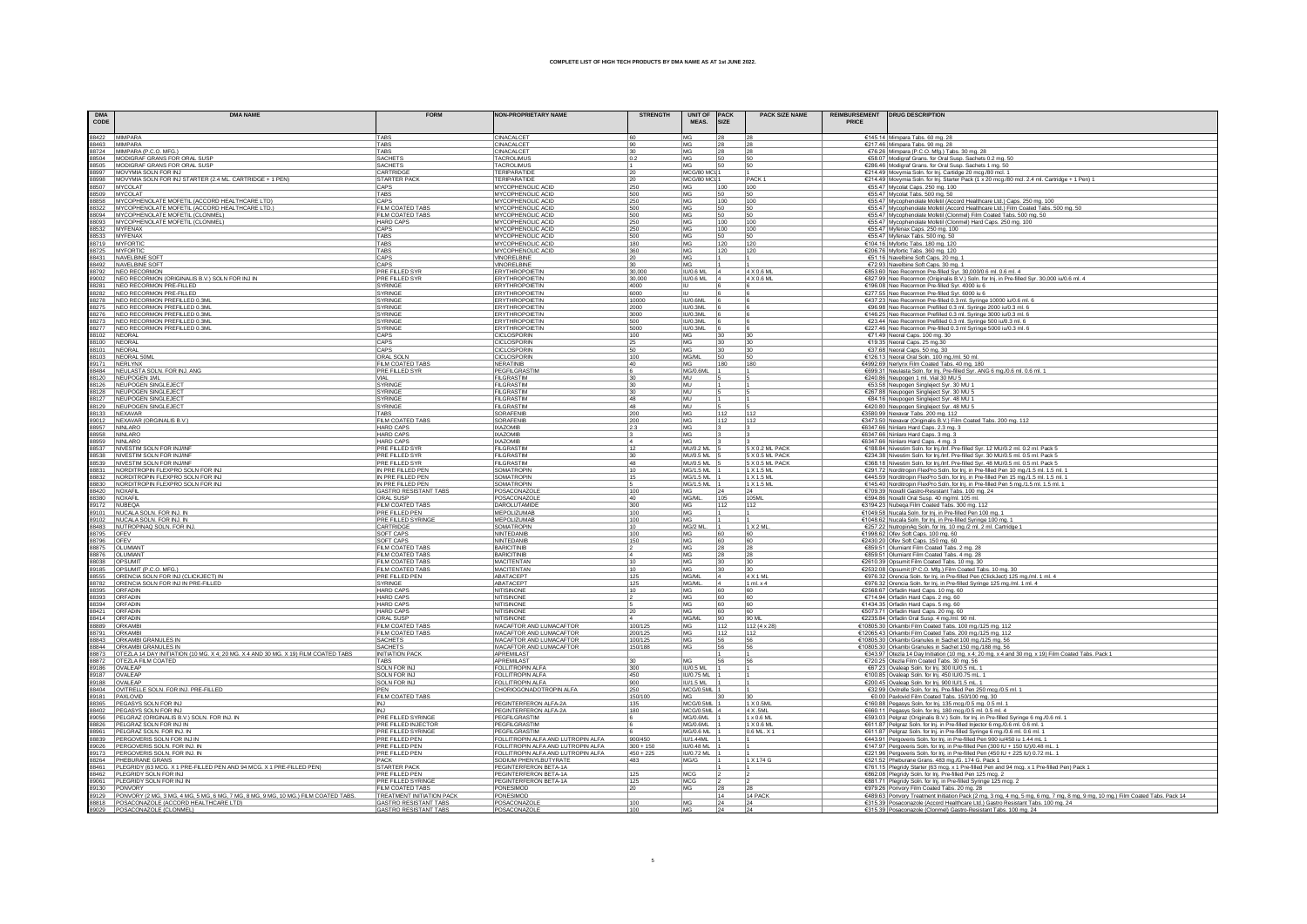| <b>DMA</b><br>CODE | <b>DMA NAME</b>                                                                                                                                      | <b>FORM</b>                             | <b>NON-PROPRIETARY NAME</b>                                            | <b>STRENGTH</b>  | UNIT OF PACK<br>MEAS.          | <b>SIZE</b> | <b>PACK SIZE NAME</b>      | PRICE | REIMBURSEMENT   DRUG DESCRIPTION                                                                                                                                                                                                                                                                                                                                 |
|--------------------|------------------------------------------------------------------------------------------------------------------------------------------------------|-----------------------------------------|------------------------------------------------------------------------|------------------|--------------------------------|-------------|----------------------------|-------|------------------------------------------------------------------------------------------------------------------------------------------------------------------------------------------------------------------------------------------------------------------------------------------------------------------------------------------------------------------|
|                    | 89040 POSACONAZOLE MYLAN (GERARD LABS.)                                                                                                              | GASTRO RESISTANT TABS                   | POSACONAZOLE                                                           | 100              | MG                             | 24          | 24                         |       | €315.39 Posaconazole Mylan (Gerard Labs.) Gastro-Resistant Tabs. 100 mg. 24                                                                                                                                                                                                                                                                                      |
| 89062              | POSACONAZOLE TEVA                                                                                                                                    | <b>GASTRO RESISTANT TABS</b>            | POSACONAZOLE                                                           | 100              | MG                             | 24          | 24                         |       | €315.39 Posaconazole Teva Gastro-Resistant Tabs. 100 mg. 24                                                                                                                                                                                                                                                                                                      |
| 89071              | PRALUENT SOLN. FOR INJ IN                                                                                                                            | PRE FILLED PEN                          | ALIROCUMAB                                                             | 150              | MG/ML                          |             | 1 ML X 2                   |       | €421.24 Praluent Soln. for Inj. in Pre-filled Pen 150 mg./ml. 1ml. 2                                                                                                                                                                                                                                                                                             |
|                    | 89070 PRALUENT SOLN. FOR INJ IN<br>89063 PREVYMIS                                                                                                    | PRE FILLED PEN<br>FILM COATED TABS      | ALIROCUMAB<br>LETERMOVIR                                               | 75<br>240        | MG/ML<br>MG                    | 28          | 1 ML X 2                   |       | €421.24 Praluent Soln. for Inj. in Pre-filled Pen 75 mg./ml. 1 ml. 2<br>€4762.39 Prevymis Film Coated Tabs. 240 mg. 28                                                                                                                                                                                                                                           |
|                    | 89064 PREVYMIS                                                                                                                                       | FILM COATED TABS                        | LETERMOVIR                                                             | 480              | MG                             | 28          | 28<br>28                   |       | €9360.00 Prevymis Film Coated Tabs. 480 mg. 28                                                                                                                                                                                                                                                                                                                   |
|                    | 88990 PROCYSBI GASTRO RESISTANT                                                                                                                      | <b>HARD CAPS</b>                        | <b>MERCAPTAMINE</b>                                                    | 25               | MG                             | 60          | 60                         |       | €446.19 Procysbi Gastro Resistant Hard Caps. 25 mg. 60                                                                                                                                                                                                                                                                                                           |
| 88991              | <b>PROCYSBI GASTRO RESISTANT</b>                                                                                                                     | <b>HARD CAPS</b>                        | MERCAPTAMINE                                                           | 75               | MG                             | 250         | 250                        |       | €5563.99 Procysbi Gastro Resistant Hard Caps. 75 mg. 250                                                                                                                                                                                                                                                                                                         |
|                    | 88243 PROGRAF                                                                                                                                        | CAPS                                    | <b>TACROLIMUS</b>                                                      | 0.5              | MG                             | 50          | 50                         |       | €55.64 Prograf Caps 0.5 mg. 50                                                                                                                                                                                                                                                                                                                                   |
|                    | 88240 PROGRAF                                                                                                                                        | CAPS                                    | <b>TACROLIMUS</b>                                                      |                  | MG                             | 50          | 50                         |       | €90.62 Prograf Caps 1 mg. 50                                                                                                                                                                                                                                                                                                                                     |
|                    | 88241 PROGRAF<br>89125 PROGRAF (IMED HEALTHCARE LTD.)                                                                                                | CAPS<br><b>HARD CAPS</b>                | <b>TACROLIMUS</b><br><b>TACROLIMUS</b>                                 | 0.5              | MG<br>MG                       | 50<br>30    | 50<br>30                   |       | €402.11 Prograf Caps 5 mg. 50<br>€32.38 Prograf (iMED Healthcare Ltd.) Hard Caps. 0.5 mg. 30                                                                                                                                                                                                                                                                     |
|                    | 88992 PROGRAF (P.C.O. MFG.)                                                                                                                          | <b>HARD CAPS</b>                        | <b>TACROLIMUS</b>                                                      | 0.5              | MG                             | 30          |                            |       | €32.38 Prograf (P.C.O. Mfg.) Hard Caps. 0.5 mg. 30                                                                                                                                                                                                                                                                                                               |
|                    | 88242 PROGRAF CONC FOR INJ                                                                                                                           | AMPS                                    | TACROLIMUS                                                             |                  | MG/ML                          | 10          | 1 ML X 10                  |       | €604.67 Prograf Conc. For Inj. Amps 5 mg/ml. 1 ml. 10                                                                                                                                                                                                                                                                                                            |
|                    | 88137 PROSTAP 3 DCS PDR. & SOLV. FOR PROLONGED RELEASE SUSP. FOR INJ. IN<br>88174 PROSTAP 6 DCS PDR. & SOLV. FOR PROLONGED RELEASE SUSP. FOR INJ. IN | <b>PRE FILLED SYR</b>                   | LEUPRORELIN                                                            | 11.25            | MG                             |             |                            |       | €307.52 Prostap 3 DCS Pdr. & Solv. for Prolonged Release Susp. for Inj. in Pre-filled Syr. 11.25 mg. 1                                                                                                                                                                                                                                                           |
|                    |                                                                                                                                                      | <b>PRE FILLED SYR</b>                   | LEUPRORELIN                                                            | 30               | MG.                            |             |                            |       | €655.25 Prostap 6 DCS Pdr. & Solv. for Prolonged Release Susp. for Inj. in Pre-filled Syr. 30 mg. Pack 1                                                                                                                                                                                                                                                         |
|                    | 88136 PROSTAP SR DCS PDR. & SOLV. FOR PROLONGED RELEASE SUSP. FOR INJ.                                                                               | PRE FILLED SYR                          | LEUPRORELIN                                                            | 3.75             | MG                             |             |                            |       | €110.78 Prostap SR DCS Pdr. & Solv. for Prolonged Release Susp. for Inj. in Pre-filled Syr. 3.75 mg. 1                                                                                                                                                                                                                                                           |
|                    | 89123 PULMOZYME (P.C.O. MFG.) NEBULISER SOLN<br>88135 PULMOZYME 2.5MG                                                                                | <b>AMPOULES</b><br>AMP                  | DORNASE ALFA (DESOXYRIBONUCLEASE)<br>DORNASE ALFA (DESOXYRIBONUCLEASE) | 2500<br>2.5      | U/2.5ML<br>MG/2.5ML            |             |                            |       | €132.02 Pulmozyme (P.C.O. Mfg.) Nebuliser Soln. Ampoules 2500 U/2.5 ml. 6                                                                                                                                                                                                                                                                                        |
|                    | 88833 PUREGON (ORIGINALIS B.V.) SOLN. FOR INJ.                                                                                                       | CARTRIDGE                               | FOLLITROPIN BETA                                                       | 900              | IU/1.08 ML                     |             |                            |       | €136.11 Pulmozyme Amp 2.5 mg / 2.5 ml. 6<br>€269.00 Puregon (Originalis B.V.) Soln. for Inj. Cartridge 900 iu/1.08 ml. 1                                                                                                                                                                                                                                         |
|                    |                                                                                                                                                      | CARTRIDGI                               |                                                                        | 600              | IU/0.72 ML                     |             |                            |       |                                                                                                                                                                                                                                                                                                                                                                  |
|                    | 88820 PUREGON (ORIGINALIS B.V.) SOLN. FOR INJ.<br>88761 PUREGON (P.C.O. MFG.) SOLN. FOR INJ.                                                         | CARTRIDGE                               | FOLLITROPIN BETA                                                       | 600              |                                |             |                            |       | €179.00 Puregon (Originals B.V.) Soln. for Inj. Cartridge 600 iu/0.72 ml. 1<br>€203.05 Puregon (P.C.O. Mfg.) Soln. for Inj. Cartridge 600 iu 1                                                                                                                                                                                                                   |
|                    | 88762 PUREGON (P.C.O. MFG.) SOLN. FOR INJ.                                                                                                           | CARTRIDGE                               | FOLLITROPIN BETA                                                       | 900              | <b>IU</b>                      |             |                            |       | €300.22 Puregon (P.C.O. Mfg.) Soln. for lnj. Cartridge 900 iu 1                                                                                                                                                                                                                                                                                                  |
|                    | 88576 QUINSAIR<br>89106 QUOFENIX                                                                                                                     | NEB SOLN HANDSET                        | <b>LEVOFLOXACIN</b>                                                    | 240              | <b>MG</b>                      | 56          | 1 x 56 AMPS + 1 HANDSET    |       | €3172.76 Quinsair Nebuliser Soln. 240 mg. 56 Amps + 1 Handset                                                                                                                                                                                                                                                                                                    |
|                    |                                                                                                                                                      | TABS<br>TABS                            | DELAFLOXACIN<br><b>SIROLIMUS</b>                                       | 450              | MG                             | 10<br> 30   | 10                         |       | €648.00 Quofenix Tabs. 450 mg. 10                                                                                                                                                                                                                                                                                                                                |
|                    | 88343 RAPAMUNE<br>88415 RAPAMUNE                                                                                                                     | <b>TARS</b>                             | SIROL IMUS                                                             |                  | MG<br>MG                       | 30          | 30                         |       | €123.07 Rapamune Tabs. 1 mg. 30<br>€249.80 Rapamune Tabs. 2 mg. 30                                                                                                                                                                                                                                                                                               |
|                    | 88340 RAPAMUNE ORAL SOLUTION                                                                                                                         | PACK                                    | SIROLIMUS                                                              |                  | MG/ML                          |             | 1 X 60 ML                  |       | €244.27 Rapamune Oral Soln. 1 mg./ml. 60 ml. 1                                                                                                                                                                                                                                                                                                                   |
|                    | 88744 RATIOGRASTIM SOLN. FOR INJ. & CONC. FOR SOLN. FOR INF.                                                                                         | PRE FILLED SYR                          | <b>FILGRASTIN</b>                                                      | 30               | MIU/0.5 ML 5                   |             |                            |       | €411.56 Ratiograstim 30 MIU/0.5 ml. Soln. for lnj. & Conc. for Soln. for lnf. Pre-filled Syr. 5                                                                                                                                                                                                                                                                  |
|                    | 88745 RATIOGRASTIM SOLN. FOR INJ. & CONC. FOR SOLN. FOR INF.                                                                                         | <b>PRE FILLED SYR</b>                   | FILGRASTIM                                                             | 48               | MIU/0.8 ML 5                   |             |                            |       | €656.26 Ratiograstim 48 MIU/0.8 ml. Soln. for lnj. & Conc. for Soln. for lnf. Pre-filled Syr. 5                                                                                                                                                                                                                                                                  |
| 88894 RAVICTI      |                                                                                                                                                      | <b>ORAL LIQUID</b>                      | <b>GLYCEROL PHENYLBUTYRATE</b>                                         | 1.1              | G/ML                           |             | 1 X 25 ML BOTTLE           |       | €185.01 Ravicti Oral Liquid 1.1 G./ml. 25 ml. Bottle                                                                                                                                                                                                                                                                                                             |
|                    | 88947   RAXONE FILM COATED (RESTRICTED PRESCRIBING TO ROYAL VICTORIA EYE AND EAR HOSPIT TABS                                                         |                                         | <b>IDEBENONE</b>                                                       | 150              | MG.                            | 180         | 180                        |       | €5971.91 Raxone Film Coated Tabs. 150 mg. 180 (Restricted Prescribing to Royal Victoria Eye and Ear Hospital)                                                                                                                                                                                                                                                    |
|                    | 88297 REBETOL<br>88834   REBIF MULTIDOSE (ORIGINALIS B.V.) SOLN. FOR INJ. 1.5 ML.                                                                    | <b>ORAL SOLN</b><br>CARTRIDGE           | <b>RIBAVIRIN</b><br><b>INTERFERON BETA-1A</b>                          | 40<br>44         | MG/ML<br>MCG/0.5 ML 4          | 118         | 118 MI<br>4 X 1.5 M        |       | €85.26 Rebetol Oral Soln. 40 mg./ml. 118 ml.                                                                                                                                                                                                                                                                                                                     |
|                    | 88556 REBIF MULTIDOSE (P.C.O. MFG.) SOLN. FOR INJ. 1.5 ML                                                                                            | CARTRIDGE                               | INTERFERON BETA-1A                                                     | 44               | MCG/0.5 ML 4                   |             | 4 X 1.5 ML                 |       | €900.93 Rebif Multidose (Originalis B.V.) Soln. for Inj. Cartridge 44 mcg./0.5 ml. 1.5 ml. 4<br>€943.36 Rebif Multidose (P.C.O. Mfg.) Soln. for Inj. Cartridge 44 mcg./0.5 ml. 1.5 ml. 4                                                                                                                                                                         |
|                    |                                                                                                                                                      | INJ                                     | <b>INTERFERON BETA-1A</b>                                              | 22               | MCG/0.5 ML 4                   |             |                            |       |                                                                                                                                                                                                                                                                                                                                                                  |
|                    | 88367 REBIF MULTIDOSE SOLN. FOR INJ. CARTRIDGE<br>88368 REBIF MULTIDOSE SOLN. FOR INJ. CARTRIDGE 44 MCG./0.5 ML. 1.5 ML                              | INJ                                     | INTERFERON BETA-1A                                                     | 44               | MCG/0.5 ML 4                   |             |                            |       | €788.21 Rebif Multidose Soln. For Inj. Cartridge 22 Mcg./0.5 Ml. 1.5 Ml. 4<br>€986.04 Rebif Multidose Soln. for Inj. Cartridge 44 mcg./0.5 ml. 1.5 ml. 4                                                                                                                                                                                                         |
|                    | 88292 REBIF PRE-FILLED                                                                                                                               | SYRINGE                                 | INTERFERON BETA-1A                                                     | 44               | MCG/0.5ML 12                   |             | 12                         |       | €946.06 Rebif Pre-filled Syringe 44 mcg./0.5 ml. 12                                                                                                                                                                                                                                                                                                              |
|                    | 88291 REBIF PRE-FILLED 0.5 ML                                                                                                                        | SYRINGE                                 | <b>INTERFERON BETA-1A</b>                                              | 22               | MCG                            |             |                            |       | €794.75 Rebif Pre-filled 0.5 ml Syringe 22 mcg. 12                                                                                                                                                                                                                                                                                                               |
|                    | 88369 REBIF SOLN. FOR INJ. 2 MULTIDOSE CARTRIDGE INITIATION PACK                                                                                     | PACK                                    | <b>INTERFERON BETA-1A</b>                                              |                  |                                |             | 1 X 2 MULTIDOSE CARTR. P   |       | €650.93 Rebif Soln. for Inj. 2 Multidose Cartridge Initiation Pack                                                                                                                                                                                                                                                                                               |
|                    | 88930 REKOVELLE (1 MULTIDOSE CARTRIDGE + 3 PEN INJ. NEEDLES)<br>88931 REKOVELLE (1 MULTIDOSE CARTRIDGE + 6 PEN INJ. NEEDLES)                         | SOLN FOR INJ<br><b>SOLN FOR INJ</b>     | <b>FOLLITROPIN DELTA</b><br><b>FOLLITROPIN DELTA</b>                   | 12<br>36         | MCG/0.36ML<br>MCG/1.08ML       |             | PACK1<br>PACK <sup>*</sup> |       | €76.20 Rekovelle Soln. for Inj. 12 mcg./0.36 mL. (1 Multidose Cartridge + 3 Pen Inj. Needles) Pack 1<br>€228.61 Rekovelle Soln. for Inj. 36 mcg./1.08 mL. (1 Multidose Cartridge + 6 Pen Inj. Needles) Pack 1                                                                                                                                                    |
|                    | 88937 REKOVELLE (1 MULTIDOSE CARTRIDGE + 9 PEN INJ. NEEDLES)                                                                                         | <b>SOLN FOR INJ</b>                     | FOLLITROPIN DELTA                                                      |                  | MCG/2.16ML                     |             | PACK <sub>1</sub>          |       | €457.23 Rekovelle Soln. for Inj. 72 mcg./2.16 mL. (1 Multidose Cartridge + 9 Pen Inj. Needles) Pack 1                                                                                                                                                                                                                                                            |
|                    | 89177 REMSIMA SOLN. FOR INJ. IN                                                                                                                      | PRE FILLED PEN                          | <b>INFLIXIMAB</b>                                                      | $\frac{72}{120}$ | MG/ML                          |             |                            |       |                                                                                                                                                                                                                                                                                                                                                                  |
|                    | 88993 REPATHA SOLN FOR INJ SURECLICK                                                                                                                 | PRE FILLED PEN                          | EVOLOCUMAB                                                             | 140              | MG                             |             |                            |       | €540.00 Remsima Soln. for Inj. in Pre-filled Pen 120 mg./ml. 2<br>€419.67 Repatha Soln. for Inj. Pre-filled Pen SureClick 140 mg. 2                                                                                                                                                                                                                              |
|                    | 88720 RETACRIT SOLN. FOR INJ. IN                                                                                                                     | <b>PRE FILLED SYR</b>                   | ERYTHROPOIETIN                                                         | 1000             | <b>IU/0.3 ML</b>               |             |                            |       | €25.92 Retacrit Soln. for Inj. in Pre-filled Syr. 1000 iu/0.3 ml. 6                                                                                                                                                                                                                                                                                              |
|                    | 88790 RETACRIT SOLN. FOR INJ. IN                                                                                                                     | <b>PRE FILLED SYR</b>                   | <b>ERYTHROPOIETIN</b>                                                  | 10000            | <b>IU/1.0 ML</b>               |             |                            |       | $\frac{\text{C44.48}}{\text{C42.10}}\frac{\text{R43.28}}{\text{R44.10}}\frac{\text{R43.28}}{\text{R44.10}}\frac{\text{C43.28}}{\text{R44.10}}\frac{\text{C43.28}}{\text{R44.10}}\frac{\text{C43.28}}{\text{R44.10}}\frac{\text{C43.28}}{\text{R44.10}}\frac{\text{C43.28}}{\text{R44.10}}\frac{\text{C43.28}}{\text{R44.10}}\frac{\text{C43.28}}{\text{R44.10}}$ |
|                    | 88653 RETACRIT SOLN. FOR INJ. IN                                                                                                                     | PRE FILLED SYR                          | <b>ERYTHROPOIETIN</b>                                                  | 20,000           | <b>IU/0.5 ML</b>               |             |                            |       |                                                                                                                                                                                                                                                                                                                                                                  |
|                    | 88679 RETACRIT SOLN. FOR INJ. IN<br>88735 RETACRIT SOLN. FOR INJ. IN                                                                                 | <b>PRE FILLED SYR</b><br>PRE FILLED SYR | <b>ERYTHROPOIETIN</b><br>ERYTHROPOIETIN                                | 30,000<br>3000   | <b>IU/0.75 ML</b><br>IU/0.9 ML |             |                            |       |                                                                                                                                                                                                                                                                                                                                                                  |
|                    | 88743 RETACRIT SOLN. FOR INJ. IN                                                                                                                     | PRE FILLED SYR                          | <b>ERYTHROPOIETIN</b>                                                  | 4000             | <b>IU/0.4 ML</b>               |             |                            |       |                                                                                                                                                                                                                                                                                                                                                                  |
|                    | 88798 RETACRIT SOLN. FOR INJ. IN                                                                                                                     | <b>PRE FILLED SYR</b>                   | <b>ERYTHROPOIETIN</b>                                                  | 40000            | <b>IU/1.0 ML</b>               |             |                            |       | €162.92 Retacrit Soln. for Inj. in Pre-filled Syr. 40000 iu/1.0 ml.                                                                                                                                                                                                                                                                                              |
|                    | 88764 RETACRIT SOLN, FOR INJ. IN<br>88771 RETACRIT SOLN, FOR INJ. IN<br>88775 RETACRIT SOLN, FOR INJ. IN                                             | PRE FILLED SYR                          | <b>ERYTHROPOIETIN</b>                                                  | 5000             | <b>IU/0.5 ML</b>               |             |                            |       |                                                                                                                                                                                                                                                                                                                                                                  |
|                    |                                                                                                                                                      | PRE FILLED SYR                          | <b>ERYTHROPOIETIN</b>                                                  | 6000             | IU/0.6 ML                      |             |                            |       | $E$ (122.22 Retacrit Soln. for Inj. in Pre-filled Syr. 5000 iu/0.5 ml. 6<br>$E$ 146.64 Retacrit Soln. for Inj. in Pre-filled Syr. 6000 iu/0.6 ml. 6<br>$E$ 195.48 Retacrit Soln. for Inj. in Pre-filled Syr. 8000 iu/0.8 ml. 6                                                                                                                                   |
|                    |                                                                                                                                                      | PRE FILLED SYR                          | ERYTHROPOIETIN                                                         | 8000             | <b>IU/0.8 ML</b>               |             |                            |       |                                                                                                                                                                                                                                                                                                                                                                  |
|                    | 88239 REVATIO                                                                                                                                        | TABS<br>ORAL SUSP                       | SILDENAFIL<br>SILDENAFI                                                | 20<br>10         | MG                             | 112         |                            |       | €203.41 Revatio Tabs. 20 mg. 90<br>€268.34 Revatio Pdr. for Oral Susp. 10 mg./ml. 112 ml.                                                                                                                                                                                                                                                                        |
|                    | 88233 REVATIO PDR. FOR<br>89044 REVESTIVE PDR. AND SOLV. FOR                                                                                         | SOL FOR IN.                             | <b>TEDUGLUTID</b>                                                      | 5                | MG./ML.<br>MG                  | 28          | 112 ML<br>28               |       | E16907.14 Revestive Pdr. and Solv. for Soln. for Inj. 5 mg. 28                                                                                                                                                                                                                                                                                                   |
|                    |                                                                                                                                                      | <b>SOLN FOR INJ</b>                     | <b>TEDUGLUTIDE</b>                                                     | 1.25             | MG                             | 28          | 28                         |       | €8377.87 Revestive Pdr. and Solv. for Soln. for Inj. 1.25 mg. 28                                                                                                                                                                                                                                                                                                 |
|                    | 89043 REVESTIVE PDR. AND SOLV. FOR                                                                                                                   | CAPS                                    | LENALIDOMIDE                                                           | 10               | MG                             | 21          | 21                         |       |                                                                                                                                                                                                                                                                                                                                                                  |
|                    | 88729 REVLIMID                                                                                                                                       | CAPS                                    | LENALIDOMIDE                                                           | 15               | MG                             | 21          | 21                         |       | €2082.45 Revlimid Caps. 10 mg. 21<br>€2171.96 Revlimid Caps. 15 mg. 21                                                                                                                                                                                                                                                                                           |
|                    | 88932 REVLIMID                                                                                                                                       | CAPS                                    | LENALIDOMIDE                                                           | 20               | <b>MG</b>                      | 21          | 21                         |       | €2291.74 Revlimid Caps. 20 mg. 21                                                                                                                                                                                                                                                                                                                                |
| 88781              | REVLIMID                                                                                                                                             | CAPS                                    | LENALIDOMIDI                                                           | 25               | MG                             | 21          | 21                         |       | €2357.86 Revlimid Caps. 25 mg. 21                                                                                                                                                                                                                                                                                                                                |
|                    | 88008 REVLIMID                                                                                                                                       | CAPS                                    | LENALIDOMIDI                                                           |                  | MG                             | 21          | 21                         |       | €2000.64 Revlimid Caps. 5 mg. 21                                                                                                                                                                                                                                                                                                                                 |
|                    | 88313 REVOLADE<br>88314 REVOLADE                                                                                                                     | TABS<br>TABS                            | ELTROMBOPAG<br>ELTROMBOPAG                                             | 25<br>50         | MG<br>MG                       | 28<br>28    | 28<br>28                   |       | €974.96 Revolade Tabs. 25 mg. 28<br>€1951.39 Revolade Tabs. 50 mg. 28                                                                                                                                                                                                                                                                                            |
|                    | 88150 RILUTEK                                                                                                                                        | TABS                                    | <b>RILUZOLE</b>                                                        | 50               | <b>MG</b>                      | 56          | 56                         |       | €179.99 Rilutek Tabs. 50 mg. 56                                                                                                                                                                                                                                                                                                                                  |
|                    | 89013 RILUTEK (ORIGINALIS B.V.)                                                                                                                      | FILM COATED TABS                        | <b>RILUZOLE</b>                                                        | 50               | <b>MG</b>                      | 56          | 56                         |       | €174.59 Rilutek (Originalis B.V) Film Coated Tabs. 50 mg. 56                                                                                                                                                                                                                                                                                                     |
| 88734              | RILUTEK (P.C.O. MFG.)                                                                                                                                | TABS                                    | RILUZOLE                                                               | 50               | MG                             | 56          | 56                         |       | €174.59 Rilutek (P.C.O. Mfg.) Tabs. 50 mg. 56                                                                                                                                                                                                                                                                                                                    |
| 89057 RINVOQ       |                                                                                                                                                      | <b>PROLONGED RELEASE TABS</b>           | <b>UPADACITINIE</b>                                                    | 15               | MG                             | 28          | 28                         |       | €891.86 Rinvoq Prolonged Release Tabs. 15 mg. 28                                                                                                                                                                                                                                                                                                                 |
|                    | 89155 RINVOQ<br>88964 ROACTEMRA SOLN FOR INJ IN (ACTPEN)                                                                                             | PROLONGED RELEASE TABS                  | UPADACITINIB                                                           | 30<br>162        | MG<br>$\vert$ 4                | 28          | 28                         |       | €1246.16 Rinvog Prolonged Release Tabs. 30 mg. 28<br>€1043.96 RoActemra Soln. for Inj. in Pre-filled Pen (ACTPen) 162 mg./0.9 ml. 4                                                                                                                                                                                                                              |
|                    | 88456 ROACTEMRA SOLN FOR INJ IN PRE-FILLED                                                                                                           | PRE FILLED PEN<br>SYRINGE               | <b>TOCILIZUMAE</b><br><b>TOCILIZUMAE</b>                               | 162              | MG/0.9 ML<br><b>MG</b>         |             | 0.9ML, X4                  |       | €1020.13 RoActemra Soln. for Inj. in Pre-filled Syringe 162 mg. 0.9 ml. Pack 4                                                                                                                                                                                                                                                                                   |
|                    | 89193 ROZLYTREK                                                                                                                                      | <b>HARD CAP</b>                         | <b>ENTRECTINI</b>                                                      | 100              | MG                             | 30          | 30                         |       | €1008.00 Rozlytrek Hard Caps. 100 mg. 30                                                                                                                                                                                                                                                                                                                         |
|                    | 89194 ROZLYTREK                                                                                                                                      | <b>HARD CAPS</b>                        | <b>ENTRECTINIE</b>                                                     | 200              | $MG$                           | 90          | 90                         |       | €6048.00 Rozlytrek Hard Caps. 200 mg. 90                                                                                                                                                                                                                                                                                                                         |
| 89103 RYDAPT       |                                                                                                                                                      | SOFT CAPS                               | <b>MIDOSTAURIN</b>                                                     | 25               | <b>MG</b>                      | 56          | 56                         |       | €7144.11 Rydapt Soft Caps. 25 mg. 56                                                                                                                                                                                                                                                                                                                             |
| 88259 SAIZEN       |                                                                                                                                                      | SOLN FOR INJ                            | <b>SOMATROPIN</b>                                                      | 12               | <b>MG</b>                      |             |                            |       | €311.65 Saizen Soln. for Inj. 12 mg. Pack 1                                                                                                                                                                                                                                                                                                                      |
| 88311 SAIZEN       |                                                                                                                                                      | <b>SOLN FOR IN.</b>                     | SOMATROPIN                                                             | 20               | MG                             |             |                            |       | €563.76 Saizen Soln. for Inj. 20 mg. Pack 1                                                                                                                                                                                                                                                                                                                      |
| 88202              | SAIZEN<br>88168 SANDIMMUN                                                                                                                            | <b>SOLN FOR IN.</b><br>CAPS             | SOMATROPIN<br><b>CICLOSPORIN</b>                                       | 100              | MG<br>MG                       | 30          | 30                         |       | €153.18 Saizen Soln. for Inj. 6 mg. Pack 1<br>€96.85 Sandimmun Caps. 100 mg. 30                                                                                                                                                                                                                                                                                  |
| 88166              | SANDIMMUN                                                                                                                                            | CAPS                                    | CICLOSPORIN                                                            | 25               | MG                             | 30          | 30                         |       | €26.63 Sandimmun Caps. 25 mg. 30                                                                                                                                                                                                                                                                                                                                 |
|                    | 88167 SANDIMMUN                                                                                                                                      | CAPS                                    | CICLOSPORI                                                             | 50               | MG                             | 30          | 30                         |       | €49.36 Sandimmun Caps. 50 mg. 30                                                                                                                                                                                                                                                                                                                                 |
|                    | 88165 SANDIMMUN I.V. INFUSION 1ML                                                                                                                    | AMPS                                    | <b>CICLOSPORIN</b>                                                     | 50               | MG/ML                          | 10          | 10                         |       | €23.28 Sandimmun LV. Infusion 1 ml. Amps 50 mg/ml. 10                                                                                                                                                                                                                                                                                                            |
|                    | 88169 SANDIMMUN ORAL SOLN. 50MI                                                                                                                      | ORAL SOLM                               | CICLOSPORI                                                             | 100              | MG/ML                          | 50          | 50                         |       | €150.47 Sandimmun Oral Soln. 100 mg./ml. 50 ml.                                                                                                                                                                                                                                                                                                                  |
|                    | 88176 SANDOSTATIN 1ML                                                                                                                                | AMPS                                    | <b>OCTREOTIDE</b>                                                      | 100              | MCG/ML                         |             |                            |       | €7.18 Sandostatin 1 ml. Amps 100 mcg./ml. 1 ml. 5                                                                                                                                                                                                                                                                                                                |
|                    | 88175 SANDOSTATIN 1ML<br>88177 SANDOSTATIN 1ML                                                                                                       | AMPS<br>AMPS                            | <b>OCTREOTIDE</b><br><b>OCTREOTIDE</b>                                 | 50<br>500        | MCG/ML<br>MCG/ML               |             |                            |       | €3.81 Sandostatin 1 ml. Amps 50 mcg./ml. 1 ml. 5                                                                                                                                                                                                                                                                                                                 |
|                    | 88179 SANDOSTATIN LAR                                                                                                                                | INJ                                     | <b>OCTREOTIDE</b>                                                      | 10               | MG                             |             |                            |       | €34.80 Sandostatin 1 ml. Amps 500 mcg./ml. 1 ml. 5<br>€531.42 Sandostatin Lar Inj. 10 mg. 1                                                                                                                                                                                                                                                                      |
|                    |                                                                                                                                                      | INJ                                     | <b>OCTREOTIDE</b>                                                      | 20               | MG                             |             |                            |       | €756.37 Sandostatin Lar Inj. 20 mg. 1                                                                                                                                                                                                                                                                                                                            |
|                    | 88180 SANDOSTATIN LAR<br>88181 SANDOSTATIN LAR                                                                                                       | INJ                                     | <b>OCTREOTIDE</b>                                                      | 30               | MG                             |             |                            |       | €972.70 Sandostatin Lar Inj. 30 mg. 1                                                                                                                                                                                                                                                                                                                            |
|                    | 88455 SILCARFIL FILM COATED                                                                                                                          | TABS                                    | SILDENAFIL                                                             |                  | MG                             | 90          | 90                         |       | €203.41 Silcarfil Film Coated Tabs. 20 mg. 90                                                                                                                                                                                                                                                                                                                    |
| 88138              | SILDENAFIL (CLONMEL) FILM COATED                                                                                                                     | TABS                                    | SILDENAFI                                                              |                  | MG                             | 90          | 90                         |       | €203.41 Sildenafil (Clonmel) Film Coated Tabs. 20 mg. 90                                                                                                                                                                                                                                                                                                         |
|                    | 88451 SILDENAFIL TEVA FILM COATED                                                                                                                    | <b>TARS</b>                             | SILDENAFI                                                              | 20               | MG                             | 90          | 90                         |       | €203.41 Sildenafil Teva Film Coated Tabs. 20 mg. 90                                                                                                                                                                                                                                                                                                              |
|                    | 89096 SIMPONI (ORIGINALIS B.V.) SOLN. FOR INJ. IN                                                                                                    | PRE FILLED PEN<br>PRE FILLED PEN        | <b>GOLIMUMAE</b><br><b>GOLIMUMAE</b>                                   | 100<br>50        | MG<br>MG/0.5 ML 1              |             | 1 x 0.5 M                  |       | €1052.84 Simponi (Originalis B.V.) Soln. for Inj. in Pre-filled Pen 100 mg. 1                                                                                                                                                                                                                                                                                    |
|                    | 88900 SIMPONI (ORIGINALIS B.V.) SOLN. FOR INJ. IN                                                                                                    |                                         |                                                                        |                  |                                |             |                            |       | €942.12 Simponi (Originalis B.V.) Soln. for Inj. in Pre-filled Pen 50 mg./0.5 ml. 0.5 ml. 1<br>alis R V ) Soln for Ini in Pro-filled Syr 50 mg /0.4                                                                                                                                                                                                              |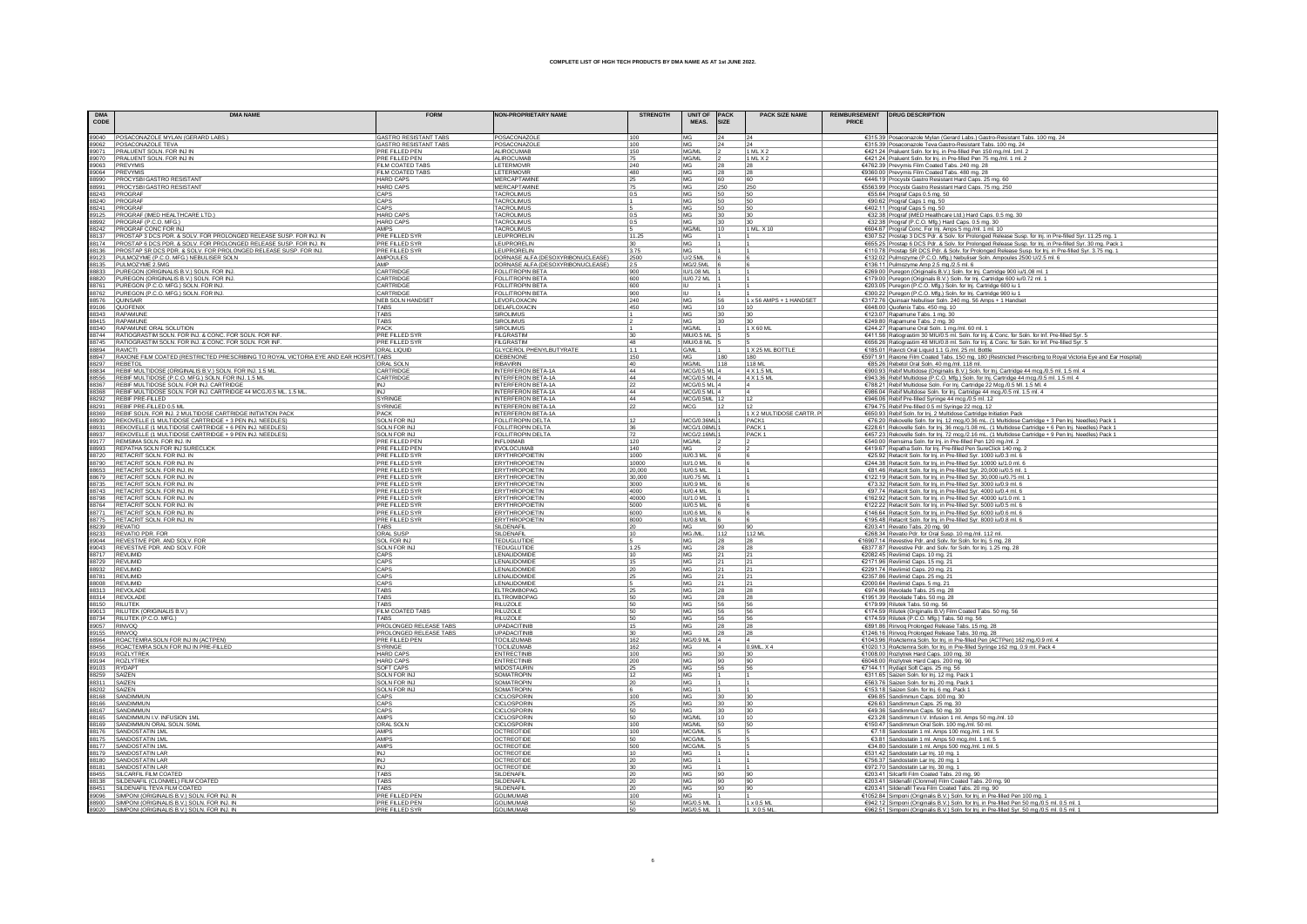| <b>DMA</b><br>CODE | <b>DMA NAME</b>                                                                                                                      | <b>FORM</b>                                    | <b>NON-PROPRIETARY NAME</b>                                                      | <b>STRENGTH</b> | UNIT OF PACK<br>MEAS.<br>SIZE           | <b>PACK SIZE NAME</b>                                                               | PRICE | REIMBURSEMENT   DRUG DESCRIPTION                                                                                                                           |
|--------------------|--------------------------------------------------------------------------------------------------------------------------------------|------------------------------------------------|----------------------------------------------------------------------------------|-----------------|-----------------------------------------|-------------------------------------------------------------------------------------|-------|------------------------------------------------------------------------------------------------------------------------------------------------------------|
|                    | 88994 SIMPONI (P.C.O. MFG.) SOLN FOR INJ IN                                                                                          | PRE FILLED SYR                                 | <b>GOLIMUMAB</b>                                                                 | 50              | MG/0.5 ML                               | 1 X 0.5 ML.                                                                         |       | €962.55 Simponi (P.C.O. Mfg.) Soln. for Inj. in Pre-filled Syr. 50 mg./0.5 ml. 0.5 ml. 1                                                                   |
|                    | 88512 SIMPONI SOLN FOR INJ                                                                                                           | PRE FILLED PEN                                 | <b>GOLIMUMAB</b>                                                                 | 50              | MG/0.5 ML                               | 1 X 0.5 ML                                                                          |       | €971.26 Simponi Soln. for Inj. Pre-Filled Pen 50 mg/0.5 ml. 0.5 ml. 1                                                                                      |
| 88513              | SIMPONI SOLN FOR INJ                                                                                                                 | PRE FILLED SYR                                 | <b>GOLIMUMAE</b>                                                                 | 50              | MG/0.5 ML                               | 1 X 0.5 M                                                                           |       | €992.28 Simponi Soln. for Inj. Pre-Filled Syr. 50 mg./0.5 ml. 0.5 ml. 1                                                                                    |
| 88331              | SIMPONI SOLN FOR INJ IN                                                                                                              | PREFILLED PEN                                  | <b>GOLIMUMAE</b>                                                                 | 100             | MG/ML                                   | 1 X 1 ML                                                                            |       | €1085.40 Simponi Soln. for Inj. in Pre-filled Pen 100 mg./ml. 1 ml. 1                                                                                      |
|                    | 88935 SKILARENCE<br>88934 SKILARENCE                                                                                                 | GASTRO RESISTANT TABS<br>GASTRO RESISTANT TABS | FUMARIC ACID DERIVATIVES, COMBINATIONS                                           | 120             | MG<br>180<br>MG                         | 180<br>90                                                                           |       | €403.77 Skilarence Gastro Resistant Tabs. 120 mg. 180                                                                                                      |
|                    | 88933 SKILARENCE                                                                                                                     | GASTRO RESISTANT TABS                          | FUMARIC ACID DERIVATIVES, COMBINATIONS<br>FUMARIC ACID DERIVATIVES, COMBINATIONS | 120<br>30       | 90<br>MG<br>42                          | 42                                                                                  |       | €202.18 Skilarence Gastro Resistant Tabs. 120 mg. 90<br>€90.72 Skilarence Gastro Resistant Tabs. 30 mg. 42                                                 |
| 89175              | SKYRIZI SOLN. FOR INJ. IN                                                                                                            | PRE FILLED PEN                                 | <b>RISANKIZUMAB</b>                                                              |                 | MG                                      |                                                                                     |       | €3027.21 Skyrizi Soln. for Inj. in Pre-filled Pen 150 mg. 1                                                                                                |
| 88173              | SOMATULINE AUTOGEL                                                                                                                   | SOLN FOR INJ                                   | LANREOTIDE                                                                       | 120             | MG                                      |                                                                                     |       | €1335.12 Somatuline Autogel Soln. for Inj. 120 mg. Pack 1                                                                                                  |
|                    | 88007 SOMATULINE AUTOGEL                                                                                                             | SOLN FOR INJ                                   | LANREOTIDE                                                                       | 60              | MG                                      |                                                                                     |       | €794.30 Somatuline Autogel Soln. For Inj. 60 mg. 1                                                                                                         |
|                    | 88056 SOMATULINE AUTOGEL                                                                                                             | SOLN FOR INJ                                   | LANREOTIDE                                                                       | 90              | MG                                      |                                                                                     |       | €1064.92 Somatuline Autogel Soln. for Inj. 90 mg. 1                                                                                                        |
| 89189              | SOMATULINE AUTOGEL (P.C.O. MFG.) SOLN. FOR INJ. IN<br>88296 SOMATULINE LA                                                            | PRE FILLED SYR                                 | LANREOTIDE<br>LANREOTIDE                                                         | 120<br>30       | MG<br>MG                                |                                                                                     |       | €1295.06 Somatuline Autogel (P.C.O. Mfg.) Soln. for Inj. in Pre-filled Syr. 120 mg. 1<br>€400.93 Somatuline LA Vial 30 mg. 1                               |
|                    | 88854 SOMAVERT PDR & SOLV FOR SOLN FOR INJ IN                                                                                        | PREFILLED SYR                                  | PEGVISOMAN'                                                                      | 10              | MG<br>30                                | 30                                                                                  |       | €2056.36 Somavert Pdr. & Solv. for Soln. for Inj. in Pre-filled Syringe 10 mg. 30                                                                          |
| 88855              | SOMAVERT PDR & SOLV FOR SOLN FOR INJ IN                                                                                              | <b>PREFILLED SYR</b>                           | PEGVISOMAN                                                                       | 15              | MG<br>30                                | 30                                                                                  |       | €3079.57 Somavert Pdr. & Solv. for Soln. for Inj. in Pre-filled Syringe 15 mg. 30                                                                          |
|                    | 88856 SOMAVERT PDR & SOLV FOR SOLN FOR INJ IN                                                                                        | PREFILLED SYR                                  | PEGVISOMAN                                                                       | 20              | MG.<br>30                               | 30                                                                                  |       | €4100.19 Somavert Pdr. & Solv. for Soln. for Inj. in Pre-filled Syringe 20 mg. 30                                                                          |
|                    | 88857 SOMAVERT PDR & SOLV FOR SOLN FOR INJ IN                                                                                        | PREFILLED SYR                                  | PEGVISOMANT                                                                      | 30              | MG<br>30                                | 30                                                                                  |       | €6218.63 Somavert Pdr. & Solv. for Soln. for Inj. in Pre-filled Syringe 30 mg. 30                                                                          |
|                    | 88549 SPRYCEL<br>88577 SPRYCEL                                                                                                       | FILM COATED TABS<br>TABS                       | <b>DASATINIB</b><br><b>DASATINIB</b>                                             | 100<br>20       | MG<br>30<br>MG<br>60                    | 30<br>60                                                                            |       | €3694.51 Sprycel Film Coated Tabs. 100 mg. 30<br>€1831.19 Sprycel Tabs. 20 mg. 60                                                                          |
|                    | 88578 SPRYCEL                                                                                                                        | TABS                                           | DASATINIB                                                                        | 50              | MG<br>60                                | 60                                                                                  |       | €3710.83 Sprycel Tabs. 50 mg. 60                                                                                                                           |
|                    | 88579 SPRYCEL<br>88521 STELARA SOLN FOR INJ                                                                                          | <b>TARS</b>                                    | DASATINIB                                                                        | 70              | <b>MG</b><br>60                         |                                                                                     |       | €3487.27 Sprycel Tabs. 70 mg. 60                                                                                                                           |
|                    |                                                                                                                                      | PRE FILLED SYR                                 | <b>USTEKINUMA</b>                                                                | 45              | MG/0.5 MI 1                             | $\begin{array}{ l l } \hline 60 \\ \hline 1 \times 0.5 \text{ ML PACK} \end{array}$ |       | €2876.21 Stelara Soln. for Inj. Pre-Filled Syr. 45 mg./0.5 ml. 0.5 ml. pack                                                                                |
|                    | 88522 STELARA SOLN FOR INJ                                                                                                           | PRE FILLED SYR                                 | <b>USTEKINUMAE</b>                                                               | 90              | MG/1 ML                                 | 1 X 1 M                                                                             |       | €2902.89 Stelara Soln. for Inj. Pre-Filled Syr. 90 mg/1 ml. 1 ml. Pack                                                                                     |
|                    | 88525 STELARA SOLN FOR INJ                                                                                                           |                                                | <b>USTEKINUMAE</b>                                                               | 45              | <b>MG/0.5 ML</b>                        | 1 X 0.5 M                                                                           |       | €2979.02 Stelara Soln. for Ini. 45 mg./0.5 ml. 0.5 ml. Vial 1                                                                                              |
|                    | 88493 STIVARGA                                                                                                                       | FILM COATED TABS                               | <b>REGORAFENIE</b><br>SUNITINIB                                                  | 40<br>12.5      | MG<br>84<br>MG<br>28                    | 3 X 28<br>28                                                                        |       | €3086.54 Stivarga Film Coated Tabs. 40 mg. 84                                                                                                              |
|                    | 89133 SUNITINIB (ACCORD HEALTHCARE LTD.)<br>89131 SUNITINIB (ACCORD HEALTHCARE LTD.)<br>89132 SUNITINIB (ACCORD HEALTHCARE LTD.)     | HARD CAPS<br>HARD CAPS                         | SUNITINIE                                                                        | 25              | MG<br>28                                | 28                                                                                  |       | €492.50 Sunitinib (Accord Healthcare Ltd.) Hard Caps. 12.5 mg. 28<br>€981.86 Sunitinib (Accord Healthcare Ltd.) Hard Caps. 25 mg. 28                       |
|                    |                                                                                                                                      | <b>HARD CAPS</b>                               | <b>SUNITINIE</b>                                                                 | 50              | MG<br>28                                | 28                                                                                  |       | €1958.84 Sunitinib (Accord Healthcare Ltd.) Hard Caps. 50 mg. 28                                                                                           |
|                    | 89084 SUNITINIB (ROWEX)                                                                                                              | <b>HARD CAPS</b>                               | <b>SUNITINIE</b>                                                                 | 12.5            | MG<br>28                                | 28                                                                                  |       | €492.50 Sunitinib (Rowex) Hard Caps. 12.5 mg. 28                                                                                                           |
|                    | 99085 SUNITINIB (ROWEX)<br>89086 SUNITINIB (ROWEX)<br>88196 SUPREFACT DEPOT<br>88684 SUTENT<br>88685 SUTENT                          | <b>HARD CAPS</b>                               | SUNITINIE                                                                        | 25              | MG<br>28                                | 28                                                                                  |       | €981.86 Sunitinib (Rowex) Hard Caps. 25 mg. 28                                                                                                             |
|                    |                                                                                                                                      | <b>HARD CAPS</b>                               | SUNITINIE<br><b>BUSERELIN</b>                                                    | 50              | MG<br>28<br>MG                          | 28                                                                                  |       | €1958.84 Sunitinib (Rowex) Hard Caps. 50 mg. 28                                                                                                            |
|                    |                                                                                                                                      | SYRINGE<br>CAPS                                | <b>SUNITINIB</b>                                                                 | 6.6             | <b>IMG</b><br>28                        | 28                                                                                  |       | €271.52 Suprefact Depot Syr. 6.6 mg. 1                                                                                                                     |
|                    |                                                                                                                                      | CAPS                                           | <b>SUNITINIE</b>                                                                 | 12.5            | <b>MG</b><br>28                         | 28                                                                                  |       | €1214.45 Sutent Caps. 12.5 mg. 28<br>€2421.36 Sutent Caps. 25 mg. 28                                                                                       |
|                    | 88686 SUTENT                                                                                                                         | CAPS                                           | <b>SUNITINIB</b>                                                                 | 50              | MG<br>28                                | 28                                                                                  |       | €4832.96 Sutent Caps. 50 mg. 28                                                                                                                            |
|                    | 88845 SYMKEVI                                                                                                                        | FILM COATED TABS                               | IVACAFTOR AND TEZACAFTOR                                                         | 100/150         | MG<br>28                                | 28                                                                                  |       | €5660.31 Symkevi Film Coated Tabs. 100 mg./150 mg. 28                                                                                                      |
|                    | 89045 SYMKEVI                                                                                                                        | FILM COATED TABS                               | IVACAFTOR AND TEZACAFTOR                                                         | 50/75           | MG                                      |                                                                                     |       | €5217.19 Symkevi Film Coated Tabs. 50 mg./75 mg. 28                                                                                                        |
|                    | 88557 SYNAGIS SOLN FOR INJ 0.5 ML<br>88563 SYNAGIS SOLN FOR INJ 1 ML                                                                 | VIAL                                           | PALIVIZUMAB<br>PALIVIZUMAB                                                       | 100             | MG/ML<br>MG/1 ML                        | 1 X 0.5 ML<br>1 X 1 ML                                                              |       | €516.97 Synagis Soln. for lnj. 100 mg./ml. 0.5 ml. Vial 1                                                                                                  |
|                    | 88190 SYNAREL 8ML                                                                                                                    | VIAL<br>NASAL SPRAY                            | NAFARELIN                                                                        | 100             | MG/ML                                   |                                                                                     |       | €886.77 Synagis Soln. for Inj. 100 mg./1 ml. 1 ml. Vial 1<br>€72.86 Synarel Nasal Spray 2 mg./ml. 8 ml. 1                                                  |
|                    |                                                                                                                                      | <b>HARD CAPS</b>                               | DABRAFFNIE                                                                       | 50              | MG<br>120                               | 120                                                                                 |       | €4485.89 Tafinlar Hard Caps. 50 mg. 120                                                                                                                    |
|                    | 88430 TAFINLAR<br>88432 TAFINLAR<br>89023 TAGRISSO                                                                                   | <b>HARD CAPS</b>                               | <b>DABRAFENIE</b>                                                                | 75              | <b>IMG</b><br>120                       | 120                                                                                 |       | €6728.40 Tafinlar Hard Caps. 75 mg. 120                                                                                                                    |
|                    |                                                                                                                                      | FILM COATED TABS                               | OSIMERTINIE                                                                      | 80              | <b>IMG</b><br>30                        | 30                                                                                  |       | €6382.60 Tagrisso Film Coated Tabs. 80 mg. 30                                                                                                              |
|                    | 89022 TAGRISSO                                                                                                                       | FILM COATED TABS                               | OSIMERTINIE                                                                      | 40              | MG<br> 30                               | 30                                                                                  |       | €6382.60 Tagrisso Film Coated Tabs. 40 mg. 30<br>€14334.16 Takhzyro Soln. for Inj. in Pre-filled Syringe 300 mg. 2 ml. 1                                   |
|                    | 89097 TAKHZYRO SOLN. FOR INJ. IN<br>88495 TALMANCO GENERICS                                                                          | PRE FILLED SYRINGE<br>FILM COATED TABS         | LANADELUMAE<br>TADALAFIL                                                         | 300<br>20       | MG<br>MG<br>56                          | 2MLX1                                                                               |       | €223.78 Talmanco Generics Film Coated Tabs. 20 mg. 56                                                                                                      |
|                    |                                                                                                                                      | PRE FILLED PEN                                 | <b>IXEKIZUMAE</b>                                                                | 80              | MG/ML                                   | $1$ ML X <sup>-</sup>                                                               |       |                                                                                                                                                            |
|                    | 88737 TALTZ SOLN FOR INJ IN<br>88600 TALTZ SOLN FOR INJ IN PRE-FILLED                                                                | <b>SYRINGE</b>                                 | <b>IXEKIZUMAB</b>                                                                | 80              | MG/ML                                   | 1 ML. X                                                                             |       | €1068.50 Taltz Soln. for lnj. in Pre-filled Pen 80 mg./ml. 1 ml. 1<br>€1079.55 Taltz Soln. for lnj. in Pre-filled Syringe 80 mg./ml. 1 ml. 1               |
|                    | 89076 TALZENNA                                                                                                                       | <b>HARD CAPS</b>                               | TALAZOPARIB                                                                      | 0.25            | MG<br>130                               | 30                                                                                  |       | €1440.00 Talzenna Hard Caps. 0.25 mg. 30                                                                                                                   |
|                    | 89077 TALZENNA                                                                                                                       | <b>HARD CAPS</b>                               | TALAZOPARIE                                                                      |                 | MG<br> 30                               | 30                                                                                  |       | €4320.00 Talzenna Hard Caps 1 mg. 30                                                                                                                       |
|                    | 88424 TARCEVA<br>88473 TARCEVA                                                                                                       | TABS<br><b>TABS</b>                            | <b>ERLOTINIB</b><br>ERLOTINIB                                                    | 100<br>150      | MG<br> 30<br>MG<br>30                   | 30<br>30                                                                            |       | €1598.91 Tarceva Tabs. 100 mg. 30<br>€1954.39 Tarceva Tabs. 150 mg. 30                                                                                     |
|                    |                                                                                                                                      | TABS                                           | ERLOTINIB                                                                        | 25              | MG<br>30                                | 30                                                                                  |       | €448.73 Tarceva Tabs. 25 mg. 30                                                                                                                            |
|                    | 88411 TARCEVA<br>88403 TARGRETIN<br>88486 TASIGNA                                                                                    | CAPS                                           | <b>BEXAROTENI</b>                                                                | 75              | 100<br>MG                               | 100                                                                                 |       | €1140.28 Targretin Caps. 75 mg. 100                                                                                                                        |
|                    |                                                                                                                                      | CAPS                                           | <b>NILOTINIB</b>                                                                 | 200             | <b>MG</b><br>112                        | 1112                                                                                |       | €3662.00 Tasigna Caps. 200 mg. 112                                                                                                                         |
|                    | 88490 TASIGNA                                                                                                                        | CAPS                                           | <b>NILOTINIB</b>                                                                 | 150             | <b>MG</b><br>112                        | 112                                                                                 |       | €2749.68 Tasigna Caps. 150 mg. 112                                                                                                                         |
|                    | 88464 TECFIDERA GASTRO-RESISTANT<br>88491 TECFIDERA GASTRO-RESISTANT                                                                 | <b>HARD CAPS</b><br><b>HARD CAPS</b>           | DIMETHYL FUMARATE<br><b>DIMETHYL FUMARATE</b>                                    | 120             | MG<br>14<br>MG<br>56                    | 14<br>56                                                                            |       | €192.82 Tecfidera Gastro-resistant Hard Caps. 120 mg. 14                                                                                                   |
|                    |                                                                                                                                      | CAPS                                           | <b>TEMOZOLOMIDE</b>                                                              | 240<br>100      | MG                                      |                                                                                     |       | E1030.80 Tecfidera Gastro-resistant Hard Caps. 240 mg. 56<br>€120.60 Temodal Caps. 100 mg. 5                                                               |
|                    | 88203 TEMODAL<br>88215 TEMODAL                                                                                                       | CAPS                                           | TEMOZOLOMIDE                                                                     | 140             | MG                                      |                                                                                     |       | €216.00 Temodal Caps. 140 mg. 5                                                                                                                            |
|                    | 88253 TEMODAL                                                                                                                        | CAPS                                           | TEMOZOLOMIDE                                                                     | 180             | MG                                      |                                                                                     |       | €367.68 Temodal Caps. 180 mg. 5                                                                                                                            |
|                    | 88198 TEMODAL                                                                                                                        | CAPS                                           | <b>TEMOZOLOMIDE</b>                                                              | 20              | MG                                      |                                                                                     |       | €37.84 Temodal Caps. 20 mg. 5                                                                                                                              |
| 88204              | TEMODAL                                                                                                                              | CAPS                                           | <b>TEMOZOLOMIDE</b>                                                              | 250             | MG                                      |                                                                                     |       | €473.04 Temodal Caps. 250 mg. 5                                                                                                                            |
|                    | 88192 TEMODAL                                                                                                                        | CAPS                                           | <b>TEMOZOLOMIDE</b>                                                              |                 | MG                                      |                                                                                     |       | €9.46 Temodal Caps. 5 mg. 5                                                                                                                                |
|                    | 88650 TEMOZOLOMIDE (ACCORD HEALTHCARE LTD.)<br>88656 TEMOZOLOMIDE (ACCORD HEALTHCARE LTD.)                                           | <b>HARD CAPS</b><br><b>HARD CAPS</b>           | TEMOZOLOMIDE<br>TEMOZOLOMIDE                                                     | 100<br>140      | MG<br>MG                                |                                                                                     |       | €120.60 Temozolomide (Accord Healthcare Ltd.) Hard Caps. 100 mg. 5<br>€216.00 Temozolomide (Accord Healthcare Ltd.) Hard Caps. 140 mg. 5                   |
|                    | 88657   TEMOZOLOMIDE (ACCORD HEALTHCARE LTD.)                                                                                        | <b>HARD CAPS</b>                               | TEMOZOLOMIDE                                                                     | 180             | MG                                      |                                                                                     |       | €367.68 Temozolomide (Accord Healthcare Ltd.) Hard Caps. 180 mg. 5                                                                                         |
|                    | 88649   TEMOZOLOMIDE (ACCORD HEALTHCARE LTD.)                                                                                        | <b>HARD CAPS</b>                               | <b>TEMOZOLOMIDE</b>                                                              | 20              | MG                                      |                                                                                     |       | €37.84 Temozolomide (Accord Healthcare Ltd.) Hard Caps. 20 mg. 5                                                                                           |
| 88661              | TEMOZOLOMIDE (ACCORD HEALTHCARE LTD.)                                                                                                | <b>HARD CAPS</b>                               | TEMOZOLOMIDE                                                                     | 250             | MG                                      |                                                                                     |       | €473.04 Temozolomide (Accord Healthcare Ltd.) Hard Caps. 250 mg. 5                                                                                         |
|                    | 88648   TEMOZOLOMIDE (ACCORD HEALTHCARE LTD.)                                                                                        | <b>HARD CAPS</b>                               | <b>TEMOZOLOMIDE</b>                                                              |                 | MG                                      |                                                                                     |       | €9.46 Temozolomide (Accord Healthcare Ltd.) Hard Caps. 5 mg. 5                                                                                             |
|                    | 88499 TEMOZOLOMIDE (CLONMEL HEALTHCARE)<br>88500 TEMOZOLOMIDE (CLONMEL HEALTHCARE)                                                   | <b>HARD CAPS</b>                               | TEMOZOLOMIDE<br><b>TEMOZOLOMIDE</b>                                              | 100             | MG<br>MG                                |                                                                                     |       | €120.60 Temozolomide (Clonmel Healthcare) Hard Caps. 100 mg. 5                                                                                             |
|                    | 88516   TEMOZOLOMIDE (CLONMEL HEALTHCARE)                                                                                            | <b>HARD CAPS</b><br><b>HARD CAPS</b>           | <b>TEMOZOLOMIDE</b>                                                              | 140<br>180      | MG                                      |                                                                                     |       | €216.00 Temozolomide (Clonmel Healthcare) Hard Caps. 140 mg. 5<br>€367.68 Temozolomide (Clonmel Healthcare) Hard Caps. 180 mg. 5                           |
|                    | 88498   TEMOZOLOMIDE (CLONMEL HEALTHCARE)                                                                                            | <b>HARD CAPS</b>                               | <b>TEMOZOLOMIDE</b>                                                              | 20              | MG                                      |                                                                                     |       | €37.84 Temozolomide (Clonmel Healthcare) Hard Caps. 20 mg. 5                                                                                               |
| 88519              | TEMOZOLOMIDE (CLONMEL HEALTHCARE)                                                                                                    | <b>HARD CAPS</b>                               | TEMOZOLOMIDE                                                                     | 250             | MG                                      |                                                                                     |       | €473.04 Temozolomide (Clonmel Healthcare) Hard Caps. 250 mg. 5                                                                                             |
|                    | 88497   TEMOZOLOMIDE (CLONMEL HEALTHCARE)                                                                                            | <b>HARD CAPS</b>                               | TEMOZOLOMIDE                                                                     |                 | MG                                      |                                                                                     |       | €9.46 Temozolomide (Clonmel Healthcare) Hard Caps. 5 mg. 5                                                                                                 |
|                    | 88589   TEMOZOLOMIDE TEVA                                                                                                            | CAPS                                           | TEMOZOLOMIDE                                                                     | 140             | MG                                      |                                                                                     |       | €216.00 Temozolomide TEVA Caps. 140 mg. 5                                                                                                                  |
|                    | 88587 TEMOZOLOMIDE TEVA                                                                                                              | CAPS                                           | TEMOZOLOMIDE                                                                     | 20              | MG                                      |                                                                                     |       | €37.84 Temozolomide TEVA Caps. 20 mg. 5                                                                                                                    |
|                    | 88591 TEMOZOLOMIDE TEVA<br>88586 TEMOZOLOMIDE TEVA                                                                                   | CAPS<br>CAPS                                   | TEMOZOLOMIDE<br>TEMOZOLOMIDE                                                     | 250             | MG<br>MG                                |                                                                                     |       | €473.04 Temozolomide TEVA Caps. 250 mg. 5<br>€9.46 Temozolomide TEVA Caps. 5 mg. 5                                                                         |
|                    | 88588 TEMOZOLOMIDE TEVA                                                                                                              | CAPS                                           | TEMOZOLOMIDE                                                                     | 100             | MG                                      |                                                                                     |       | €120.60 Temozolomide TEVA Caps. 100 mg. 5                                                                                                                  |
|                    | 88859   TENOFOVIR DISOPROXIL (ACCORD HEALTHCARE LTD)                                                                                 | FILM COATED TABS                               | <b>TENOFOVIR DISOPROXIL</b>                                                      | 245             | MG<br>30                                | 30                                                                                  |       | €147.90 Tenofovir Disoproxil (Accord Healthcare Ltd.) Film Coated Tabs. 245 mg. 30                                                                         |
| 89027              | TENOFOVIR DISOPROXIL (ACCORDPHARMA)                                                                                                  | FILM COATED TABS                               | <b>TENOFOVIR DISOPROXIL</b>                                                      | 245             | MG<br>30                                | 30                                                                                  |       | €147.90 Tenofovir Disoproxil (Accordpharma) Film Coated Tabs. 245 mg. 30                                                                                   |
|                    | 88860   TENOFOVIR DISOPROXIL MYLAN (GERARD LABS)                                                                                     | FILM COATED TABS                               | <b>TENOFOVIR DISOPROXIL</b>                                                      | 245             | MG<br>30                                | 30                                                                                  |       | €147.90 Tenofovir Disoproxil Mylan (Gerard Labs.) Film Coated Tabs. 245 mg. 30                                                                             |
|                    | 88149 TENOFOVIR DISOPROXIL TEVA                                                                                                      | FILM COATED TABS<br>CARTRIDGE                  | <b>TENOFOVIR DISOPROXIL</b><br><b>TERIPARATIDE</b>                               | 245             | MG<br> 30                               | 30                                                                                  |       | €147.90 Tenofovir Disoproxil Teva Film Coated Tabs. 245 mg. 30                                                                                             |
|                    | 89067 TERROSA SOLN. FOR INJ.<br>89066   TERROSA SOLN. FOR INJ. STARTER (2.4 ML CARTRIDGE + 1 PEN)                                    | STARTER KIT                                    | <b>TERIPARATIDE</b>                                                              | 20<br>20        | MCG/80 MCI 1<br>MCG/80 MCI <sup>-</sup> |                                                                                     |       | €214.49 Terrosa Soln. for Inj. Cartridge 20 mcg./80 mcl. 1<br>€214.49 Terrosa Soln. for Inj. Starter Kit (1 x 20 mcg./80 mcl. 2.4 ml. Cartridge + 1 Pen) 1 |
|                    | 89028   TETRIDAR SOLN FOR INJ IN                                                                                                     | PRE FILLED PEN                                 | <b>TERIPARATIDE</b>                                                              | 20              | MCG/80 MCI                              |                                                                                     |       | €214.49 Tetridar Soln. for Inj. in Pre-filled Pen 20 mcg./80 mcL. 1                                                                                        |
| 88544              | TEVAGRASTIM SOLN FOR INJ OR INFUSION                                                                                                 | PRE FILLED SYR                                 | <b>FILGRASTIM</b>                                                                | 48              | MIU/0.8 ML                              | 5 X 0.8 ML                                                                          |       | €368.18 Tevagrastim Soln. for Inj. or Infusion 48 MIU/0.8 ml. 0.8 ml. Pre-filled Syr. 5                                                                    |
|                    | 88543   TEVAGRASTIM SOLN. FOR INJ. OR INFUSION                                                                                       | PRE FILLED SYR                                 | <b>FILGRASTIM</b>                                                                | 30              | <b>MIU/0.5 ML</b>                       | $5 \times 0.5$ ML                                                                   |       | €234.38 Tevagrastim Soln. for Inj. or Infusion 30 MIU/0.5 ml. 0.5 ml. Pre-filled Syr. 5                                                                    |
|                    | 88328 TEYSUNO                                                                                                                        | <b>HARD CAPS</b>                               | <b>TEGAFUR, COMBINATIONS</b>                                                     | 15              | MG<br>126                               | 126                                                                                 |       | €379.50 Teysuno Hard Caps. 15 mg. 126                                                                                                                      |
|                    | 88329 TEYSUNO                                                                                                                        | <b>HARD CAPS</b><br>CAPS                       | <b>TEGAFUR, COMBINATIONS</b><br>THALIDOMIDE                                      | 20<br>50        | MG<br>84<br>MG.<br>28                   | 84<br>28                                                                            |       | €343.67 Teysuno Hard Caps. 20 mg. 84                                                                                                                       |
|                    | 88741   THALIDOMIDE CELGENE<br>88370   TOBI<br>88882   TOBI (P.C.O. MFG.) PODHALER INHALATION PDR., HARD CAPS, 224 CAPS + 5 INHALERS | AMPS                                           | <b>TOBRAMYCIN</b>                                                                | 300             | MG/5 ML 56                              | 56 X 5 ML                                                                           |       | €373.31 Thalidomide Celegene Caps. 50 mg. 28<br>€1352.89 Tobi Amps 300 mg./5 ml. 5 ml. 56                                                                  |
|                    |                                                                                                                                      | PODHALER                                       | <b>TOBRAMYCIN</b>                                                                | 28              |                                         | PACK <sub>1</sub>                                                                   |       | €2272.22 TOBI (P.C.O. Mfg.) Podhaler Inhalation Pdr., Hard Caps. 28 mg. 224 Caps. + 5 Inhalers Pack 1                                                      |
|                    |                                                                                                                                      |                                                | OVMAD                                                                            |                 |                                         | 1 PAC                                                                               |       |                                                                                                                                                            |